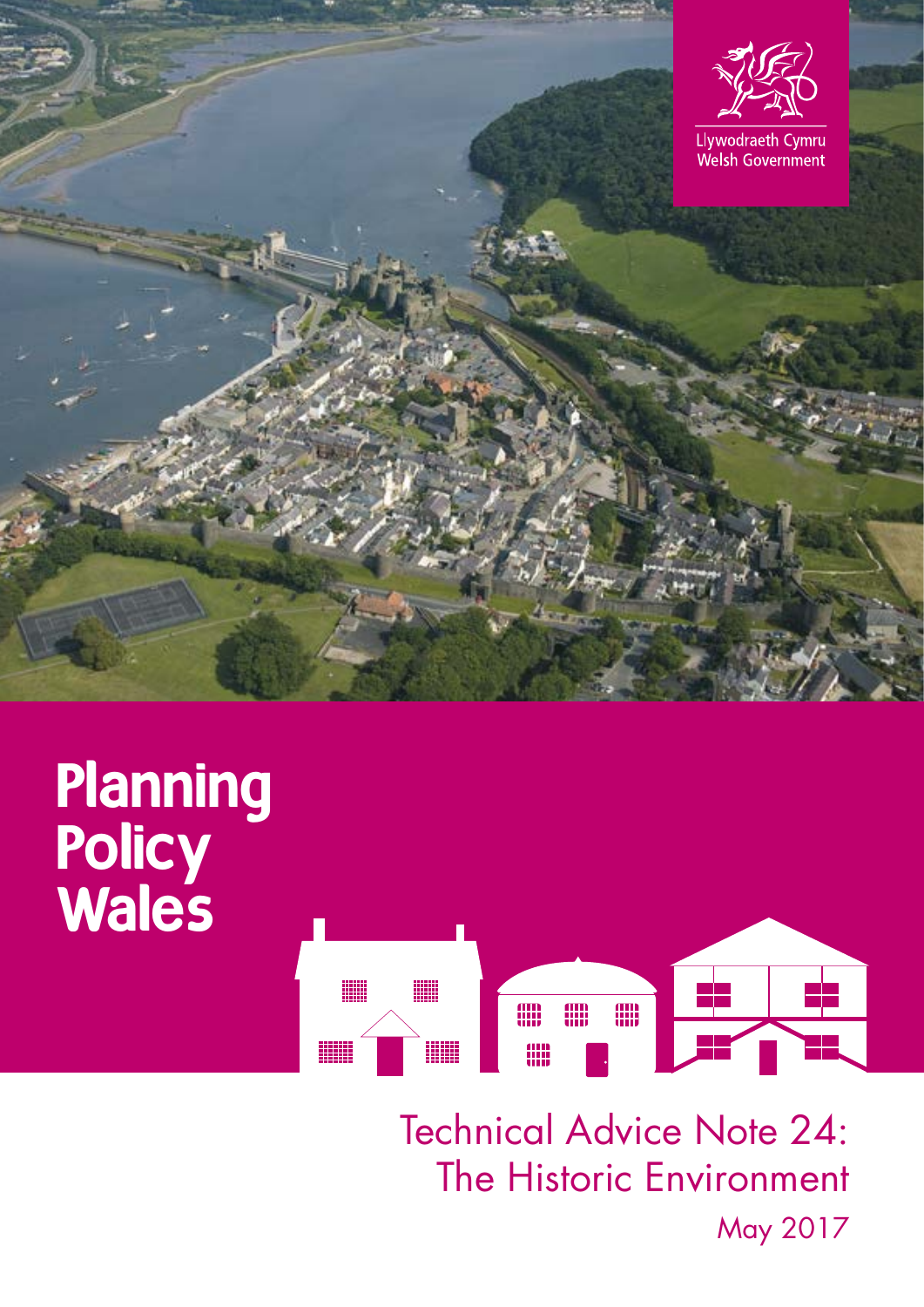Mae'r ddogfen yma hefyd ar gael yn Gymraeg. This document is also available in Welsh.

**OGL** © Crown copyright 2018 WG34372 Digital ISBN 978-1-4734-9461-9 Cover photograph: Aerial view of Conwy (© Crown copyright (2017), Cadw, Welsh Government).

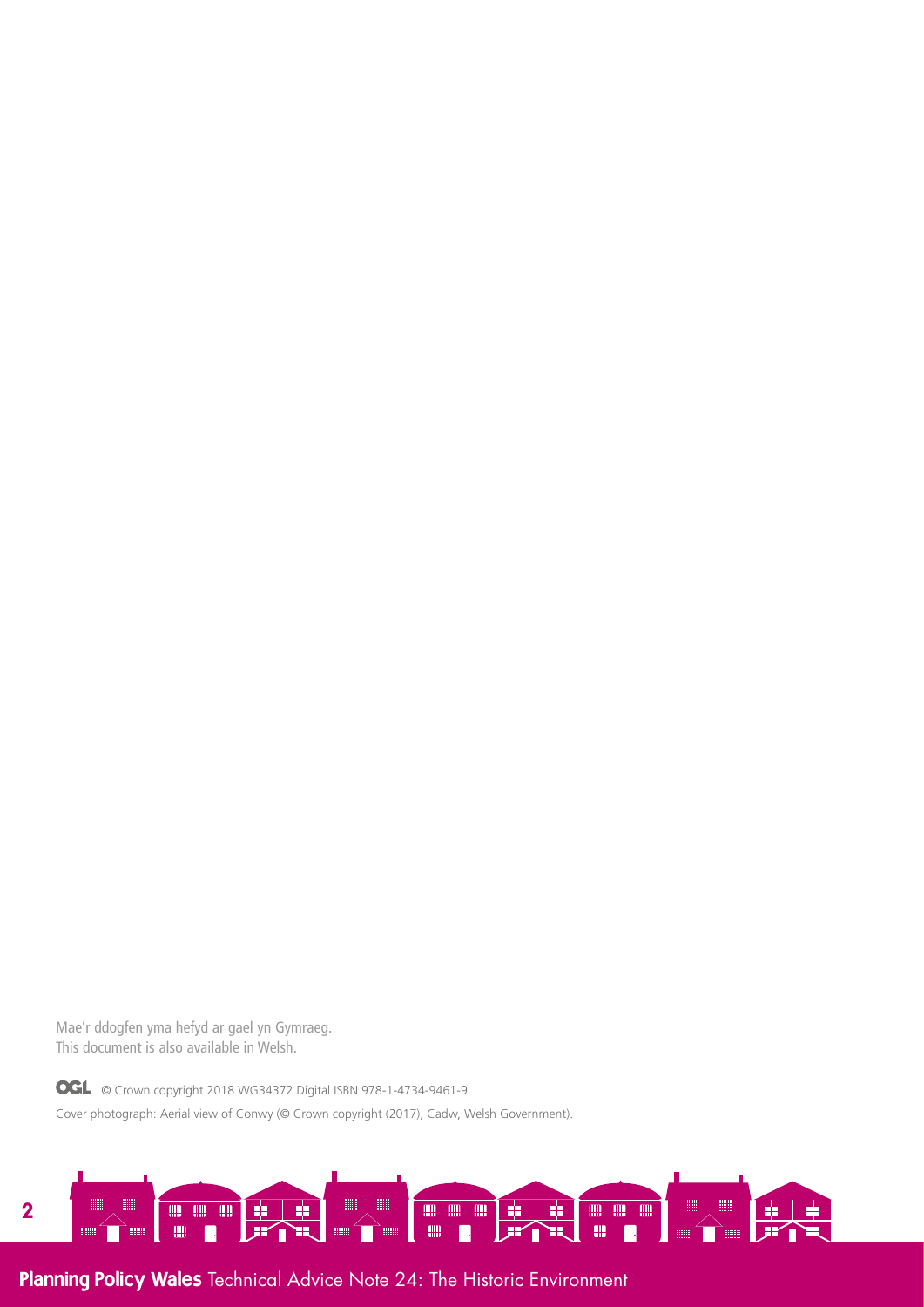# Table of Contents

|             | <b>Introduction</b>                                                     | 5  |
|-------------|-------------------------------------------------------------------------|----|
|             | Status of the Technical Advice Note                                     |    |
|             | Purpose of the Technical Advice Note                                    |    |
|             | The Historic Environment, Sustainable Development and Climate Change    |    |
|             | <b>Conservation Principles</b>                                          |    |
|             | Heritage Impact Assessment                                              |    |
|             | Information on Historic Assets in Wales                                 |    |
|             | The Setting of Historic Assets                                          |    |
|             | Nature Conservation and the Historic Environment                        |    |
| $\mathbf 2$ | <b>Local Development Plans</b>                                          | 12 |
|             | Preparing the Local Development Plan                                    |    |
| 3           | <b>World Heritage Sites</b>                                             | 13 |
|             | Principles and Policies for the Protection of World Heritage Sites      |    |
|             | World Heritage Site Management Plans                                    |    |
|             | Development Proposals within World Heritage Sites                       |    |
| 4           | <b>Archaeological Remains</b>                                           | 15 |
|             | The Importance of Archaeological Remains and their Records              |    |
|             | Archaeological Remains and the Development Management Process           |    |
|             | Preservation, or Partial Preservation of Archaeological Remains in situ |    |
|             | Recording and Furthering Understanding of Archaeological Evidence       |    |
|             | Unexpected Archaeological Discoveries                                   |    |
| 5           | <b>Listed Buildings</b>                                                 | 20 |

Listed Building Designation Listed Buildings Consent Other Controls Enforcement

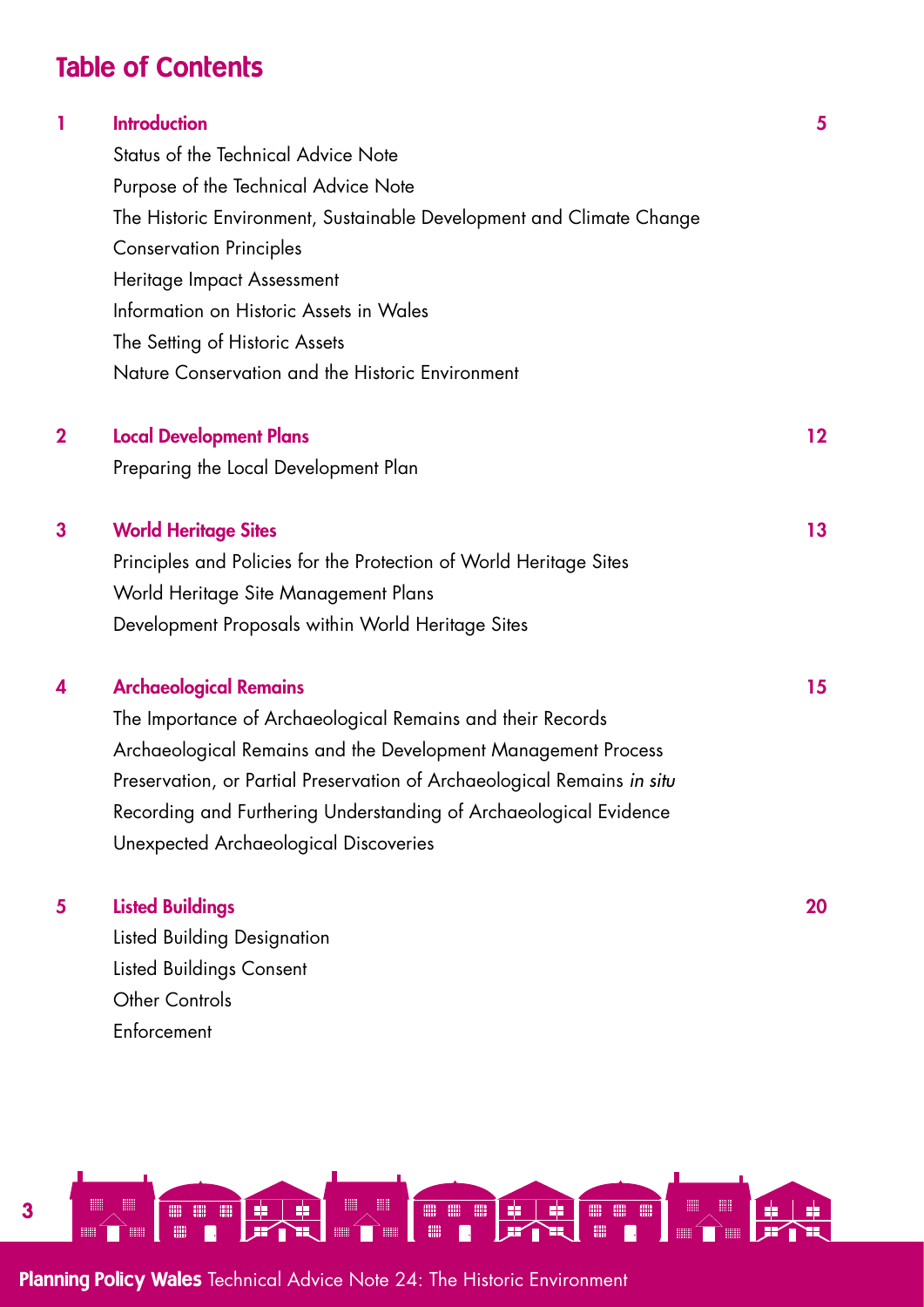#### 6 [Conservation Areas](#page-27-0) 28

Designation and Review of Conservation Areas [Conservation Area Appraisal](#page-27-1)  Planning in Conservation Areas [Advertisement Control](#page-28-0)  [Conservation Area Consent](#page-29-0) Trees in Conservation Areas **Enforcement** Appeals

| 7 | The Register of Historic Parks and Gardens and the Register of Historic<br><b>Landscapes in Wales</b> | 32 <sub>2</sub> |
|---|-------------------------------------------------------------------------------------------------------|-----------------|
|   | The Register of Historic Parks and Gardens in Wales                                                   |                 |
|   | The Register of Historic Landscapes in Wales                                                          |                 |
| 8 | <b>Historic Assets of Special Local Interest</b>                                                      | 33              |
| 9 | <b>Annexes</b>                                                                                        | 34              |
|   | A: Scheduled Monuments                                                                                | 34              |
|   | Designating Historic Assets as Scheduled Monuments                                                    |                 |
|   | <b>Scheduled Monument Consent</b>                                                                     |                 |
|   | <b>Ancient Monuments Class Consents</b>                                                               |                 |
|   | Offences Relating to Scheduled Monuments                                                              |                 |
|   | <b>B: Listed Buildings</b>                                                                            | 40              |
|   | Statutory List of Historic Buildings                                                                  |                 |
|   | <b>Prosecution and Enforcement</b>                                                                    |                 |
|   | Listed Buildings in Need of Repair                                                                    |                 |
|   | C: Registered Historic Assets                                                                         | 43              |
|   | The Register of Historic Parks and Gardens in Wales                                                   |                 |
|   | The Register of Historic Landscapes in Wales                                                          |                 |
|   | D: Glossary of Terms                                                                                  | 45              |
|   | E: Contacts and Sources of Further Information                                                        | 49              |

H **MONTHS** 曺 **ED ED ED OB 00 00** E. 4 **am DE Alli** E. l se ■ ↑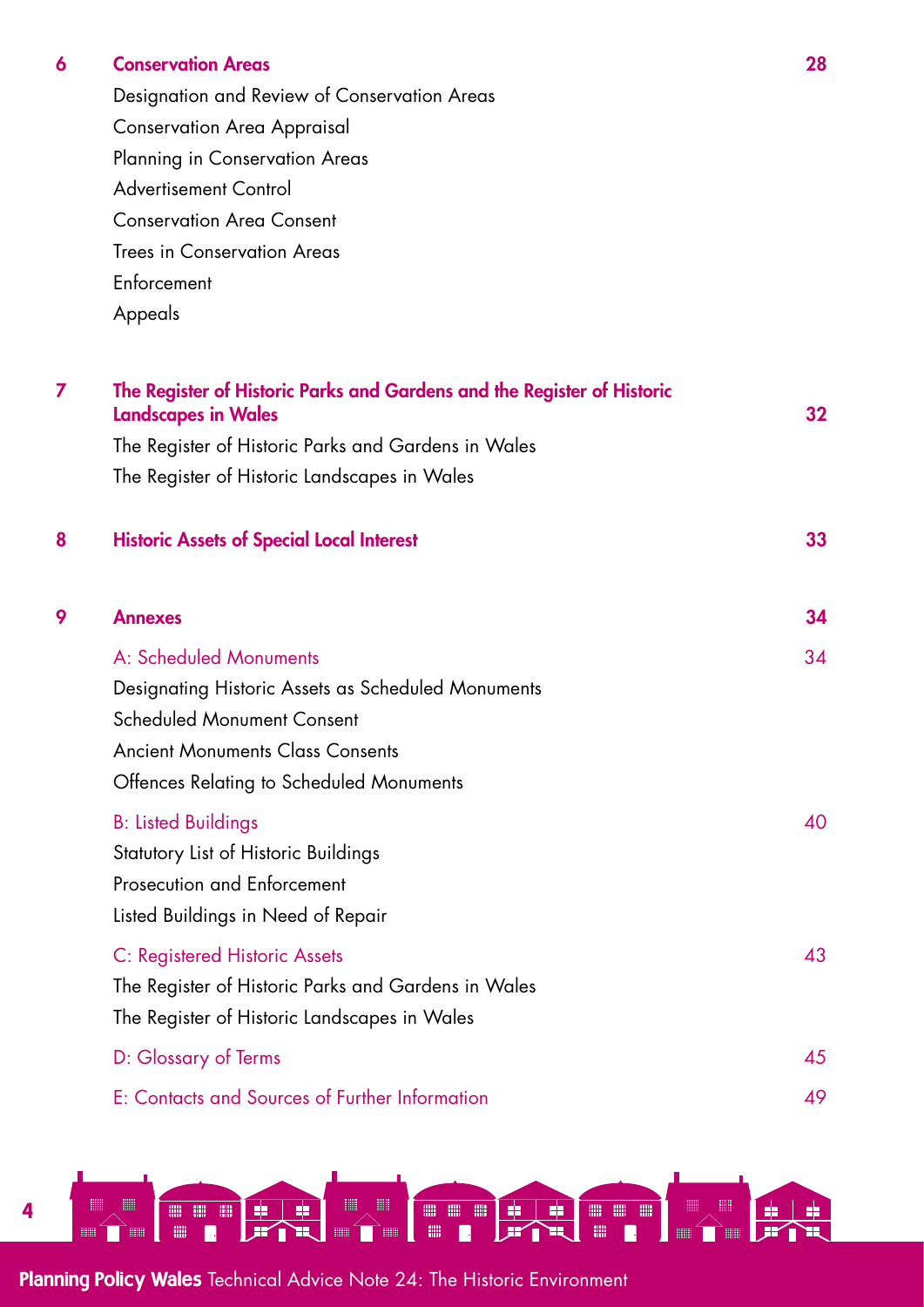# <span id="page-4-0"></span>1 Introduction

# Status of the Technical Advice Note

1.1 This Technical Advice Note (TAN) should be read in conjunction with Planning Policy Wales (PPW) which sets out the land use planning policies of the Welsh Government, including for the Historic Environment. PPW, the TAN, and the Welsh Government's Historic Environment Service (Cadw) best practice guides should be taken into account by local planning authorities in the preparation of their development plans and during the determination of planning applications.<sup>1</sup> They may be material to decisions on individual planning, listed building, scheduled monument and conservation area consent applications and will be taken into account by the Welsh Ministers and Planning Inspectors in the determination of applications and appeals that come before them.

1.2 Useful reference documents, listed as footnotes, provide additional information which may be read in conjunction with this TAN. The TAN contains annexes that deal specifically with the designation and consent procedures associated with scheduled monuments, listed buildings and registered historic assets.

1.3 Welsh Office Circulars 60/96 Planning and the Historic Environment: Archaeology; 61/96 Planning and the Historic Environment: Historic Buildings and Conservation Areas; and 1/98 Planning and the Historic Environment: Directions by the Secretary of State for Wales have been superseded by this TAN and are hereby cancelled.

# Purpose of the Technical Advice Note

1.4 The purpose of this TAN is to provide guidance on how the planning system considers the historic environment during development plan preparation and decision making on planning and Listed Building (LBC) applications. This TAN provides specific guidance on how the following aspects of the historic environment should be considered:

- World Heritage Sites
- Scheduled monuments
- Archaeological remains
- Listed buildings
- Conservation areas
- Historic parks and gardens
- Historic landscapes
- Historic assets of special local interest



<sup>1</sup> These documents also support legislation contained in the Ancient Monuments and Archaeological Areas Act 1979, Planning (Listed Buildings and Conservation Areas) Act 1990 and Historic Environment (Wales) Act 2016.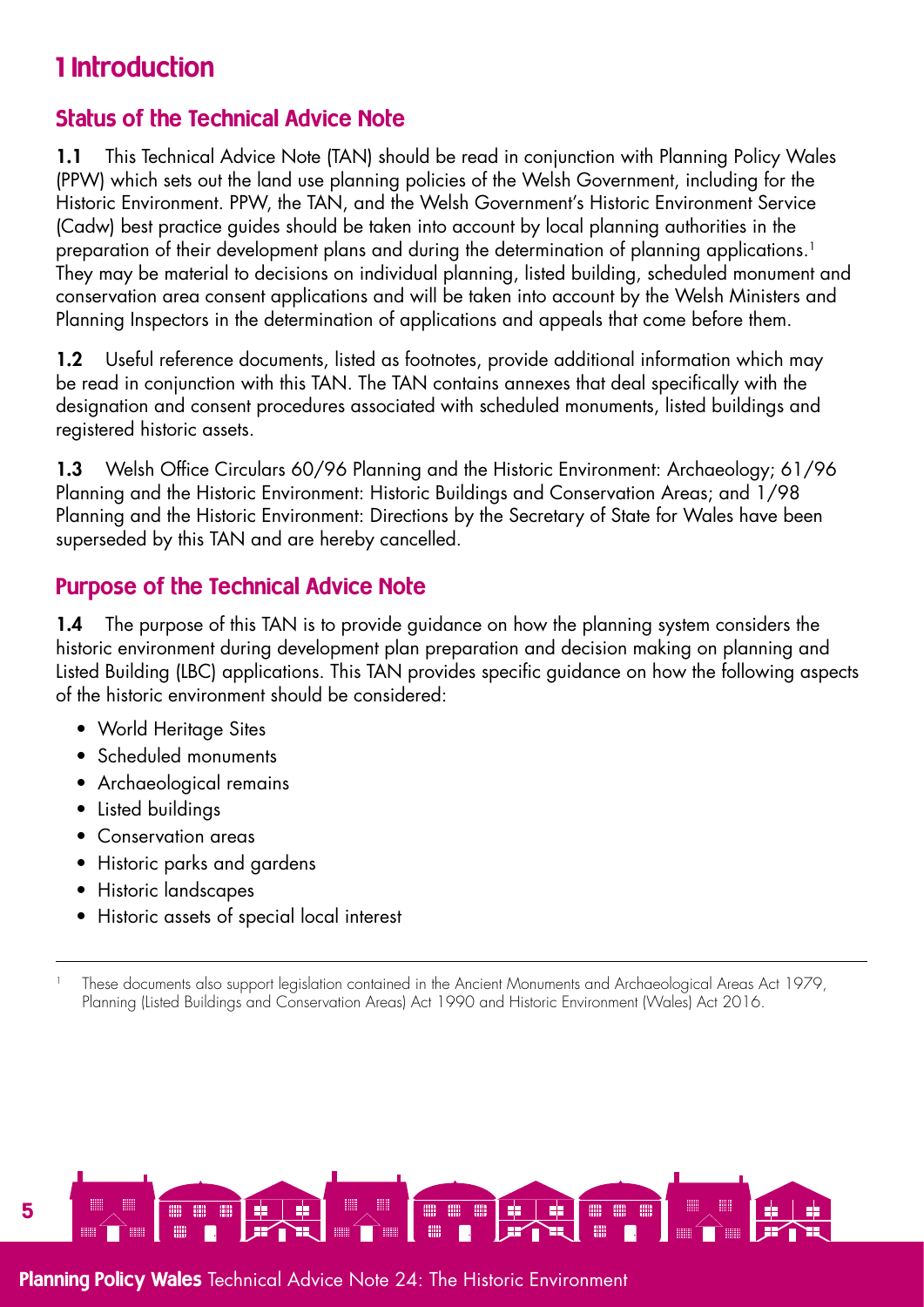## The Historic Environment, Sustainable Development and Climate Change

1.5 The Welsh Ministers have wide-ranging powers to protect and support the historic environment in Wales,<sup>2</sup> and have a duty to make appropriate arrangements to promote sustainable development.<sup>3</sup>

1.6 The Well-being of Future Generations (Wales) Act 2015 places duties on public bodies requiring them to act in accordance with the 'sustainable development principle' (i.e. requiring the body to act in a manner which seeks to ensure that the needs of the present are met without compromising the ability of future generations to meet their own needs).4 That Act also establishes well-being goals which include achieving 'a Wales of vibrant culture and thriving Welsh language', described as 'a society that promotes and protects culture, heritage and the Welsh language...'.5 Further, the Act places a duty on the Welsh Ministers (and other public bodies) to produce well-being objectives. Reasonable steps should be taken to meet those objectives in the context of the principle of sustainable development, including those which have regard to the historic environment. A properly protected, conserved and enhanced historic environment can improve the quality of life and well-being for everyone.

1.7 In policy terms, the historic environment is defined  $as<sup>6</sup>$ :

"All aspects of the environment resulting from the interaction between people and places through time, including all surviving physical remains of past human activity, whether visible, buried or submerged, and deliberately planted or managed."

A historic asset is:

"An identifiable component of the historic environment. It may consist or be a combination of an archaeological site, a historic building or area, historic park and garden or a parcel of historic landscape. Nationally important historic assets will normally be designated."

Taken together and set within their cultural context, historic assets contribute to the character and sense of place of different parts of Wales.

1.8 Changes in the historic environment are inevitable. This can be the result of decay caused by natural processes, damage caused by wear and tear of use, and the need to respond to social, cultural, economic and technological changes.7

1.9 The multiple impacts of climate change on historic assets are a particular challenge. Some of these will be outside the planning process such as sea-level rise, flooding, changes in vegetation and agricultural land use.<sup>8</sup> However, measures that need to be taken in response to the impact of climate



<sup>&</sup>lt;sup>2</sup> Government of Wales Act 2006, section 61 and other legislative provisions discussed elsewhere in this document.

<sup>&</sup>lt;sup>3</sup> Government of Wales Act 2006, section 79 and Planning Policy Wales, chapter 4.

<sup>&</sup>lt;sup>4</sup> The Well-being of Future Generations (Wales) Act 2015, section 5.<br><sup>5</sup> The Well-being of Future Generations (Wales) Act 2015, section 4.<br><sup>6</sup> Conservation Principles for the Sustainable Management of the History

<sup>6</sup> Conservation Principles for the Sustainable Management of the Historic Environment in Wales, Cadw, Welsh Government, 2011, definitions p. 36.

<sup>&</sup>lt;sup>7</sup> Conservation Principles for the Sustainable Management of the Historic Environment in Wales, Cadw, Welsh Government, 2011, para 1.1.

<sup>&</sup>lt;sup>8</sup> Historic Environment Group, Climate change and the historic environment of Wales: A summary of potential impacts, National Trust 2013.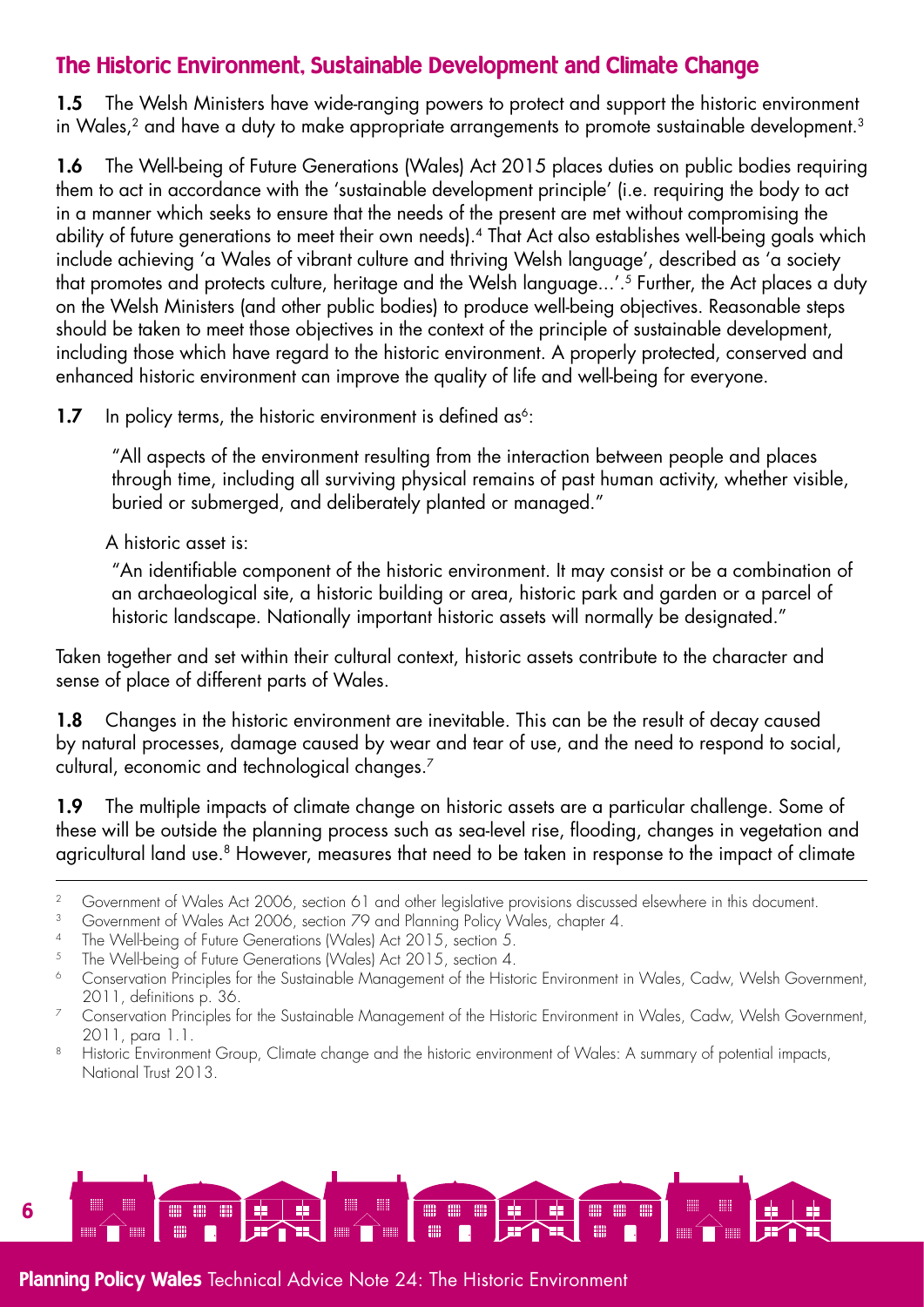change, such as sea and flood defences, and renewable energy projects can fall under the planning system. The public benefit of taking action to reduce carbon emissions, or to adapt to the impact of climate change, should be weighed against any harm to the significance of historic assets<sup>9</sup>.

# <span id="page-6-0"></span>Conservation Principles

1.10 The *Conservation Principles for the Sustainable Management of the Historic Environment in Wales* (Conservation Principles) were published in 2011 and provide the basis upon which Cadw discharges certain statutory duties on behalf of the Welsh Ministers. Conservation Principles should be used by others (including owners, developers and other public bodies) to assess the potential impacts of a development proposal on the significance of any historic asset/assets and to assist in decision making where the historic environment is affected by the planning process.

1.11 There are six principles.

- 1. Historic assets will be managed to sustain their values.
- 2. Understanding the significance of historic assets is vital.
- 3. The historic environment is a shared resource.
- 4. Everyone will be able to participate in sustaining the historic environment.
- 5. Decisions about change must be reasonable, transparent and consistent.
- 6. Documenting and learning from decisions is essential.

1.12 Applicants and other organisations are strongly encouraged to make use of these Conservation Principles when considering development proposals and other works to historic assets. It is important for those responsible to understand the heritage values and assess the significance of the historic assets that will be affected. There are four heritage values which need to be understood before the significance of the asset can be assessed.

- Evidential value
- Historical value
- Aesthetic value

7

• Communal value

An understanding of these values forms the basis of a statement of significance prepared as part of a heritage impact statement.<sup>10</sup>

1.13 The final part of Conservation Principles is entitled 'Conservation Principles in Action'. This identifies how to consider different levels of intervention at a particular site or historic asset. The advice ranges from routine management and maintenance, through repair, periodic renewal, where archaeological intervention is needed, restoration to new work and alteration. Consideration is also given to how the historic environment can be accommodated alongside other interests and where enabling development may be acceptable to secure the future of an important historic asset. This part of the document provides tests against which different aspects of a development proposal can be judged.

Significance is described in more detail in Principle 2, Conservation Principles for the Sustainable Management of the Historic Environment in Wales, Cadw, Welsh Government 2011.

See paragraph 1.15 for further information on heritage impact assessment.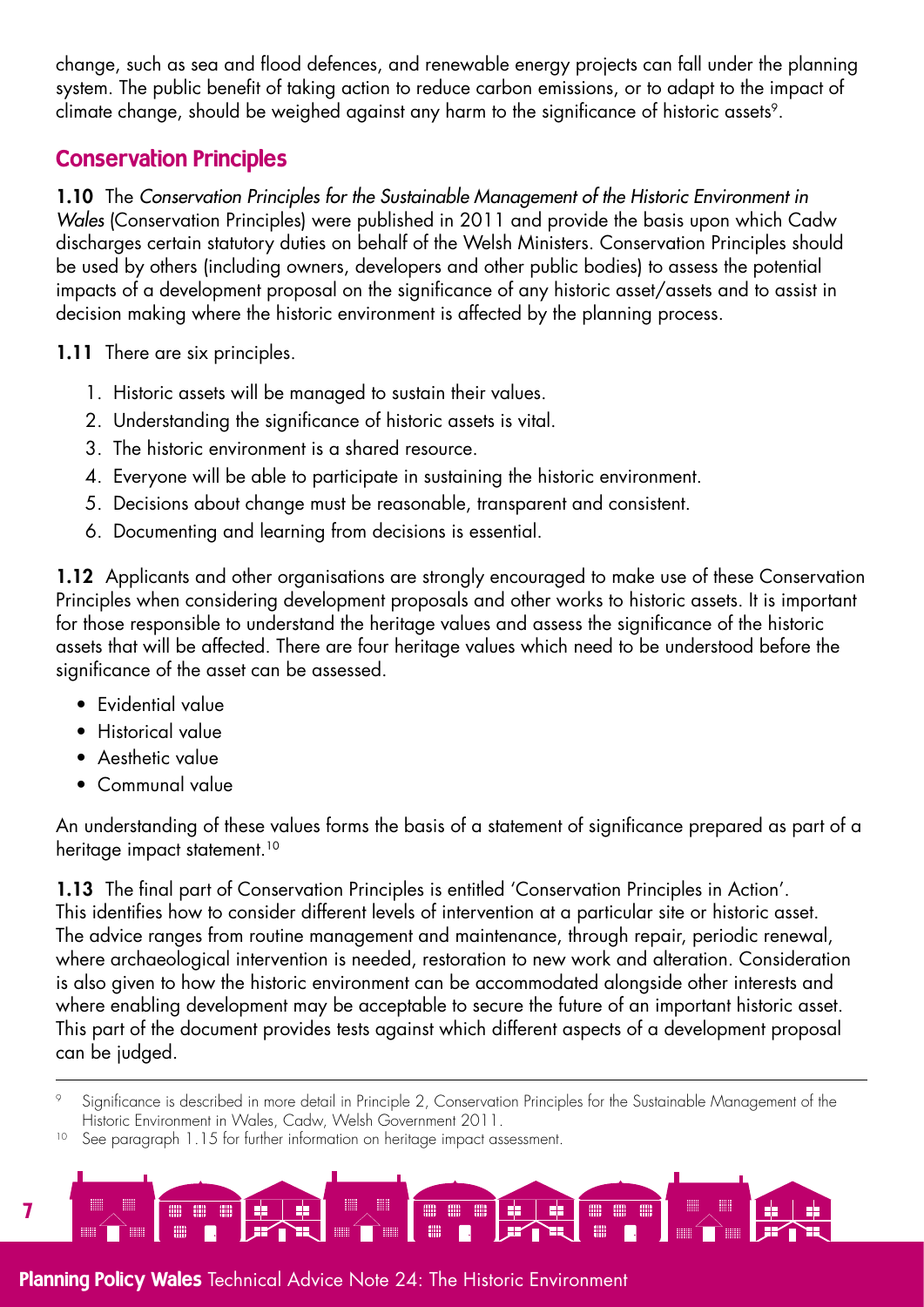1.14 Conservation Principles recognises that the whole of the historic environment is a finite and shared resource. Every place has its own history, which has shaped its character and leaves tangible traces in its present form and fabric. This historic character makes each place unique and gives it a distinctive identity. Historic character should be taken into account in the management of change in order to sustain local distinctiveness and a sense of place. The use of an objective, structured approach to identify the elements of historic character and creating an evidence base is vital.<sup>11</sup>

## Heritage Impact Assessment

1.15 Heritage impact assessment is a structured process that enables the significance of a designated asset to be taken into account when considering proposals for change.12 Heritage impact assessments should be proportionate both to the significance of the historic asset and to the degree of change proposed, and should include sufficient information to enable both the significance of the asset and the impact of change to be understood. The results of the heritage impact assessment should be summarised in a heritage impact statement which must form part of any listed building consent, conservation area consent and, when requested, scheduled monument consent applications.13

1.16 In addition, certain planning applications for development require a Design and Access Statement (DAS). Requirements for Design and Access Statements are prescribed by legislation,<sup>14 15</sup> but could include certain types of planning application which could have an impact on historic assets. Local planning authorities should provide advice to applicants on where these studies are required in order to assist in determining consent applications impacting on existing historic assets. When both a DAS and a heritage impact statement are required the local planning authority should advise what is necessary for each to avoid duplication.

# Information on Historic Assets in Wales

1.17 Information about designated historic assets (scheduled monuments, listed buildings and protected wrecks) and areas on the register of historic parks and gardens and the register of historic landscapes in Wales is available through the Cadw website.<sup>16</sup>

1.18 Local planning authorities are responsible for designating conservation areas and they hold the definitive information on their boundaries. They may also develop lists of historic assets of special local interest which may be published.

- <sup>15</sup> Welsh Government, Development Management Manual
- <sup>16</sup> <http://cadw.gov.wales/historicenvironment/recordsv1/cof-cymru/?lang=en>



<sup>&</sup>lt;sup>11</sup> Managing Historic Character in Wales, Welsh Government, Cadw, 2017.

<sup>&</sup>lt;sup>12</sup> Heritage Impact Assessment in Wales, Welsh Government, Cadw, 2017, provides further guidance on the heritage impact assessment process.

<sup>&</sup>lt;sup>13</sup> Planning (Listed Buildings and Conservation Areas) Act 1990 as amended by Planning (Listed Buildings and Conservation Areas) (Wales) (Amendment) Regulations 2017.

<sup>&</sup>lt;sup>14</sup> Town and Country Planning (Development Management Procedure) (Wales) Order 2012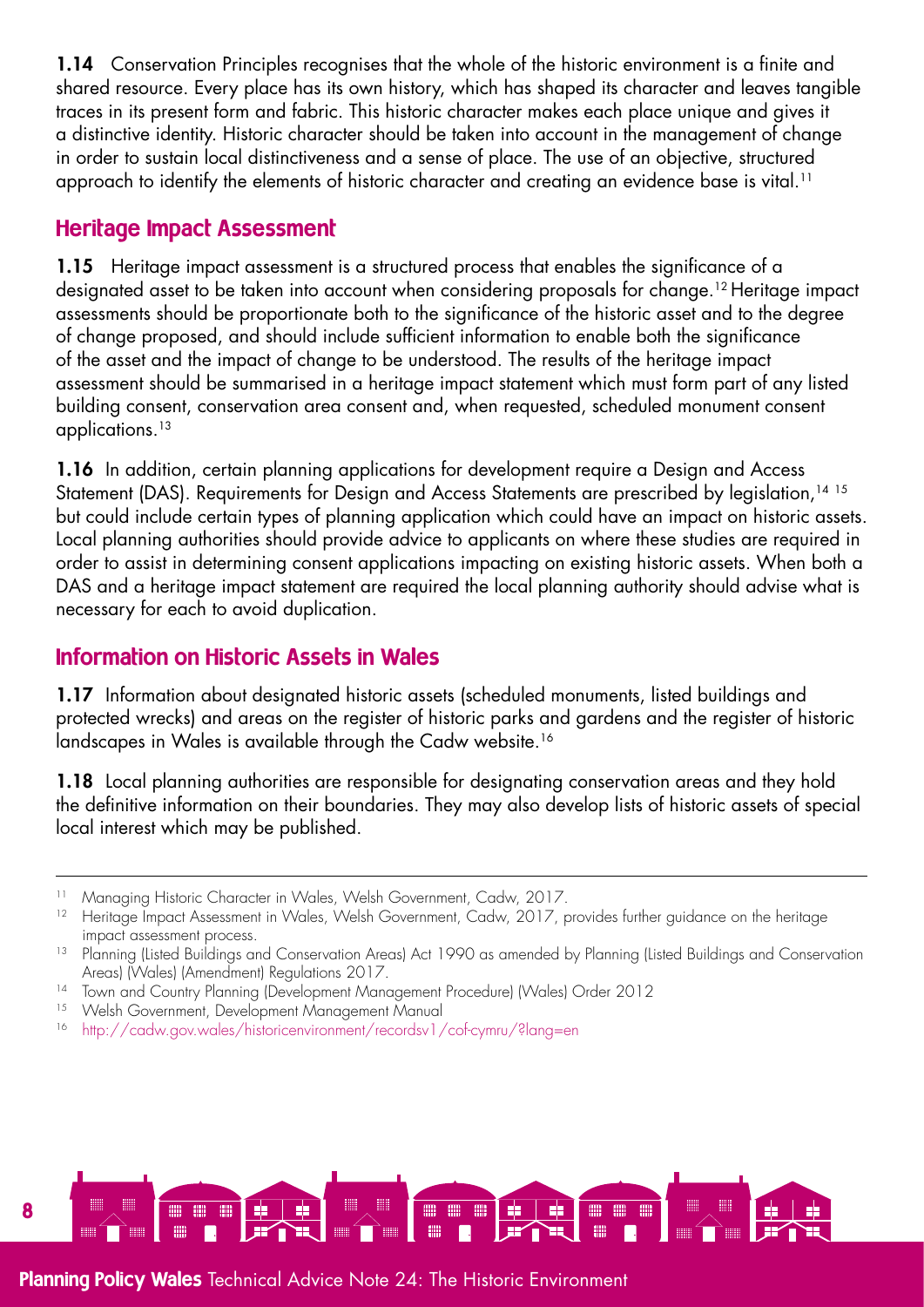1.19 Designated and registered historic assets form only a small part of the wider historic environment. The most accessible and comprehensive information on all known archaeological sites, historic buildings and other components of the historic landscape is to be found in the historic environment records (HERs).

1.20 The Welsh Ministers must compile and keep up to date an HER for each local authority area in Wales<sup>17</sup> to support evidence-based decision making relating to the historic environment. They are also required to make these HERs publicly accessible, and ensure that advice and assistance is available to those wishing to retrieve and understand the information that they contain. The Welsh Ministers, through Cadw, have produced guidance on the manner in which certain bodies may contribute to the compilation of HERs and assist in keeping them up to date, and the use of HERs in the exercise of those bodies' functions<sup>18</sup>. This includes the role of the local planning authorities in exercising their planning functions and decision making in relation to the historic environment.

1.21 The Welsh Ministers discharge their HER duty through the four archaeological trusts in Wales, who have had regional HERs in place since the mid 1970s<sup>19</sup>.

1.22 The HERs are complemented by the national collection of information about the historic environment, the National Monuments Record of Wales, held by the Royal Commission on the Ancient and Historical Monuments of Wales (RCAHMW).20

# The Setting of Historic Assets

1.23 Planning Policy Wales identifies how local planning authorities must treat World Heritage Sites, scheduled monuments, unscheduled nationally important archaeological remains<sup>21</sup>, listed buildings, conservation areas and registered historic parks and gardens in Wales in their consideration of planning applications and producing development plans. This includes the impact of proposed developments within the settings of these historic assets.22

1.24 Local planning authorities are required to consult the Welsh Ministers, through Cadw, on certain development proposals which affect scheduled monuments, registered historic parks, gardens and landscapes and the Outstanding Universal Value of World Heritage Sites and their settings.<sup>23</sup> It is for the local planning authority to consider the effects of proposed developments within the settings of listed buildings, conservation areas, unscheduled monuments of national importance and other undesignated historic assets.



<sup>&</sup>lt;sup>17</sup> Historic Environment (Wales) Act 2016, section 35.

<sup>&</sup>lt;sup>18</sup> Historic Environment Records in Wales: Compilation and Use, Welsh Government, Cadw, 2017.<br><sup>19</sup> Archwilio [\(http://www.archwilio.org.uk](http://www.archwilio.org.uk)) provides online access to the core information held in the HERs and this is supported by further material held by the four Welsh Archaeological Trusts.

<sup>&</sup>lt;sup>20</sup> The web portal to this information is [Coflein](http://www.coflein.gov.uk/).<br><sup>21</sup> Not all nationally important archaeological remains will be scheduled – see Planning Policy Wales, paragraph 6.4.7.

<sup>&</sup>lt;sup>22</sup> Setting of Historic Assets in Wales, Welsh Government, Cadw, 2017.

<sup>23</sup> The Town and Country Planning (Development Management Procedure) (Wales) Order 2012 (S.I. 2012/801) (W. 110), articles 14 and 15 and paragraph (l) of the table in Schedule 4.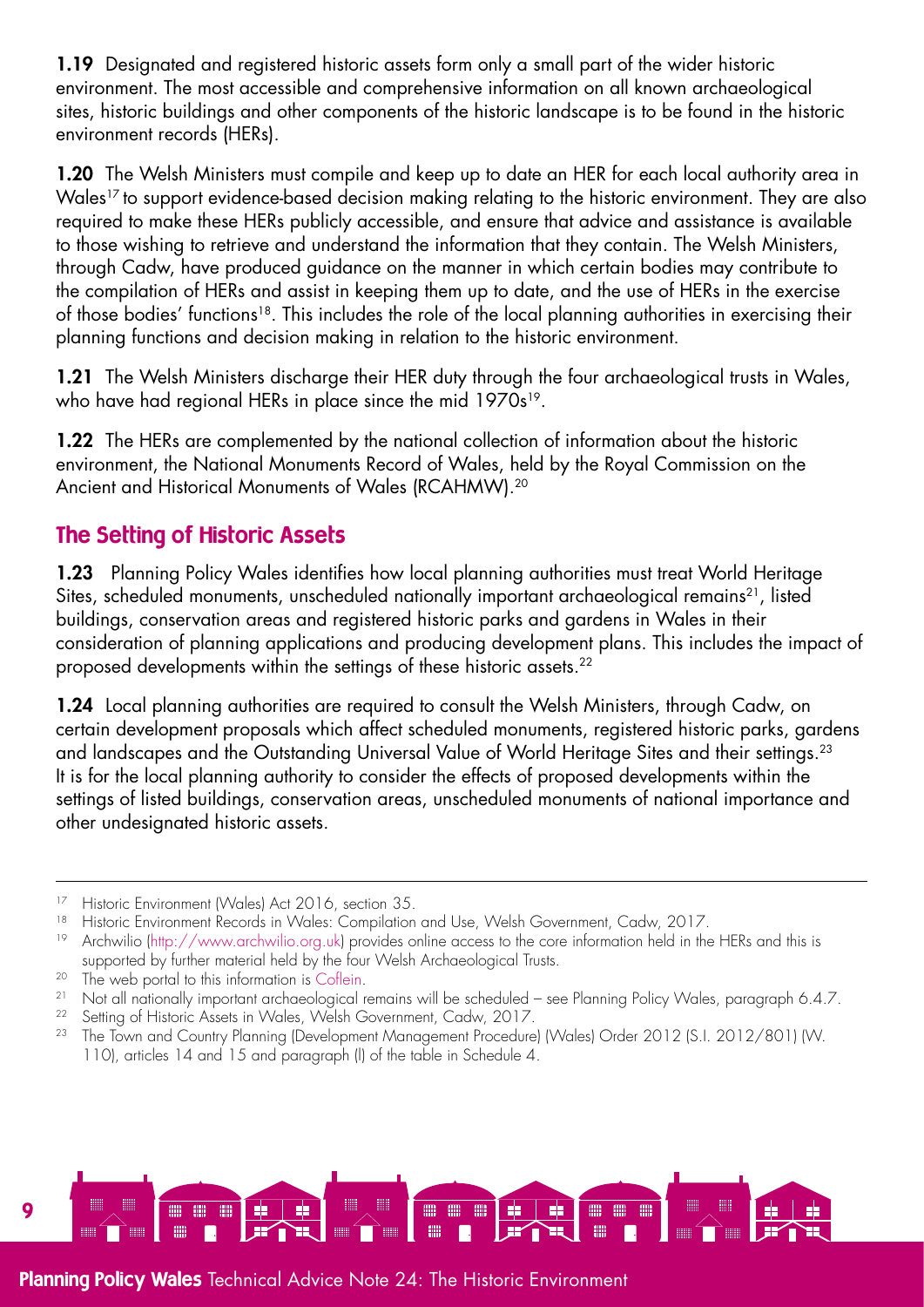1.25 The setting of an historic asset includes the surroundings in which it is understood, experienced, and appreciated embracing present and past relationships to the surrounding landscape. Its extent is not fixed and may change as the asset and its surroundings evolve. Elements of a setting may make a positive or negative contribution to the significance of an asset, may affect the ability to appreciate that significance or may be neutral.<sup>24</sup> Setting is not a historic asset in its own right but has value derived from how different elements may contribute to the significance of a historic asset.<sup>25</sup>

1.26 It is for the applicant to provide the local planning authority with sufficient information to allow the assessment of their proposals in respect of scheduled monuments, listed buildings, conservation areas, registered historic parks and gardens, World Heritage Sites, or other sites of national importance and their settings. These principles, however, are equally applicable to all historic assets, irrespective of their designation. For any development within the setting of a historic asset, some of the factors to consider and weigh in the assessment include:

- The significance of the asset and the contribution the setting makes to that significance
- the prominence of the historic asset
- the expected lifespan of the proposed development
- the extent of tree cover and its likely longevity
- non-visual factors affecting the setting of the historic asset such as noise.

The local planning authority should be able to provide guidance to the applicant during preapplication discussions on the amount of information required to support a proposal. This may include providing a heritage impact statement if the proposal is likely to have an impact on a historic asset. How setting is to be addressed by the applicant should also be considered as part of any preapplication discussions.26

1.27 Other factors which may affect the setting of a historic asset include; inter-visibility with other historic or natural features, tranquillity, noise or other potentially polluting development though it may have little visual impact.

1.28 There will be cases where a proposed development will enhance the setting of a historic asset and this will be treated as a benefit resulting from the development. Mitigation of damaging effects could be achieved through good design and in some cases screening or landscaping.

1.29 The local planning authority will need to make its own assessment of the impact within the setting of a historic asset, having considered the responses received from consultees as part of this process. A judgement has to be made by the consenting authority, on a case-by-case basis, over whether a proposed development may be damaging to the setting of the historic asset, or may enhance or have a neutral impact on the setting by the removal of existing inappropriate development or land use.

<sup>&</sup>lt;sup>26</sup> Heritage Impact Assessment in Wales, Welsh Government, Cadw, 2017.



<sup>&</sup>lt;sup>24</sup> This expands the definition provided in Conservation Principles for the Sustainable Management of the Historic Environment in Wales.

<sup>&</sup>lt;sup>25</sup> Setting of Historic Assets in Wales, Welsh Government, Cadw, 2017.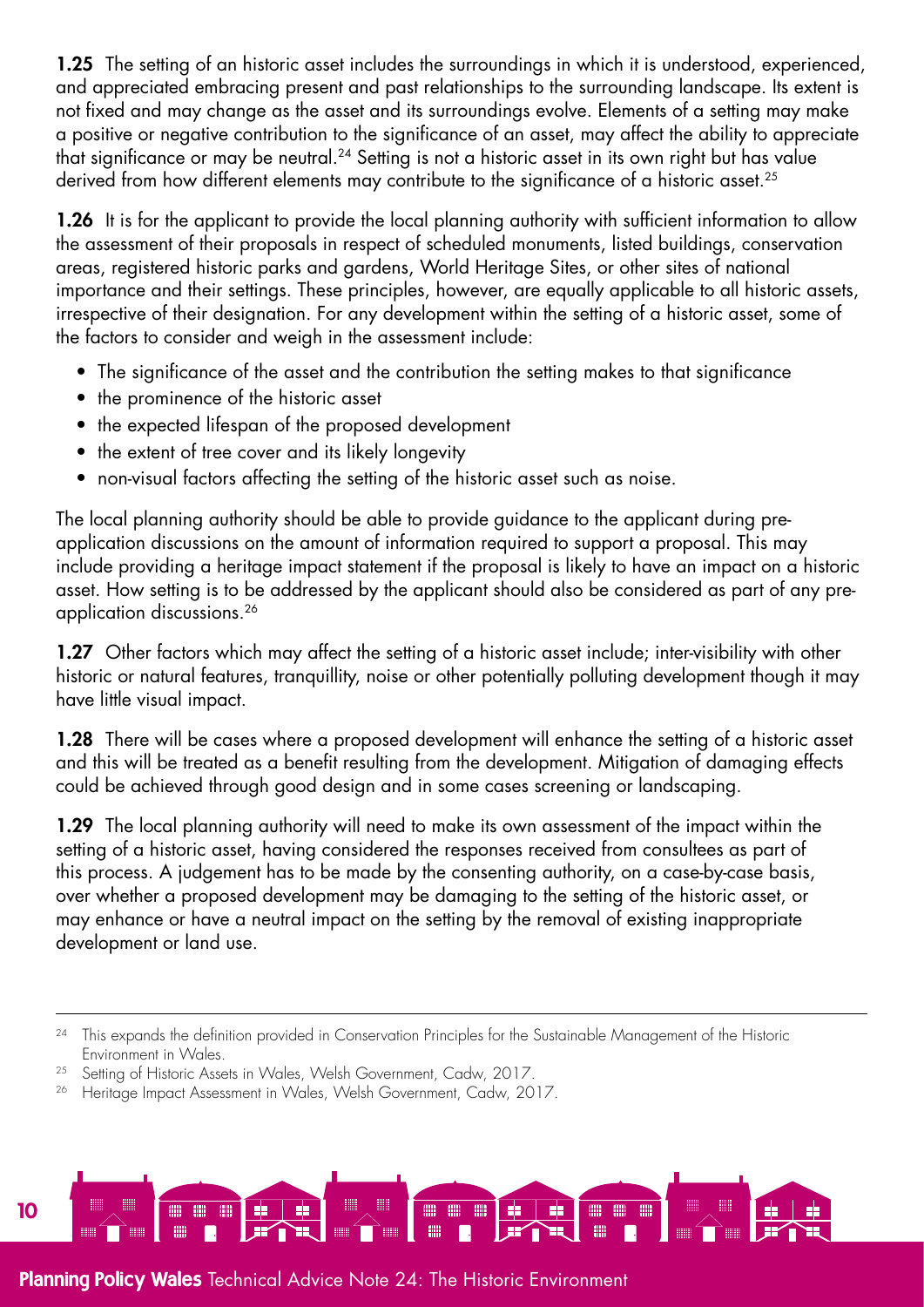## Nature Conservation and the Historic Environment

1.30 There are inextricable links between the natural and historic environments. The habitats which support Wales' biodiversity have all been influenced to a greater or lesser extent by past human activity.<sup>27</sup>

1.31 Common potential impacts on wildlife when working on historic buildings are on roosting bats, breeding birds and flora associated with lime-mortared walls. Vegetation clearance or groundworks associated with works at an archaeological site or works associated with or repair to a historic building may affect protected species such as dormice, reptiles and amphibians or interfere with breeding birds.

1.32 Applicants have a duty to ensure that their proposed works do not lead to negative impacts on wildlife that might cause them to commit a criminal offence<sup>28</sup>. They should also be aware that planning applications affecting historic assets may lie within an area of land designated for nature conservation such as a Special Area of Conservation (SAC) or Site of Special Scientific Interest (SSSI) and need to consider all the relevant legislative requirements. When assessing an application for planning permission, listed building, conservation area or scheduled monument consent, the competent authority must consider the possible impacts of the proposed works on nature conservation.

1.33 It is important to identify where there is a need for any ecological survey at an early stage and this issue should form part of any pre-application discussion.<sup>29</sup> Should protected species be identified, then licences may need to be issued.30 These licences may include conditions which lead to modifications both in pre-application investigations and to the intended works. Where possible, these modifications to the design of works should be made before the submission of any listed building, conservation area or scheduled monument consent application.

1.34 For planning applications which require a ecological survey, the local planning authority will only validate the application where this survey is provided by the applicant.<sup>31</sup>



<sup>&</sup>lt;sup>27</sup> Guidance on how the land use planning system should contribute to protecting and enhancing biodiversity and geological conservation is provided in TAN5, Nature Conservation and Planning.

<sup>&</sup>lt;sup>28</sup> As set out in the Conservation of Habitats and Species Regulations 2010, Wildlife and Countryside Act 1981 and Protection of Badgers Act 1992.

<sup>&</sup>lt;sup>29</sup> Technical Advice Note 5 section 4.2.2.

<sup>&</sup>lt;sup>30</sup> Conservation of Habitats and Species Regulations 2010 (S.I. 2010/490), part 5.

<sup>&</sup>lt;sup>31</sup> Welsh Government, Development Management Manual Section 7 Annex provides a list of validation requirements for planning applications, including details on where ecology (biodiversity) survey is required.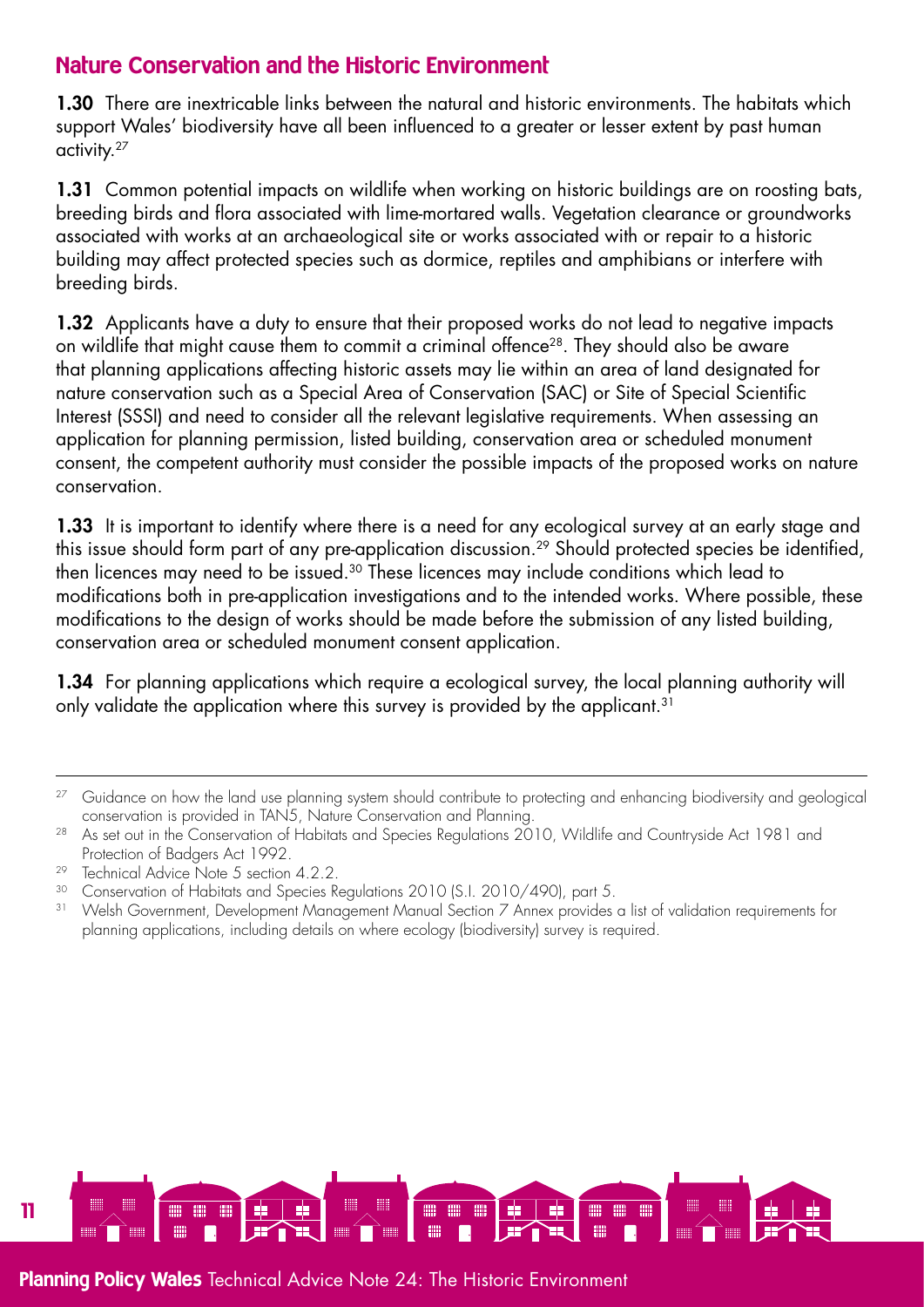# <span id="page-11-0"></span>2 Local Development Plans

## Preparing the Local Development Plan

2.1 Planning Policy Wales sets out how the historic environment should be considered in the preparation of local development plans. This includes the regard that must be given to national policies on the historic environment and the need to include locally specific policies for the conservation and enhancement of historic assets if appropriate. National and local policies provide an important part of the framework for the consideration of individual proposals for development and help guide developers in preparing planning applications.

2.2 A Sustainability Appraisal (SA) is a mandatory requirement in the preparation of a local development plan<sup>32</sup> and incorporates a Strategic Environmental Assessment (SEA).<sup>33</sup> It must consider the historic environment as part of its wider consideration of the environment of the plan area. The SA should use up-to-date information drawn from the historic environment record.<sup>34</sup> Cadw is a statutory consultee on the SEA.

2.3 The SEA must include targets and indicators for the period covered by the local development plan. Monitoring of historic environment issues should be undertaken as part of this process. The scope and content of any indicators included within the SEA on the historic environment should be based on local evidence and circumstances.

2.4 Supplementary Planning Guidance may be developed and adopted by a local planning authority to assist them in delivering policies in the local development plan.35 Specific guidance relating to the historic environment might include topics such as:

- World Heritage Sites:<sup>36</sup>
- Archaeologically Sensitive Areas where it is probable that archaeological remains will be a material consideration in the determination of any planning applications (see section 4);
- A list of historic assets of special local interest;<sup>37</sup>
- The use of characterisation to inform regeneration or the enhancement of town centres;<sup>38</sup>
- Design guidance for development briefs containing significant historic assets;<sup>39</sup>
- Conservation area management plans.<sup>40</sup>

- <sup>33</sup> Environmental Assessment of Plans and Programmes (Wales) Regulations 2004 (S.I.2004/1656) (W. 170).
- <sup>34</sup> Managing Historic Environment Records in Wales: Compilation and Use, Welsh Government, Cadw, 2017.<br><sup>35</sup> Planning Policy Wales para 6.4.2
- Planning Policy Wales para 6.4.2.
- <sup>36</sup> Managing Change in World Heritage Sites in Wales, Welsh Government, Cadw, 2017.
- <sup>37</sup> Managing Lists of Historic Assets of Special Local Interest in Wales, Welsh Government, Cadw, 2017.
- <sup>38</sup> Managing Historic Character in Wales, Welsh Government, Cadw, 2017.
- <sup>39</sup> Technical Advice Note 12: Design section 5.6 The Historic Environment.
- <sup>40</sup> Managing Conservation Areas in Wales, Welsh Government, Cadw, 2017.



<sup>&</sup>lt;sup>32</sup> Welsh Government, Local Development Plan Manual, section 3 and Planning and Compulsory Purchase Act 2004, sections 19(5) and 62(6). Planning Policy Wales, section 2.4.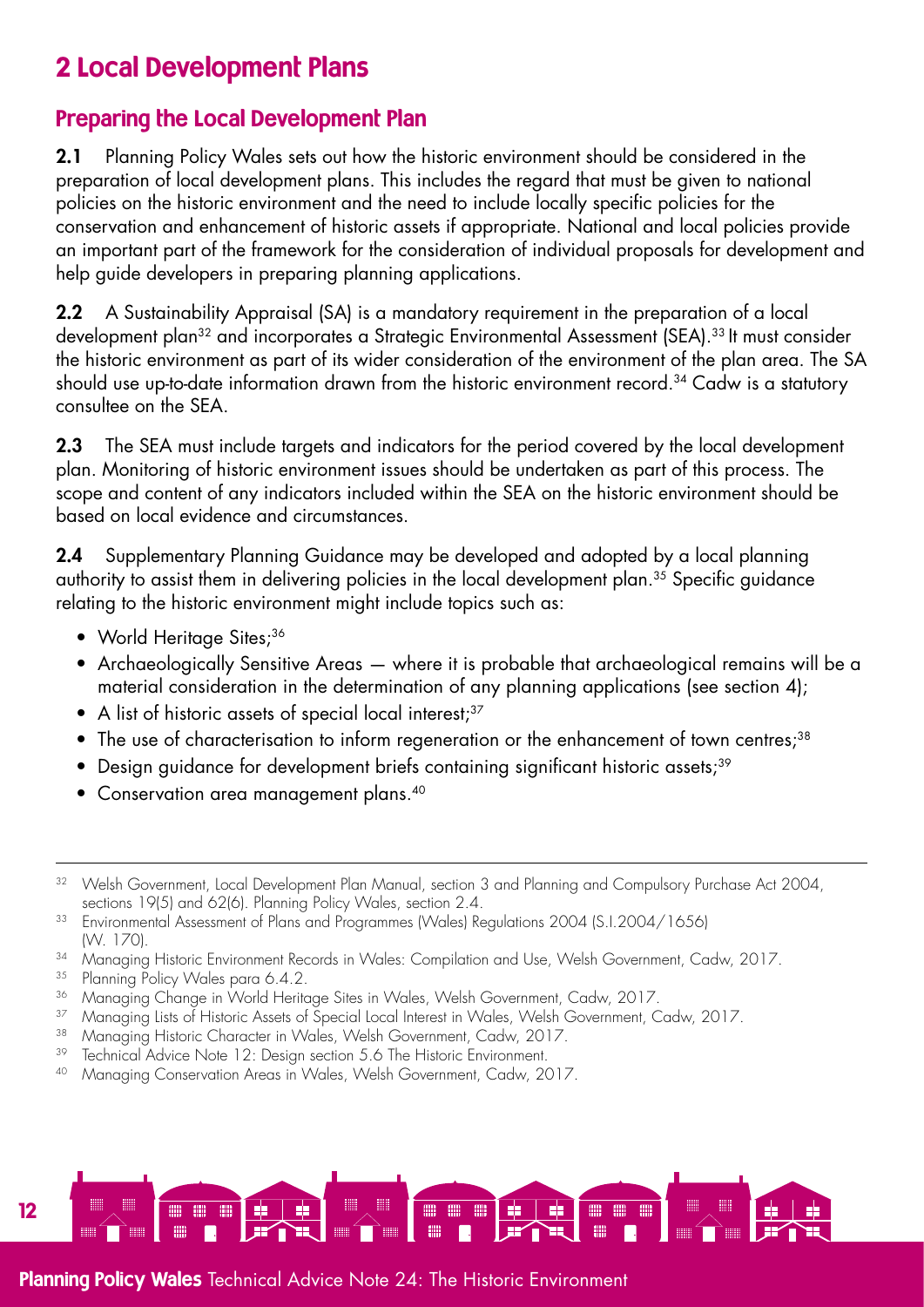# <span id="page-12-0"></span>3 World Heritage Sites

3.1 World Heritage Sites are inscribed under the UNESCO *Convention Concerning the Protection of the World Cultural and Natural Heritage* 1972 (normally referred to as the *World Heritage Convention)*. The UK Government ratified the convention in 1984 and is the "State Party" for World Heritage Sites in the United Kingdom.

3.2 World Heritage Sites are places of Outstanding Universal Value. Outstanding Universal Value is defined as meaning 'cultural and/or natural significance which is so exceptional as to transcend national boundaries and to be of common importance for present and future generations of all humanity'.41As well as meeting specific criteria for selection, World Heritage Sites have to demonstrate integrity, authenticity and that they have operational mechanisms for appropriate protection and management.

3.3 Some World Heritage Sites have a buffer zone defined around or attached to their boundaries which is used as a management tool to help protect the World Heritage Site. The buffer zone itself is not of Outstanding Universal Value but can be used to highlight areas where potential impacts need to be given careful consideration by developers and decision makers.

3.4 Currently there are three World Heritage Sites in Wales: Castles and Town Walls of King Edward in Gwynedd (inscribed 1986), Blaenavon Industrial Landscape (inscribed 2000), and Pontcysyllte Aqueduct and Canal (inscribed 2009).

# Principles and Policies for the Protection of World Heritage Sites

3.5 The Welsh Government's planning policy objectives for World Heritage Sites are set out in Planning Policy Wales.42

3.6 Local planning authorities must preserve the Outstanding Universal Value of World Heritage Sites by carefully managing development within and adjacent to them. Each World Heritage Site must have a management plan which specifies how the Outstanding Universal Value should be preserved.43 Local planning authorities are required to consult the Welsh Ministers, through Cadw, on those developments likely to have a significant impact on the Outstanding Universal Value of a World Heritage Site.<sup>44</sup>

**3.7** The approach to the protection and sustainable management of World Heritage Sites is based on the statutory designation of specific historic assets within each site, collaborative creation and implementation of World Heritage Site management plans and the use of the planning system to guide appropriate development.45



<sup>41</sup> The Operational Guidelines for the Implementation of the World Heritage Convention, para 49.

<sup>42</sup> Planning Policy Wales, Chapter 6 paras 6.4.5 and 6.5.2–6.5.4.

<sup>43</sup> Operation Guidelines, para 108 and Cadw, Managing Change in World Heritage Sites in Wales.

<sup>44</sup> The Town and Country Planning (Development Management Procedure) (Wales) Order 2016, articles 14 and 15 and paragraph (l)(v) of the table in Schedule 4.

<sup>45</sup> Managing Change in World Heritage Sites in Wales, Welsh Government, Cadw, 2017.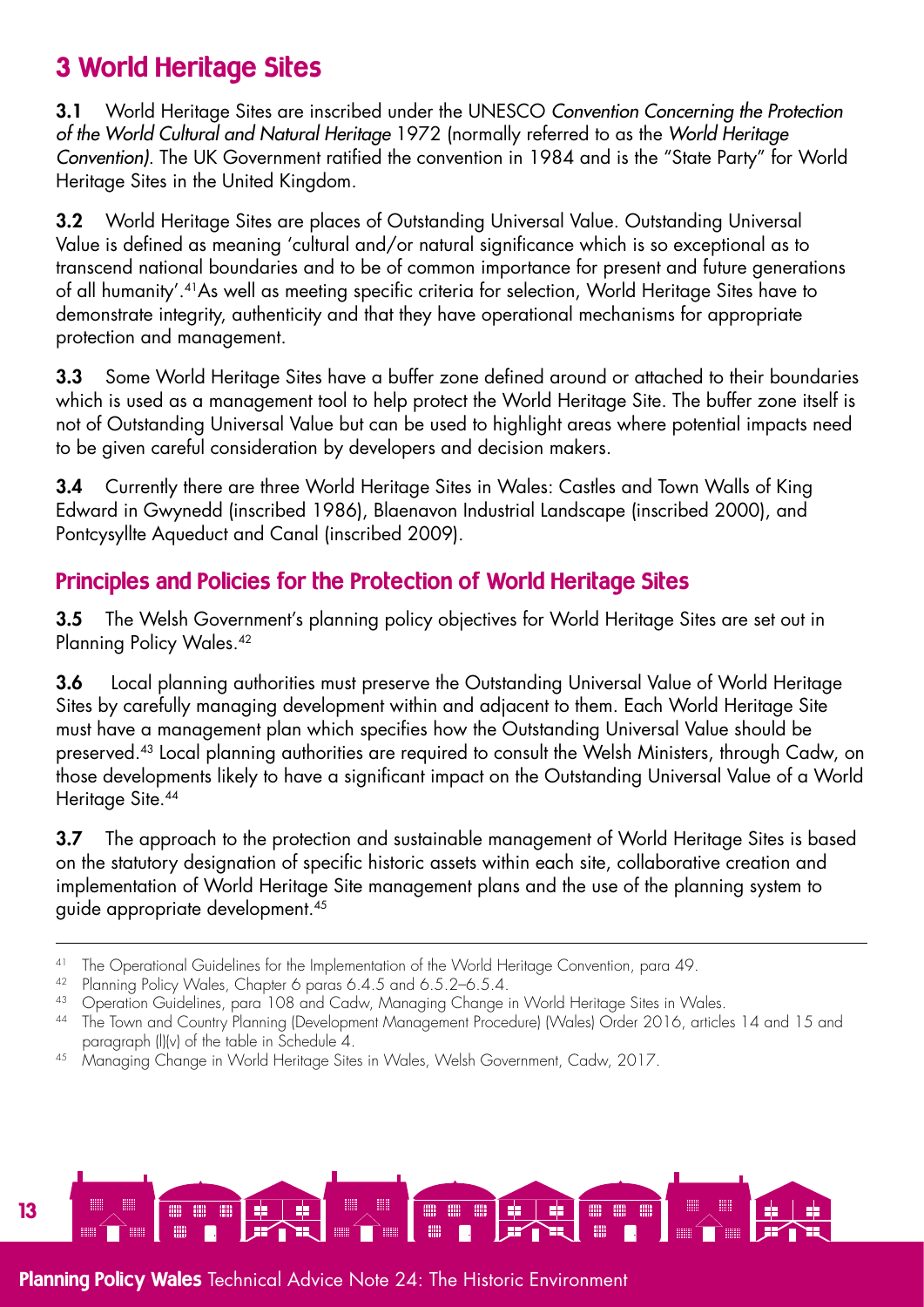3.8 Local planning authorities must take account of the international and national policies for the protection of World Heritage Sites. Where a World Heritage Site designation exists within a local planning authority area, this should be reflected in the authority's policies and strategies for economic development, regeneration and tourism. World Heritage Site policies must be taken into account during the determination of planning applications impacting on such designations. Significant weight should be given to the need to protect World Heritage Sites for the benefit of future generations as well as our own. The effective management of a World Heritage Site is therefore concerned with the identification and promotion of change that will conserve and enhance its Outstanding Universal Value, and with the modification or mitigation of proposed changes that might alter those values.

3.9 Where necessary, local policies for the protection and sustainable use of a particular World Heritage Site should apply both to the site itself and, as appropriate, to its setting, including any buffer zone or equivalent.

3.10 All three World Heritage Sites in Wales lie within more than one local planning authority, so cooperation between authorities is essential. This is best achieved by the relevant local planning authorities, adopting consistent policies in their respective Local Development Plans for the protection and sustainable management of the World Heritage Site, its setting, and buffer zone. Local planning authorities should also take a collaborative approach in the preparation and adoption of shared Supplementary Planning Guidance, which provides consistent planning guidance on further details to be taken into account in guiding future development.<sup>46</sup>

# World Heritage Site Management Plans

3.11 Local planning authorities must follow UNESCO's *Operational Guidelines* where each World Heritage Site must have an appropriate management plan which specifies how the Outstanding Universal Value of a property is to be preserved.47

3.12 The management plan should establish short, medium and long-term objectives to protect, conserve and present the World Heritage Site. An integrated approach to planning and management is essential to guide the evolution of properties over time, whilst retaining all aspects of their Outstanding Universal Value.

**3.13** It is good practice to adopt all or part of the management plan as supplementary planning guidance.

# Development Proposals within World Heritage Sites

3.14 The impacts of proposed development on the Outstanding Universal Value of a World Heritage Site and its setting and, where it exists, the World Heritage Site buffer zone, is a material consideration when determining planning applications.



<sup>46</sup> A model for such guidance is the Pontcysyllte Aqueduct and Canal Supplementary Planning Document adopted in 2012, revised 2013:<http://www.denbighldp.co.uk/Webfiles/SPG/spg26.pdf>

<sup>47</sup> UNESCO Operational Guidelines for the Implementation of the World Heritage Convention, para 108: http://whc.unesco.org/en/guidelines/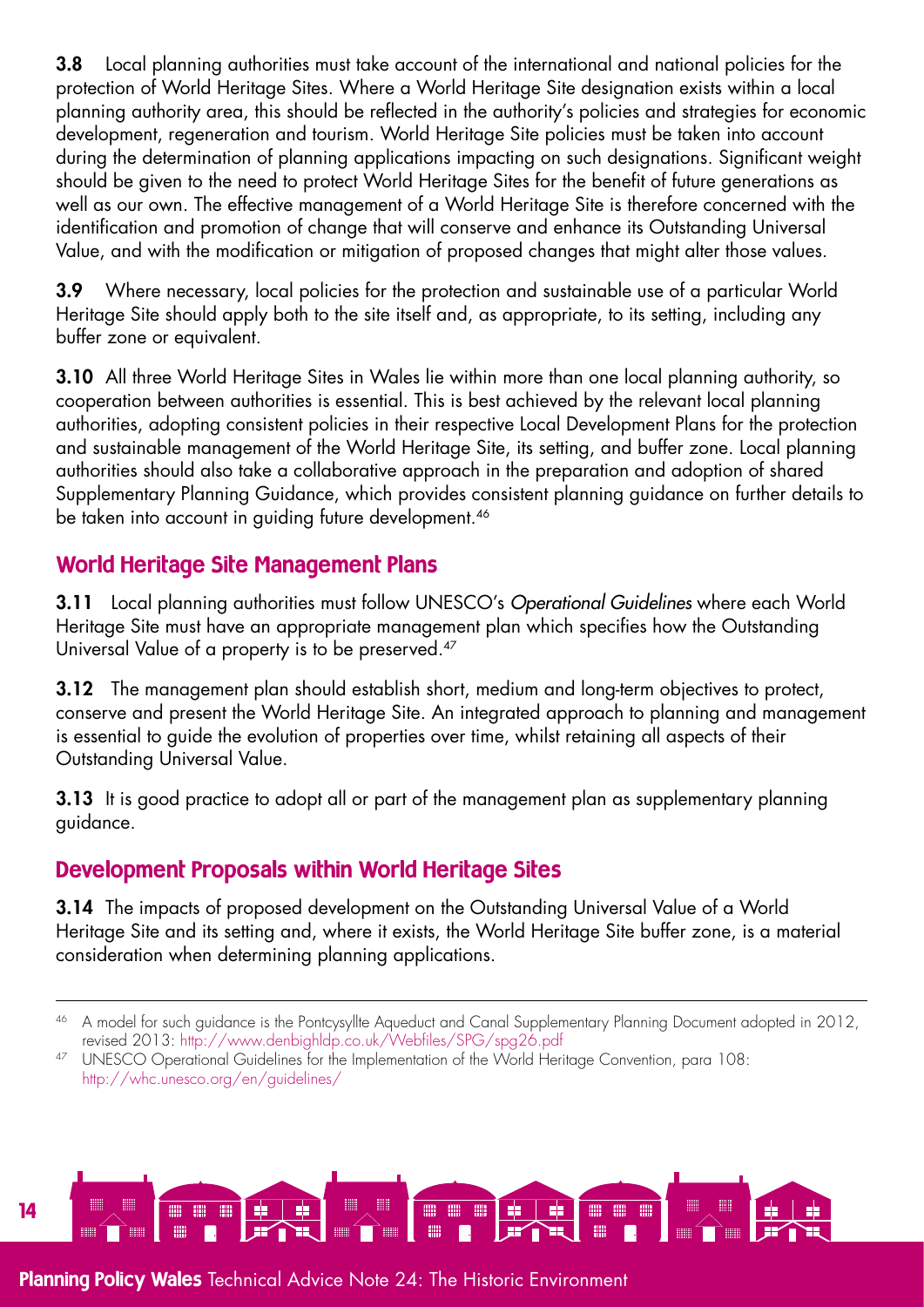3.15 A World Heritage Site is considered a 'sensitive area' under the *Environmental Impact Assessment Regulations*. <sup>48</sup> Schedule 3 (2) (viii) of these Regulations identifies 'landscapes of historical, cultural or archaeological significance' as one of the selection criteria for screening Schedule 2 developments. World Heritage Sites are such landscapes. Local planning authorities will take this into consideration when asked to give a screening opinion on whether a proposed development falls within Schedule 2 and therefore requires an Environmental Impact Assessment. When an Environmental Impact Assessment is required, it should include a heritage impact assessment using a methodology that focuses on evaluating the effect of the development on the Outstanding Universal Value of the World Heritage Site and the attributes that contribute to it<sup>49</sup>.

**3.16** In all cases that are likely to have a significant impact on the Outstanding Universal Value of a World Heritage Site and its setting, it is best practice to carry out pre-application discussions with the local planning authority to ensure that the implications of the proposal are fully understood and reflected in supporting documents.50 Certain developments within a World Heritage Site, including the provision of one or more dwelling houses or the provision of a building or buildings where the floor space created by the development is 100 square metres or more, will require a design and access statement.<sup>51</sup> The Welsh Ministers must be consulted, through Cadw, on planning applications that are likely to have an impact on the Outstanding Universal Value of a World Heritage Site.<sup>52</sup>

**3.17** Where a buffer zone exists it includes the immediate setting of the World Heritage Site, important views and other areas that are functionally important to protecting the Outstanding Universal Value of the World Heritage Site. The buffer zone highlights areas where potential impacts need to be given careful consideration to avoid adversely impacting on the Outstanding Universal Value of the World Heritage Site. In addition, there will be development proposals of a size, height or prominence which could also adversely affect the setting of a World Heritage Site and lie outside any buffer zone. Consideration of how to assess impacts upon the setting of a historic asset, such as a World Heritage Site, is provided in paragraphs 1.23 to 1.29 of this Technical Advice Note.



<sup>48</sup> Town and Country Planning (Environmental Impact Assessment) (Wales) Regulations 2016 (S.I. 2016/58) (W. 28). <sup>49</sup> Guidance on Heritage Impact Assessment can be found on the ICOMOS website at the following:

<http://www.icomos-uk.org/world-heritage/>

 $^{50}$  Heritage Impact Assessment in Wales, Welsh Government, Cadw, 2017.

<sup>51</sup> The Town and Country Planning (Development Management Procedure) (Wales) Order 2012, Article 7.

<sup>52</sup> The Town and Country Planning (Development Management Procedure) (Wales) Order 2012, articles 14 and 15 and paragraph (l)(v) of the table in Schedule 4.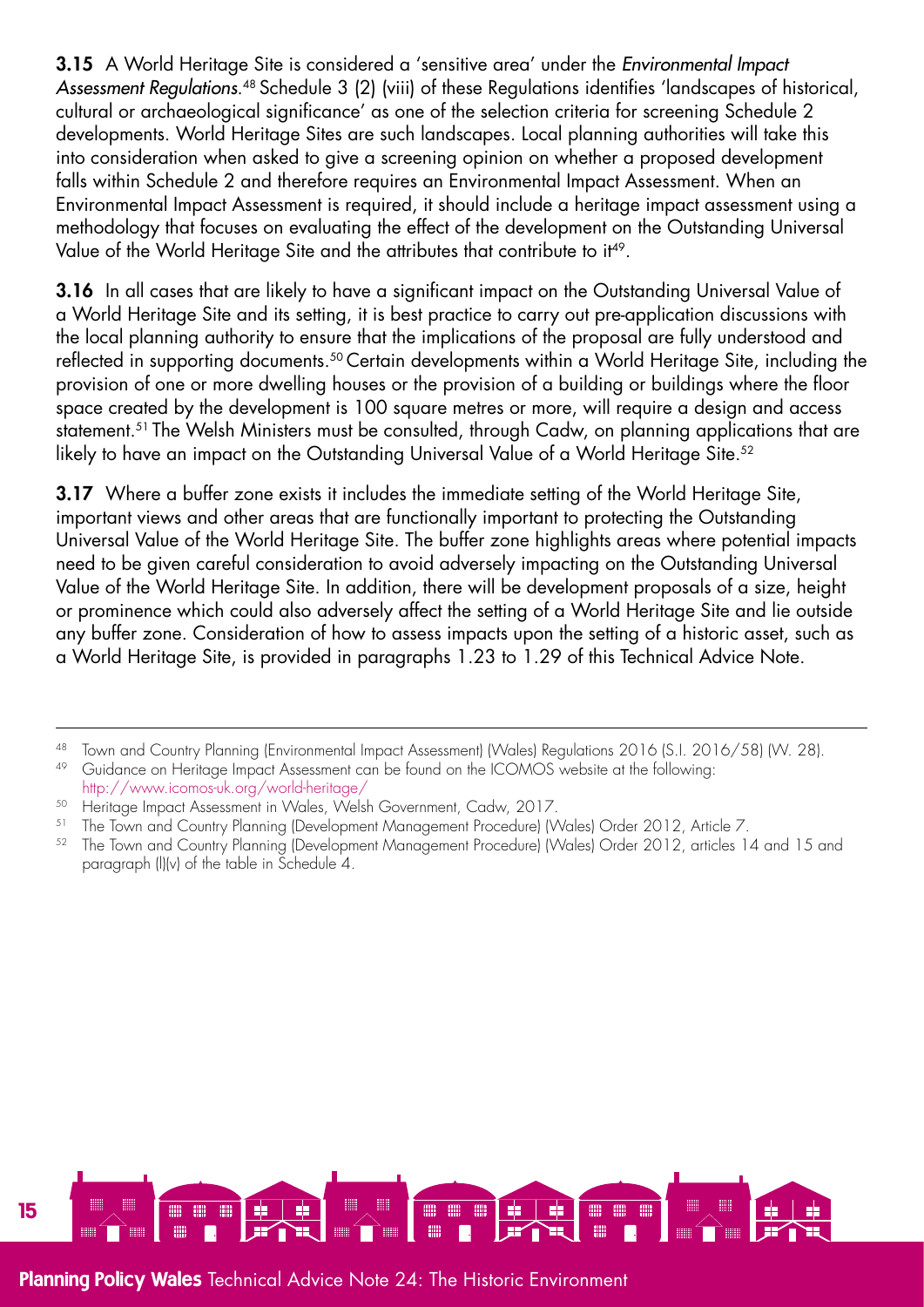# <span id="page-15-0"></span>4 Archaeological Remains

## The Importance of Archaeological Remains and their Records

4.1 Archaeological remains are a finite and non-renewable resource. In many cases they are highly fragile and vulnerable to damage and destruction. Produced by human activity over thousands of years, they are the only evidence of our prehistoric past and complement historic records from the last 2,000 years. Archaeological remains include evidence buried below the ground and the surviving fabric of historic buildings and other structures. Their significance, as evidence of the past development of our civilisation and as part of Wales' identity, is not necessarily related to their size, visibility or popularity.

## Archaeological Remains and the Development Management Process

4.2 The conservation of archaeological remains is a material consideration in determining a planning application. When considering development proposals that affect scheduled monuments or other nationally important archaeological remains, there should be a presumption in favour of their physical preservation *in situ*, i.e. a presumption against proposals which would involve significant alteration or cause damage, or would have a significant adverse impact causing harm within the setting of the remains (see Annex A). In cases involving less significant archaeological remains, local planning authorities will need to weigh the relative importance of the archaeological remains and their settings against other factors, including the need for the proposed development.

4.3 Where development might reveal, disturb or destroy archaeological remains, including palaeoenvironmental evidence, it is important that the opportunities to record archaeological evidence are taken and that archaeological remains are not needlessly destroyed. The ability to record such evidence should not be a factor in deciding whether controlled removal should be permitted.

**4.4** The needs of archaeology and development may be reconciled and potential conflicts between development proposals and the preservation of significant archaeological remains can often be avoided through pre-application discussion. This should be between the applicant, the local planning authority, their archaeological advisors and, in cases where scheduled monuments may be affected, Cadw. In the case of those local authorities that do not have in-house archaeological advisors, they could draw upon the expertise and advice of the curatorial sections of the Welsh Archaeological Trusts.

4.5 Where there is a possibility that archaeological remains may be present, applicants are encouraged to make an enquiry with the body with responsibility for the relevant historic environment record<sup>53</sup> and seek advice from the local planning authority's archaeological advisor at an early stage in considering their development proposal. This will help determine if the proposal might impact on known archaeological remains. Certain major developments require pre-application consultation with the local planning authority and, where specialist advice is required, the Welsh Ministers through Cadw.54

The Town and Country Planning (Development Management Procedure) (Wales) Order 2012.



The historic environment records for each local authority area are maintained by the Welsh archaeological trusts on behalf of the Welsh Ministers.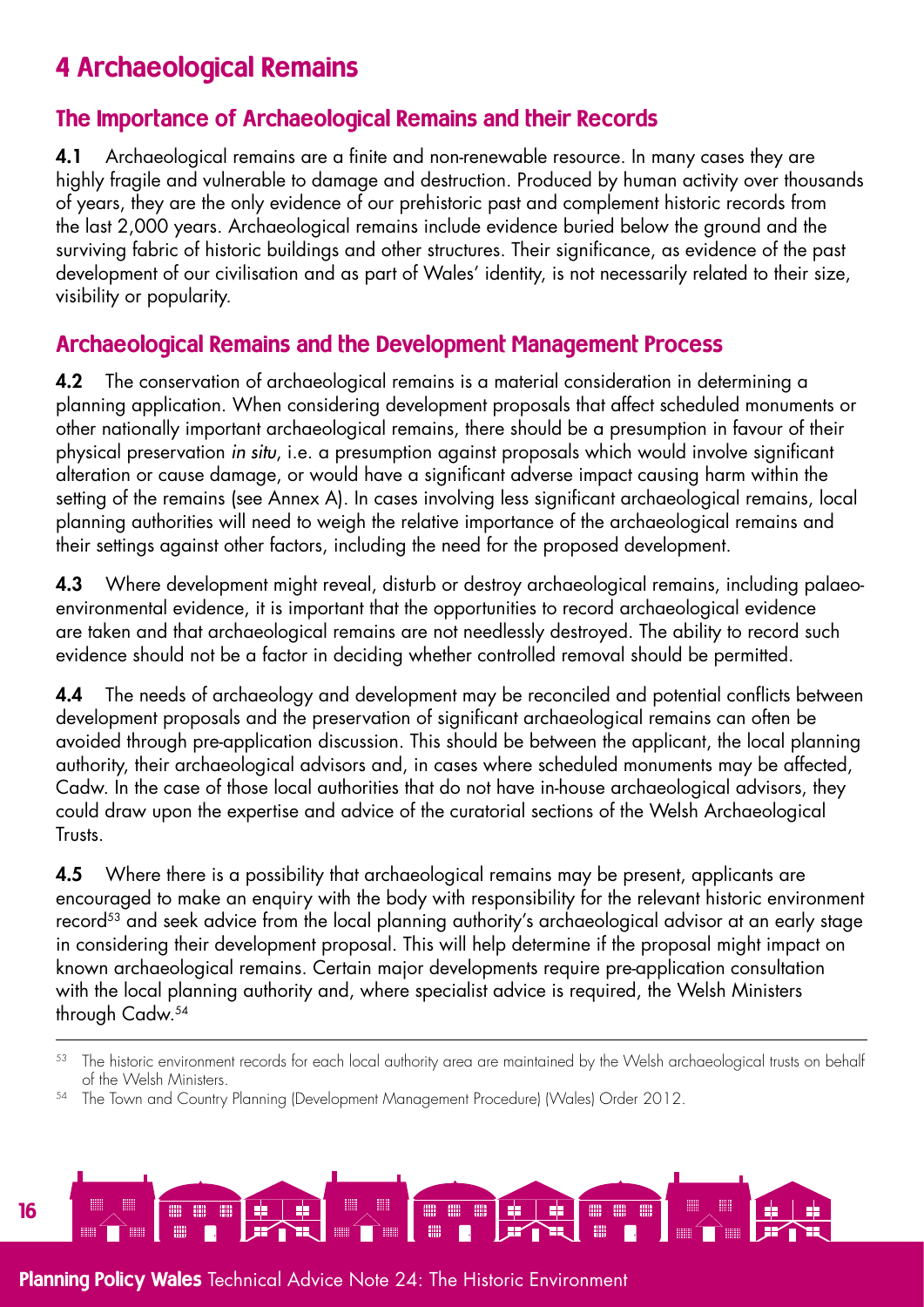**4.6** In exceptional circumstances, where a local planning authority is aware of a threat to a known archaeological site as a result of the potential exercise of permitted development rights, they may wish to consider the use of their powers to withdraw those rights and require planning permission be obtained before the development can proceed.55

**4.7** Where archaeological remains are known to exist, or considered likely to exist, and a study has not already been undertaken by the applicant, the local planning authority should ask an applicant to undertake a desk-based archaeological assessment and, where appropriate, an archaeological evaluation. These should be done by a qualified and competent expert to the appropriate standard.56 The reports of these investigations will form part of the planning application. Applicants should show they have modified their development proposals to minimise any negative impact on the identified archaeological remains, and how they intend to mitigate any remaining negative impacts.

4.8 The need for a desk-based assessment, and field evaluation where appropriate, should be discussed with the local planning authority prior to submission of a application, and where required the results of these studies should be submitted as part of the planning application. Failure to provide sufficient archaeological information of the appropriate standard may be a valid reason for the local planning authority to refuse planning permission.

4.9 When considering planning applications that affect known or potential archaeological remains, the local planning authority should consult with their archaeological advisor,<sup>57</sup> about the impact, including the potential scale and harm, of the development on archaeological remains, and/or the adequacy of the mitigation of what has been proposed. These two factors are material considerations in determining the planning application. Where a planning application directly affects a scheduled monument and its setting then the local planning authority is required to consult the Welsh Ministers through Cadw.58

4.10 The case for the preservation of archaeological remains that are not considered to meet the criteria for national importance (see Annex A.2), must be assessed on the individual merits of each case. The local planning authority must take into account relevant policies and material considerations, and will need to weigh the significance of the remains against the benefits of and need for the proposed development. In cases where there are issues of more than local importance, applications may be called in for determination by the Welsh Ministers.<sup>59</sup>



<sup>55</sup> The Town and Country Planning (General Permitted Development) Order 1995 (S.I. 1995/418), Article 4.

<sup>&</sup>lt;sup>56</sup> The Welsh Ministers endorses the use by Welsh local planning authorities of the Chartered Institute for Archaeologists' standards and guidance for desk-based assessment and field evaluation:<http://www.archaeologists.net/codes/ifa>

<sup>57</sup> Chartered Institute for Archaeologists' standards and guidance for archaeological advice by historic environment services: <http://www.archaeologists.net/codes/ifa>and, where relevant, Welsh Archaeological Trusts' Curators Code of Practice [\(http://www.ggat.org.uk/archplan/curators.html](http://www.ggat.org.uk/archplan/curators.html)).

<sup>58</sup> The Town and Country Planning (Development Management Procedure) (Wales) Order 2012, articles 14 and 15 and paragraph (l)(i) and (ii) of the table in Schedule 4.

<sup>&</sup>lt;sup>59</sup> Planning Policy Wales, section 3.7.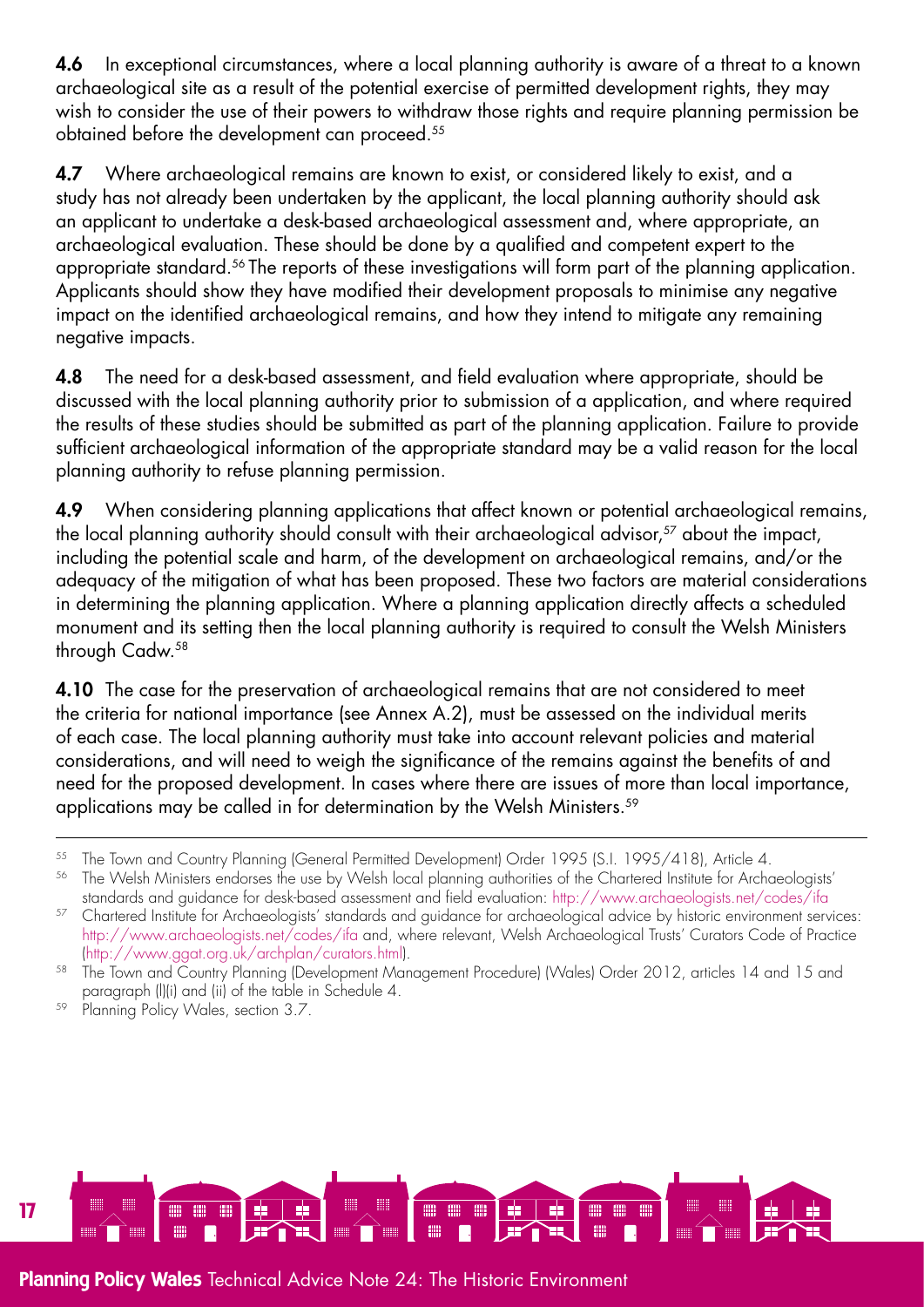## Preservation, or Partial Preservation of Archaeological Remains in situ

4.11 Measures can be taken to minimise the impact of a development proposal on identified archaeological remains and allow their preservation *in situ*. For example, those aspects of a proposal that might cause damage, such as drains and other services, may be relocated. Similarly, foundations may be redesigned so as not to penetrate archaeological layers, or augered piling may prove more acceptable than large-scale deep excavation. In considering these solutions, a local planning authority must consider both direct and indirect impacts, such as changes to the hydrology and soil chemistry of a site, and be confident that the development can be removed at a future date without additional impacts upon the buried remains. In some cases, it may be possible to enable the partial preservation of archaeological remains. However, leaving 'islands' of preserved archaeology is not desirable. Careful design can also minimise the effect upon setting, through detailed siting of the development, considering external appearances, the use of screening or by mitigating the visual impact of the proposals by removal of existing unsightly elements.

## Recording and Furthering Understanding of Archaeological Evidence

4.12 Having considered all policies and other material considerations and the need for the development, the local planning authority may decide that the significance of the archaeological remains is not sufficient to justify their physical preservation. In these cases, the local planning authority must satisfy itself that the necessary and proportionate arrangements for the excavation and recording of these archaeological remains are secured, and the results of this archaeological work are properly analysed and published<sup>60</sup> and that arrangements are made for the deposition of the resulting archive to the appropriate standards.<sup>61</sup> This can be achieved by the local planning authority issuing a brief setting out the scope of the archaeological work that is required, which should be prepared in consultation with their archaeological advisor.

4.13 Planning conditions will normally require the applicant to commission a qualified and competent expert to submit a written scheme of archaeological investigation (WSI) which describes the different stages of the work and demonstrates that it has been fully resourced and given adequate time.<sup>62</sup> In approving this WSI, the local planning authority will identify who will act as their archaeological advisor<sup>63</sup> for the programme, how it will be monitored both during the excavation/ fieldwork and post-excavation/fieldwork stages, and how each stage will be certified as fulfilling the planning conditions. The WSI may have to be amended between the outline and full planning applications and will need to be kept under regular review during the discharge of the conditions.



<sup>&</sup>lt;sup>60</sup> The Welsh Government endorses the use by Welsh local planning authorities of the Chartered Institute for Archaeologist's standard and guidance for excavation. ([http://www.archaeologists.net/codes/ifa\)](http://www.archaeologists.net/codes/ifa).

<sup>&</sup>lt;sup>61</sup> The Welsh Government endorses the use of the National Standards for Archaeological Archives in Wales: [http://www.welshmuseumsfederation.org/en/news-archive/resources-landing/Collections/national-standard-and](http://www.welshmuseumsfederation.org/en/news-archive/resources-landing/Collections/national-standard-and-guidance-for-collecting-and-depositing-archaeological-archives-in-wales-2017.html)[guidance-for-collecting-and-depositing-archaeological-archives-in-wales-2017.html](http://www.welshmuseumsfederation.org/en/news-archive/resources-landing/Collections/national-standard-and-guidance-for-collecting-and-depositing-archaeological-archives-in-wales-2017.html)

<sup>&</sup>lt;sup>62</sup> Welsh Government Circular, The Use of Planning Conditions for Development Management, October 2014, conditions 22-4.

<sup>&</sup>lt;sup>63</sup> The advisor would normally be the local planning authority's in-house archaeological advisor or the curatorial section of one of the Welsh archaeological trusts.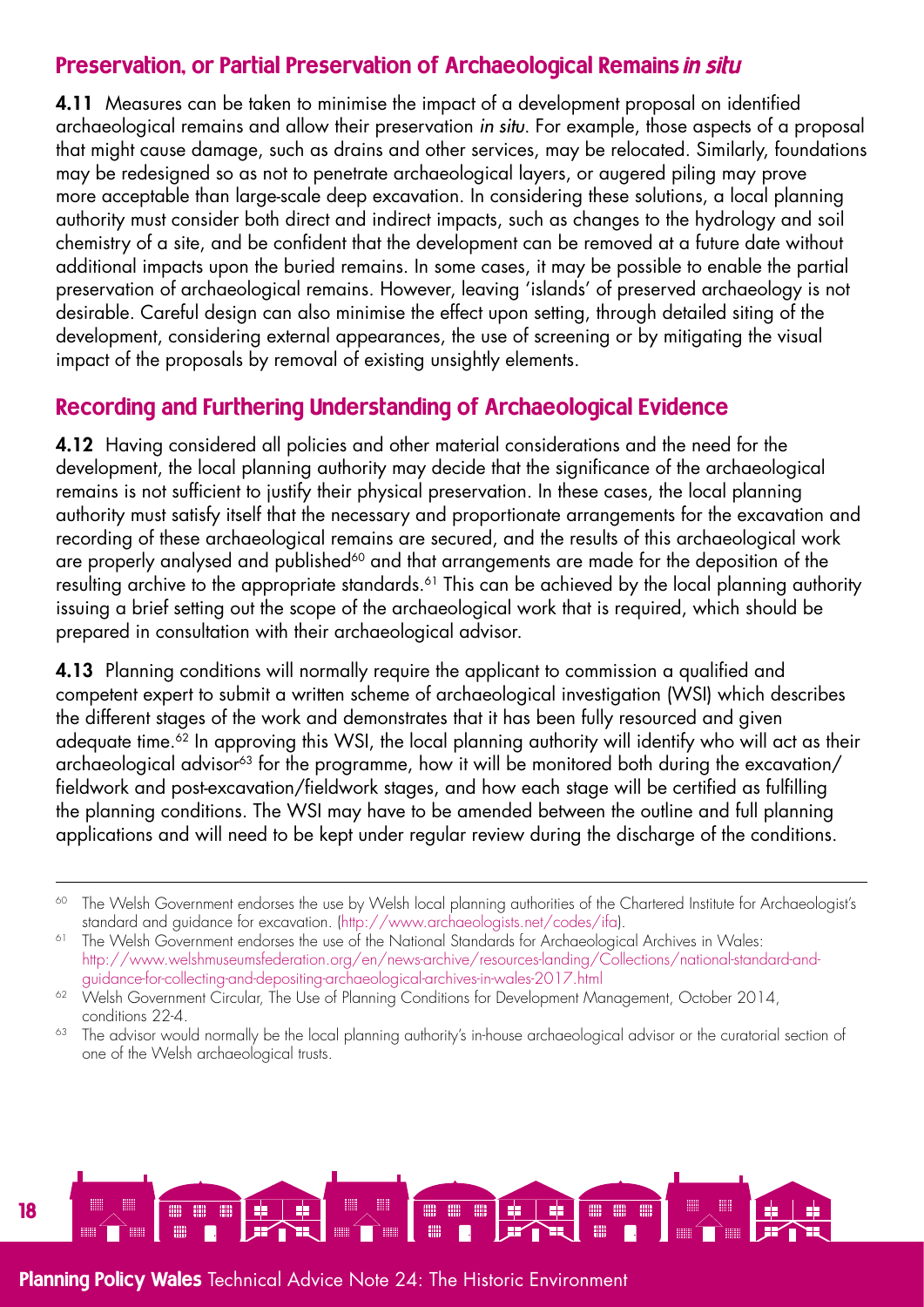4.14 Any programme of archaeological excavation and recording should precede the start of work on the development, unless there are exceptional circumstances which prevent this from occurring. In certain circumstances, e.g. where the site is occupied, the work could be integrated into the initial phase of groundworks and demolitions following written agreement with the local planning authority and their archaeological advisors. The developer must give sufficient time for the archaeological contractor to complete the site work to the appropriate standard before allowing the main contractor free access to that part of the development. An archaeological watching brief may be agreed as part of the WSI or be the subject of a planning condition<sup>64</sup> that would require such work to be carried out while the development is underway.<sup>65</sup> The applicant's responsibilities are not finally discharged until the results are analysed and published and the archive has been deposited.

4.15 Failure to comply with archaeological planning conditions can be subject to enforcement in the same way as any other breach of planning control.<sup>66</sup>

# Unexpected Archaeological Discoveries

4.16 Developers should have a contingency to deal with unexpected archaeological discoveries and be able to call on archaeological advice when needed. Appropriate remedial measures will need to be agreed between the developer, the local planning authority and their archaeological advisors.

4.17 Where unexpected archaeological discoveries are considered to be of national importance, the Welsh Ministers have the power to schedule the site (see Annex A). In the event of scheduling, the developer must seek separate scheduled monument consent before work can continue. It is also open to the local planning authority and the Welsh Ministers to revoke or modify a planning permission under these circumstances, in which case there is provision for the compensation of the developer for loss of value and expenditure incurred.<sup>67</sup>



<sup>&</sup>lt;sup>64</sup> See Circular 16/2014 Model Conditions 22 and 23 for examples of conditions on archaeological watching briefs.

<sup>&</sup>lt;sup>65</sup> The Welsh Government endorses the use by Welsh local planning authorities of the Chartered Institute for Archaeologist's standard and guidance for an archaeological watching brief:

[http://archaeologists.net/sites/default/files/CIfAS&GWatchingbrief\\_2.pdf](http://archaeologists.net/sites/default/files/CIfAS&GWatchingbrief_2.pdf) <sup>66</sup> Planning Policy Wales section 3.6.

<sup>&</sup>lt;sup>67</sup> Town and Country Planning Act 1990, sections 97, 100 and 107.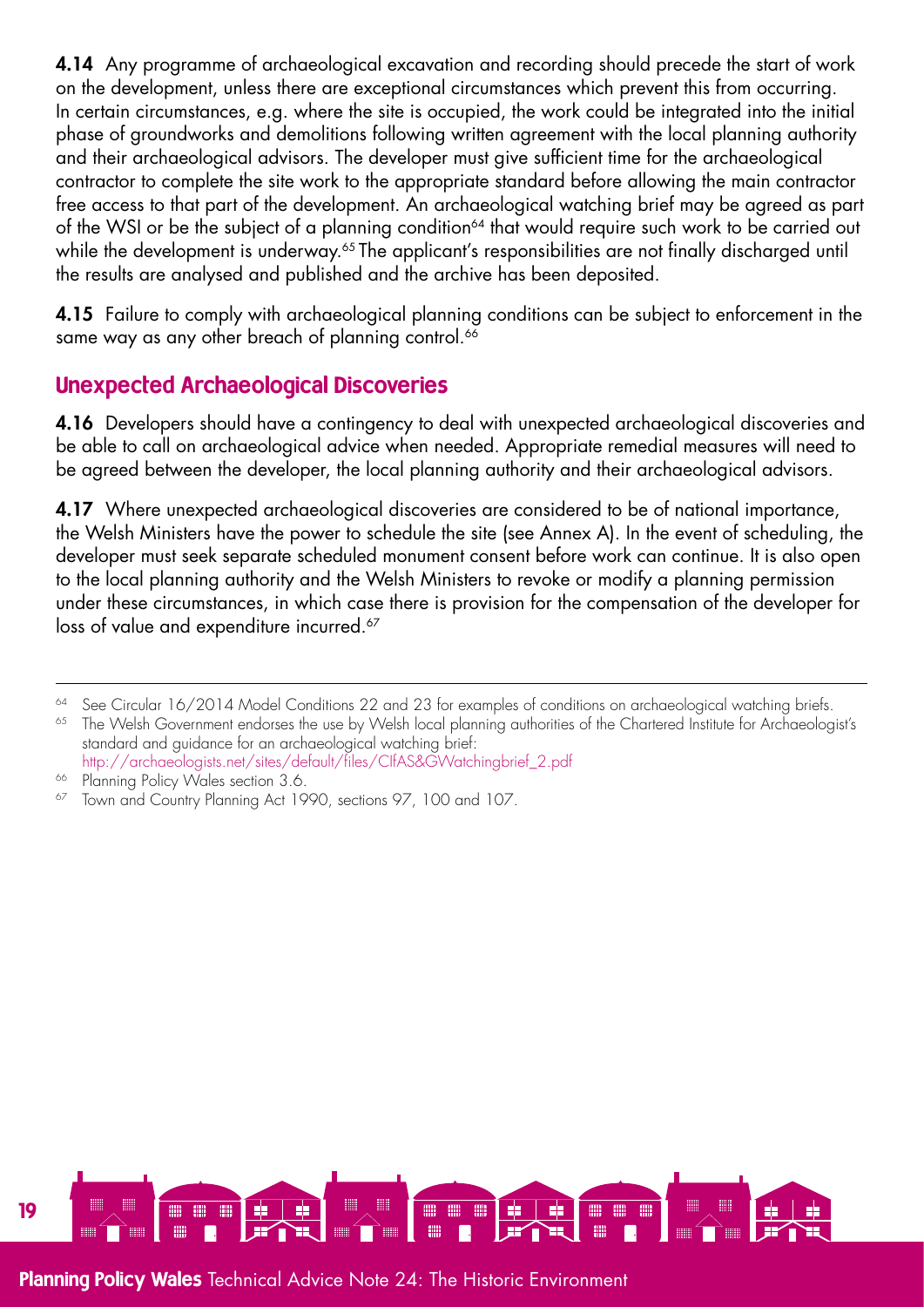# <span id="page-19-0"></span>5 Listed Buildings

# Listed Building Designation

5.1 Listed buildings are nationally important assets which represent a unique source of information about the past and make a valuable contribution to the quality and character of Welsh landscapes and townscapes. Buildings are listed when they are considered to be of special architectural or historic interest.

5.2 The Welsh Ministers have a statutory duty to maintain a list of any buildings which, in their opinion, meet the published criteria as being of special architectural and historic interest (see Annex B).<sup>68</sup> Buildings are added to the statutory lists either as a result of systematic survey of particular areas or building types, or following requests from local authorities, amenity societies, other bodies, or individuals, relating to particular buildings ('spot-listing'). In all cases, the decision to list a building must be based on the special architectural or historic interest of the building. Information on listed buildings is available through Cof Cymru<sup>69</sup> and the National Monuments Record of Wales.<sup>70</sup>

5.3 The lists include a description of each building which is principally to aid identification. List descriptions may draw attention to features of the building which led to listing, and explain why the building is of special interest, but they are not intended to provide a comprehensive record of all the features of importance. Features that are not mentioned in the list description may nevertheless be of special interest, and consent may be needed before they can be removed or altered.

5.4 Requests for spot listing should draw attention to any new evidence which may not have been available previously, or otherwise explain why the building's special interest may have been overlooked. New evidence may sometimes justify reconsideration of a previous decision not to list, but earlier decisions are unlikely to be reviewed unless such evidence is provided. Although all requests for spot-listing are considered, it is preferable for buildings to be assessed before planning permission is granted. Proposals for spot listing made when buildings are under imminent threat of alteration or demolition, can often mean delay, sometimes with serious practical and financial consequences for the developer.

5.5 Requests to de-list buildings can also be made, but will only be considered in the light of new evidence relating to the special architectural or historic interest of the building. The condition of a building, and the cost of repairing or maintaining it are not grounds for delisting: where there are development proposals, these issues are most appropriately addressed through the listed building consent process. Applications for de-listing will not normally be considered if the building is the subject of an application for listed building consent, or an appeal against refusal of consent, or if action by a local planning authority has commenced because of unauthorised work or neglect. Both listed building consent and enforcement appeal procedures give appellants the right to argue that a building is not of special interest and should be removed from the list, and the issue of delisting should normally be addressed in this way.

<sup>70</sup> National Monuments Record of Wales: <http://www.coflein.gov.uk/>



<sup>&</sup>lt;sup>68</sup> Planning (Listed Buildings and Conservation Areas) Act 1990, section 1.

<sup>69</sup> Cof Cymru:<http://cadw.gov.wales/historicenvironment/recordsv1/cof-cymru/?lang=en>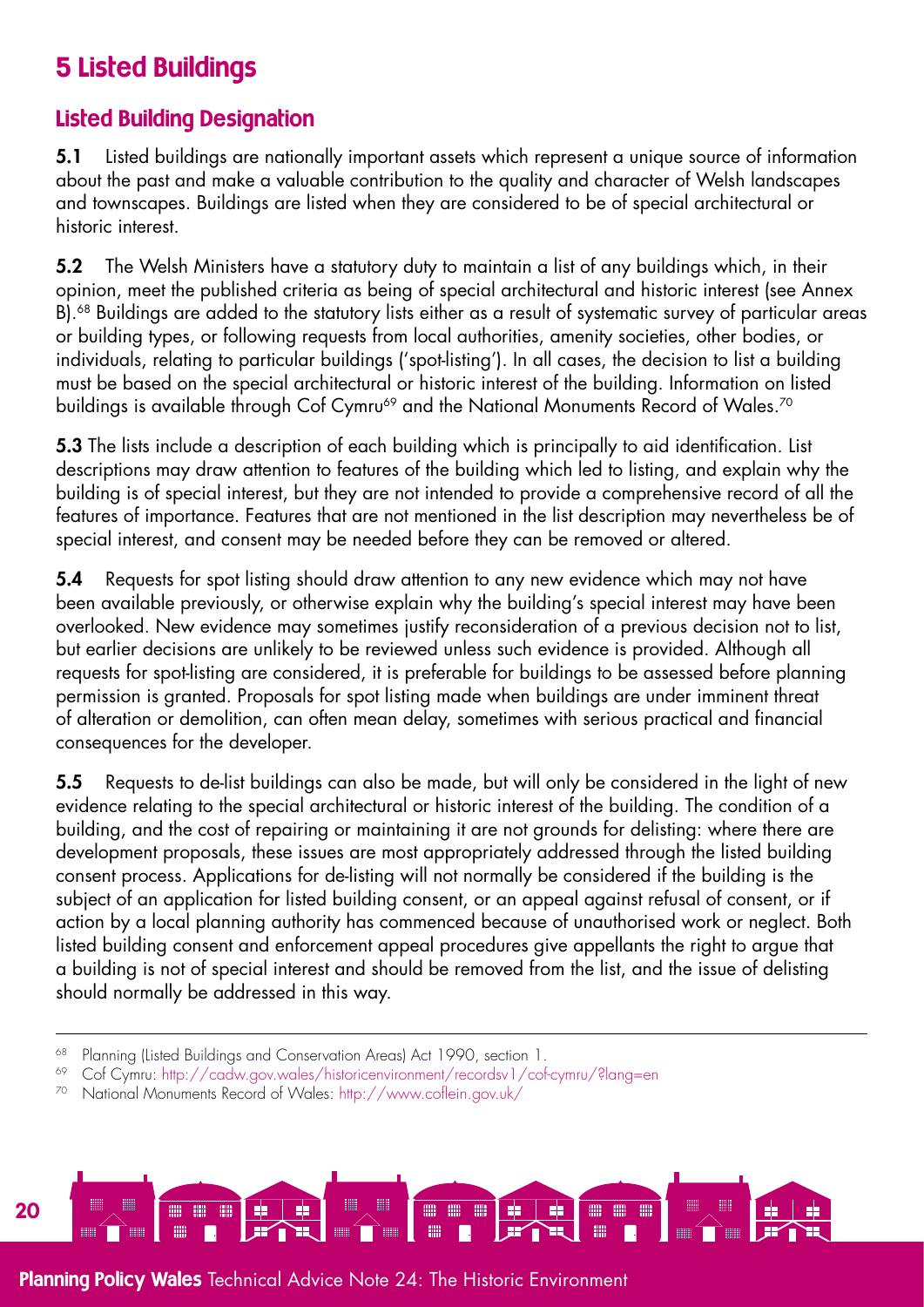5.6 If the Welsh Ministers propose to include a building on the list or remove one from the list they must consult the owner and occupier of the building and the relevant local planning authority. Interim protection applies from the beginning of the consultation period.<sup>71</sup> The provisions of the Planning (Listed Buildings and Conservation Areas) Act 1990 (other than provisions relating to compulsory acquisition of listed buildings72) have effect as if the building were a listed building. Owners and occupiers also have an opportunity to request a review of the Welsh Ministers' decision to list a building.

5.7 Local planning authorities have the power to serve building preservation notices where they consider buildings are of special architectural or historic interest, and are in danger of demolition or alteration in such a way as to affect their special character. While a building preservation notice is in force the provisions of the Planning (Listed Buildings and Conservation Areas) Act 1990 (other than provisions relating to compulsory acquisition of listed buildings) have effect as if the building were a listed building. It takes effect immediately once it is served. A copy of the notice together with a location plan and photographs should be sent to Cadw as soon as the notice has been served so that the building can be considered for inclusion on the statutory list. The notice remains in force for up to six months to allow this consideration to be made. If a notice is not upheld by listing, a local authority may become liable to pay compensation for any loss or damage resulting from the service of the notice. If the Welsh Ministers are minded to list a building they must consult with the owners and occupiers. Interim protection supersedes the building preservation notice and liability for compensation should the building not be listed transfers to the Welsh Ministers.73

5.8 Any person may apply in writing at any time to the Welsh Ministers (through Cadw) for a Certificate of Immunity (CoI) against the listing of a particular building/s for a period of five years. A CoI does not remove the requirement to apply for conservation area consent (see paras 6.10-6.12 below) for demolition of such a building in a designated area. If a CoI is issued, Cadw will notify the local planning authority.

# Listed Building Consent

5.9 The Planning (Listed Buildings and Conservation Areas) Act 1990 requires any works of demolition, alteration and/or extension which would affect the character of a listed building to be authorised through the process of listed building consent.<sup>74</sup> It is a criminal offence to carry out such works without consent, which should be sought from the local planning authority. When considering any applications for listed building consent, the local planning authority or the Welsh Ministers must have special regard to the desirability of preserving the building or its setting or any features of special architectural or historic interest which it possesses.75 Consent is not normally required for repairs, unless they involve changes that would affect the character of the listed building. If in any doubt owners are advised to contact their local planning authority to seek clarification on whether or not consent is needed.



<sup>71</sup> Planning (Listed Buildings and Conservation Areas) Act 1990, sections 2A and 2B.

<sup>72</sup> Section 47-51 and 59 of the Planning (Listed Buildings and Conservation Areas) Act 1990.

<sup>73</sup> Planning (Listed Buildings and Conservation Areas) Act 1990, sections 28B and 29.

<sup>74</sup> Outlined in detail in Annex B.

<sup>75</sup> Planning (Listed Buildings and Conservation Areas) Act 1990, section 16(2).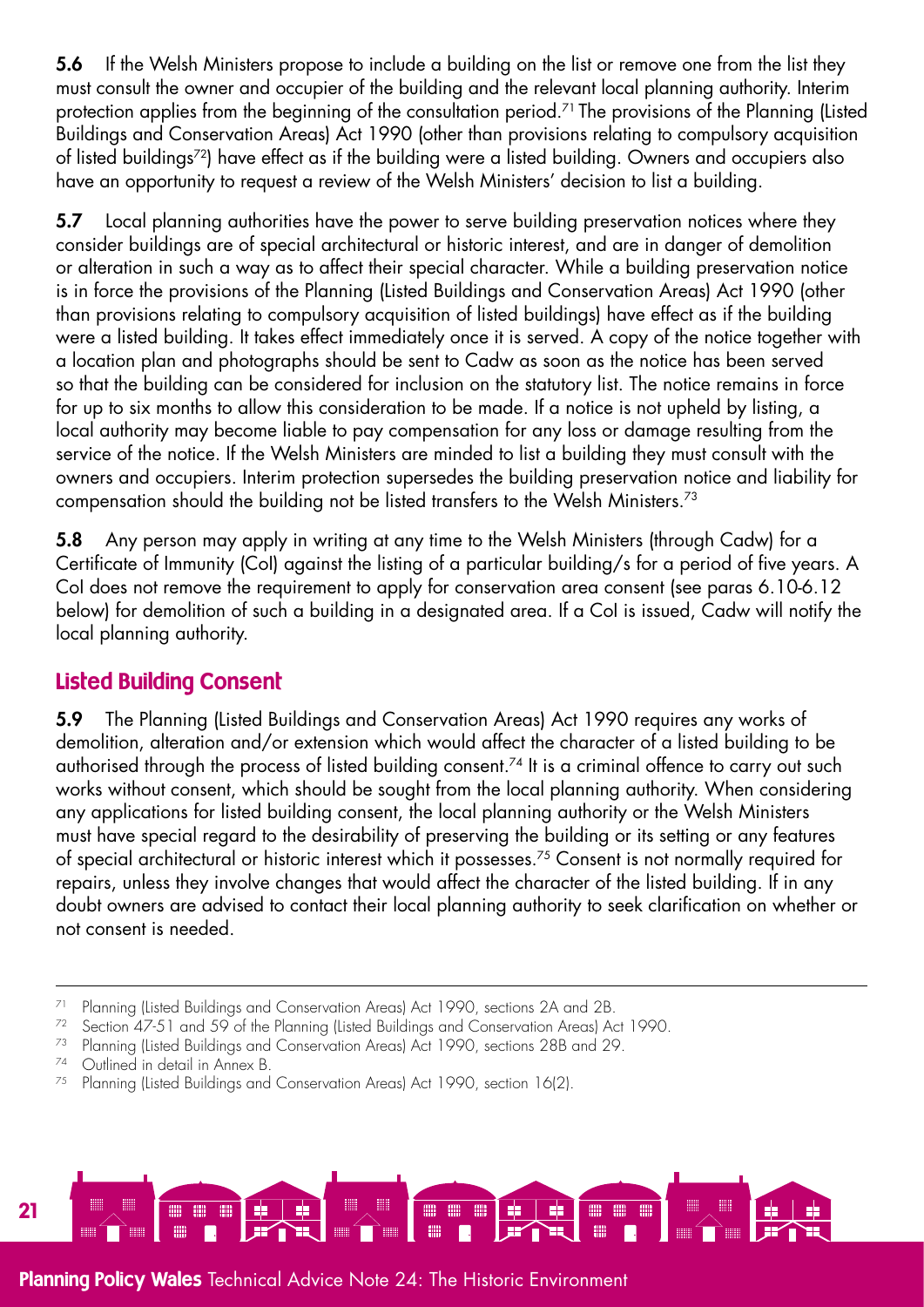5.10 The controls that apply to a listed building also apply to any objects or structures fixed to the building or that are within its curtilage.76 The exact definition of what constitutes a fixture and curtilage may have to be treated on a case-by-case basis and has been the subject of case law.77

5.11 There are some buildings which are both listed and scheduled. In these cases, its designation as a scheduled monument takes precedence and any consent application for works will be determined by the Welsh Ministers (through Cadw) (see Annex A).<sup>78</sup>

5.12 Applicants for listed building consent are required to provide a heritage impact statement.<sup>79</sup> This presents the results of a heritage impact assessment, which is a process designed to ensure that the significance of the building is taken into account in the development and design of proposals for change. Heritage impact assessment should be proportionate both to the significance of the listed building, and to the degree of change proposed, and the statement should provide enough information to allow the local planning authority to judge significance and impact when considering applications for listed building consent.

5.13 When determining a listed building consent application, the local planning authority should consider the following issues:

- The importance and grade of the building and its intrinsic architectural or historic interest.
- The physical features of the building which justify its listing and contribute to its significance, (for example its form and layout, materials, construction and detail) including any features of importance such as the interior, which may have come to light after the building's inclusion on the list.
- The contribution of curtilage and setting to the significance of the building, as well as its contribution to its local scene.
- The impact of the proposed works on the significance of the building.
- The extent to which the proposed works would bring substantial community benefits for example, by contributing to the area's economy or the enhancement of its local environment.

The listing grade may be a material consideration, but is not in itself a reliable guide to the sensitivity of a building to alteration or extension. For example, many grade II buildings are humble, once common building types, listed precisely because they are relatively unaltered examples of their kind and their special interest can be damaged by inappropriate alteration or extension.



<sup>76</sup> Planning (Listed Buildings and Conservation Areas) Act 1990, section 1(5).

<sup>77</sup> See discussion in: Charles Mynors, Listed Buildings, Conservation Areas and Monuments, 4th ed., (London: Sweet & Maxwell, 2006), chapter 4.

Planning (Listed Buildings and Conservation Areas) Act 1990, section 61.

<sup>&</sup>lt;sup>79</sup> See Heritage Impact Assessment in Wales, Welsh Government, Cadw, 2017.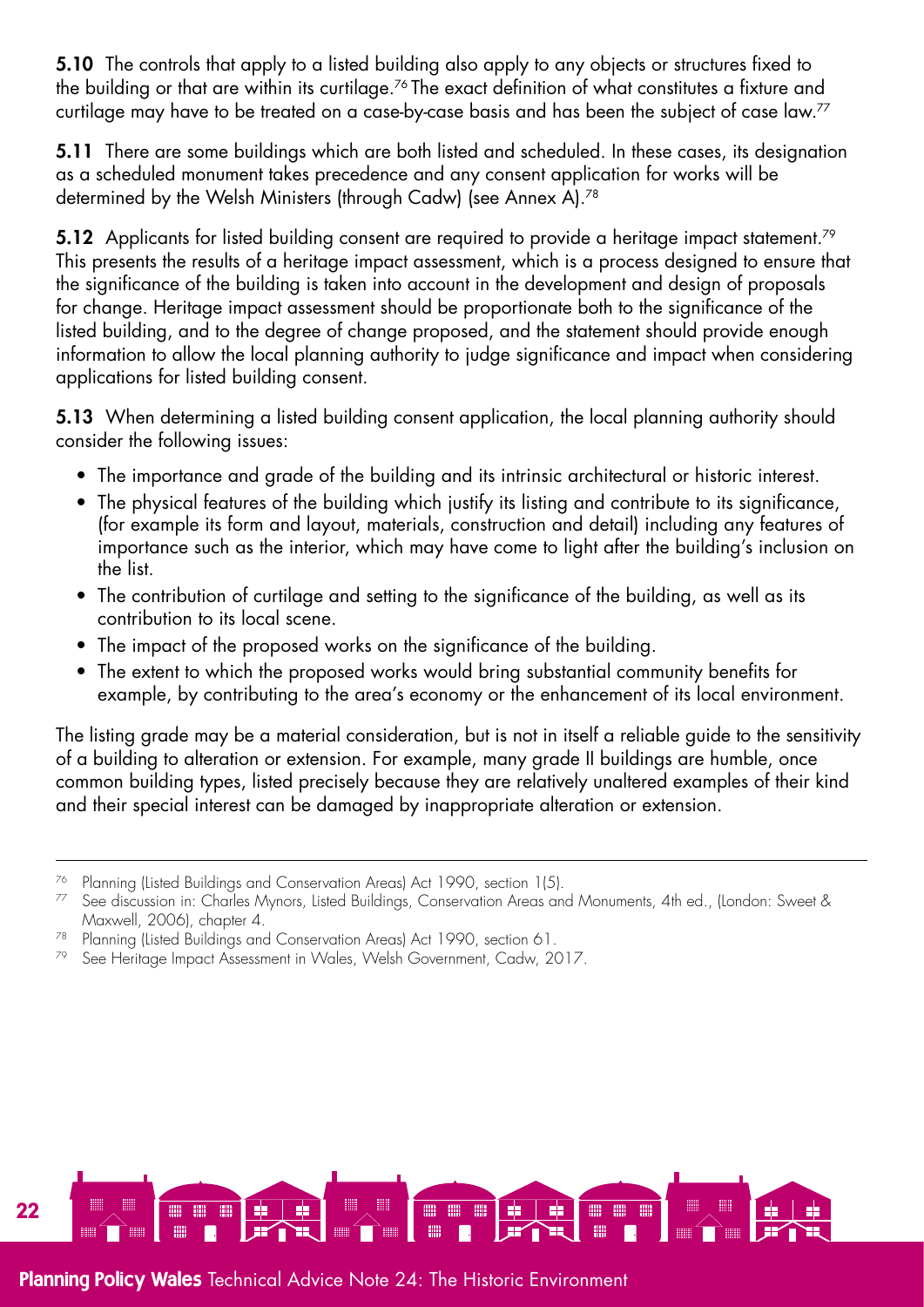5.14 Many listed buildings can sustain a degree of sensitive alteration and extension to accommodate continuing or new uses. Past changes that reflect the history of use and ownership may themselves be aspects of the special interest of the listed building.<sup>80</sup> When applicants and the local planning authority assess the heritage values and significance of a listed building, which is the subject of a consent application, they must consider the sensitivity of that building to the proposed changes. Sustaining the special interest and significance of a listed building through the process of alteration, extension or re-use is exacting, and should always be based on specialist knowledge and skill in order to realise the benefits that well-designed interventions can bring.<sup>81</sup>

5.15 An application for the demolition of a listed building should be made in exceptional circumstances and only as an option of last resort. Consent for demolition should not be given simply because redevelopment is economically more attractive than the repair and re-use of a historic building. The following factors need to be considered:

- The condition of the building, the cost of repair and maintenance in relation to its importance and the value derived from its continued use. Where a building has been deliberately neglected, less weight will be given to these costs.
- The efforts made to keep the building in use or to secure a new use, including the offer of the unrestricted freehold of the building for sale at a fair market price that reflects its condition and situation.
- The merits of the alternative proposals for the site, including whether the replacement buildings would meet the objectives of good design<sup>82</sup> and whether or not there are substantial benefits for the community that would outweigh the loss resulting from demolition.

5.16 The Welsh Ministers have directed<sup>83</sup> that local planning authorities are required to give notice of applications for listed building consent and of the decisions taken by them on applications for demolition or alteration of a listed building which includes an element of demolition to the national amenity societies<sup>84</sup> and the Royal Commission on the Ancient and Historical Monuments of Wales. The purpose of notifying the national amenity societies is to enable them to comment on all applications at the earliest possible stage and to allow local planning authorities to take their comments into account as part of the decision making process. The Royal Commission on the Ancient and Historical Monuments of Wales must be notified by the local planning authority of a decision to grant listed building consent for demolition and be given at least one month to access and record the building<sup>85</sup>.

**5.17** The preservation of façades alone or the gutting and reconstruction of interiors is not usually considered an acceptable approach to the re-use of a listed building.

<sup>80</sup> Managing Change to Listed Buildings in Wales, Welsh Government, Cadw, 2017.

<sup>81</sup> The Design Commission for Wales Design Review Service can provide advice to local planning authorities, public authorities, developers, designers and others.

<sup>82</sup> Welsh Government, Technical Advice Note 12: Desian.

<sup>83</sup> <http://cadw.gov.wales/historicenvironment/policy/historicenvironmentpolicy/?lang=en>

<sup>84</sup> The National Amenity Societies are the Ancient Monuments Society, the Council for British Archaeology, the Georgian Group, the Society for the Protection of Ancient Buildings and the Victorian Society.

<sup>85</sup> Planning (Listed Building and Conservation Areas) Act 1990, Section 8(2).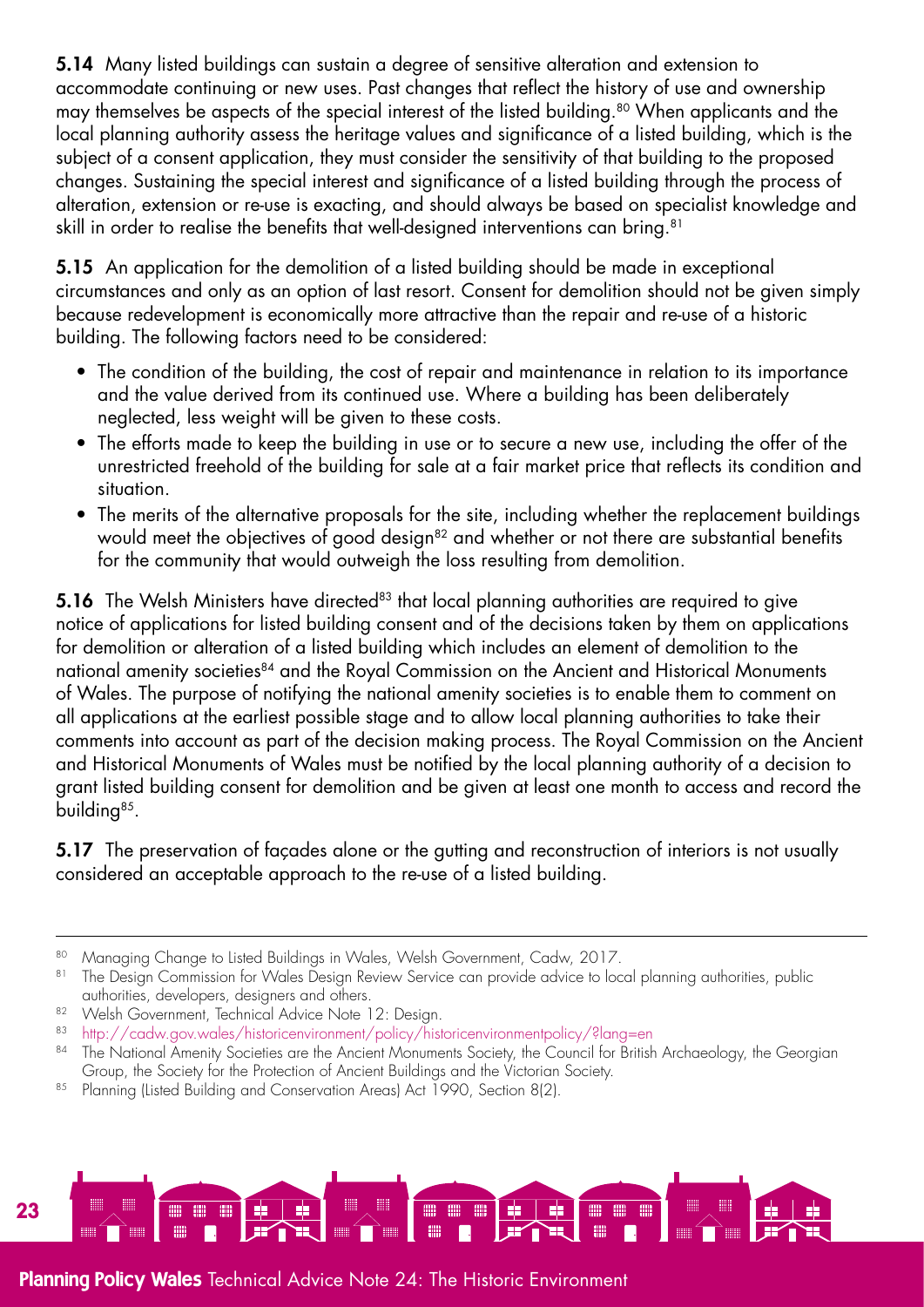#### Notification to Welsh Ministers

5.18 Where a local planning authority proposes to grant listed building consent it must first notify the Welsh Ministers (through Cadw).<sup>86</sup> This arrangement gives the Welsh Ministers 28 days from receipt of the application in which to decide either to recommend that they want to call in the application for their own determination, or allow the local planning authority to determine the application itself. If a decision is not taken within 28 days, the timeframe may be extended. If the planning authority decides to refuse listed building consent, it can do so without notifying the Welsh Ministers.

5.19 The Welsh Ministers rarely call in listed building applications for their own determination. An application could be called in if the Welsh Ministers consider it raises issues of more than local importance and is of exceptional significance or controversy. This may include cases where the local planning authority has not had proper regard to national policy for the protection of the historic environment, or has disregarded it altogether.

5.20 Wherever possible, the Welsh Ministers are keen for listed building consent decisions to be undertaken at a local level. They are able to direct that certain categories of application need not be notified to them by a local planning authority.<sup>87</sup> The Welsh Ministers have directed<sup>88</sup> that Section 13 of the Planning (Listed Buildings and Conservation Areas) Act 1990 (i.e. the notification process) shall not apply to an application for listed building consent for the carrying out of work affecting the interior only of a Grade II (unstarred) listed building. Section 13 will still apply to any application which involves:

- (i) the demolition of a listed building;
- (ii) a grade I or II\* listed building; and
- (iii) works to the exterior of a grade II (unstarred) listed building.

5.21 The Welsh Ministers can direct that, subject to the local planning authority obtaining prior written agreement from Cadw, Section 13 shall not apply to any application for works to Grade II (unstarred) buildings (other than demolition) providing that the local planning authority obtains the advice of a named specialist building conservation officer. If the local planning authority's proposed decision to approve the application is not strictly in accordance with the advice provided by the specialist building conservation officer, or where, for whatever reason, the specialist building conservation officer will not be able to offer advice on that application, then Section 13 will continue to apply and the Welsh Ministers must be notified of the application.

# Local Authority Listed Building Consent and Conservation Area Consent

5.22 Local authorities must set examples of good practice to other owners in sustaining their listed buildings. Where a local authority is the applicant, all listed building applications must be submitted to the relevant local planning authority. The local planning authority must undertake the consultation and notification requirements set out in regulation 9 of the Planning (Listed Buildings and Conservation Areas) (Wales) Regulations 2012 before referring the listed building or conservation area consent to the Welsh Ministers for determination.

- 86 Planning (Listed Building and Conservation Areas) Act 1990, Section 13(1).
- 87 Planning (Listed Building and Conservation Areas) Act 1990, Section 15(1).
- 88 <http://cadw.gov.wales/historicenvironment/policy/historicenvironmentpolicy/?lang=en>

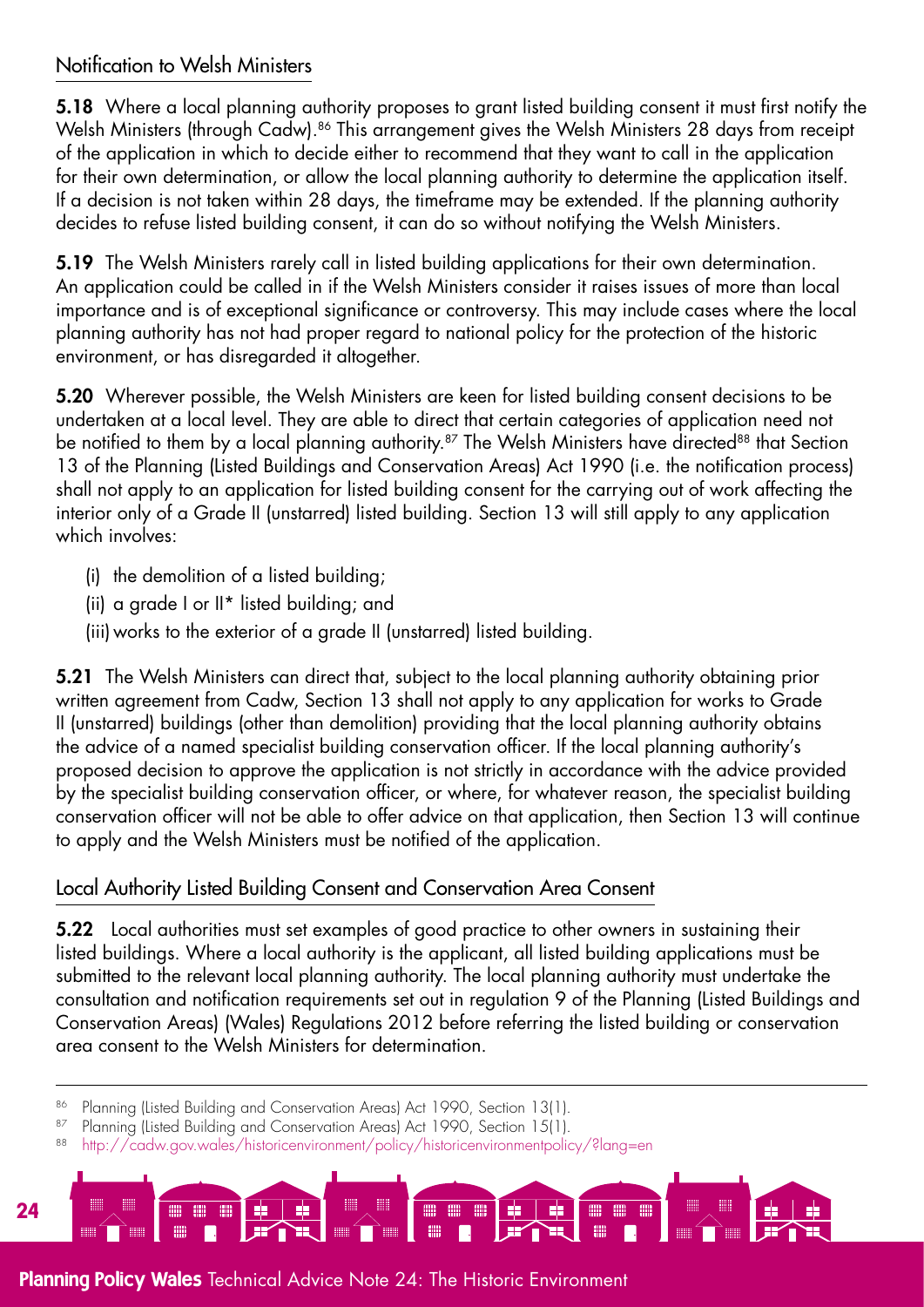5.23 Before applying, the local authority is encouraged to undertake pre-application discussions with the local planning authority's conservation officer and a representative of Cadw. The local planning authority should provide a written assessment of the scheme to supplement the application, prior to the application being referred to the Welsh Ministers for determination.

## Appeals

5.24 An applicant has a right to appeal against certain decisions or failure to take a decision by the local planning authority on a listed building consent . An appeal may be made in circumstances including the following:

Where a local planning authority<sup>89</sup>:

- Refuses an application for listed building consent;
- Grants an application for listed building consent subject to conditions;
- Refuses an application for the variation or discharge of conditions attached to a listed building consent;
- Refuses an application for approval required by a condition imposed on the granting of listed building consent; or
- Fails to determine an application for listed building consent within 8 weeks of its validation by the local planning authority.

An applicant may also include as the ground or one of the grounds of the appeal a claim that the building is not of special architectural or historic interest and does not merit listed building status<sup>90</sup>.

An appeal is made to the Welsh Ministers on a form<sup>91</sup> within six months of the applicant being notified of the local planning authority's decision<sup>92</sup>.

## Purchase Notices

5.25 An applicant who has been refused listed building consent or been granted consent subject to conditions may, in certain circumstances, serve a listed building purchase notice on the local planning authority requiring it to purchase an interest in the building and land.<sup>93</sup>

## Revocation of Listed Building Consent

**5.26** There are circumstances where a local planning authority, or in certain cases, the Welsh Ministers, have the power to make an order revoking or modifying a listed building consent. In making such an order, they must have regard to any material considerations that are relevant.<sup>94</sup> The revocation does not affect works that have already been carried out. Compensation may be payable for abortive expenditure or other loss or damage caused by the order.<sup>95</sup>

- 89 Planning (Listed Buildings and Conservation Areas) Act 1990, section 20(1).<br>90 Planning (Listed Buildings and Conservation Areas) Act 1990, section 21(3).
- Planning (Listed Buildings and Conservation Areas) Act 1990, section 21(3).
- 91 Form can be downloaded via the Planning Appeals section of the Welsh Government website.
- <sup>92</sup> Planning (Listed Buildings and Conservation Areas) Act 1990, sections 20, 21 and 22; the Planning (Listed Buildings and Conservation Areas) (Wales) Regulations 2012 Regulations (S.I. 2012/793) (W. 108), regulation 12.
- 93 Planning (Listed Buildings and Conservation Areas) Act 1990, sections 32-37.
- 94 Planning (Listed Buildings and Conservation Areas) Act 1990, sections 23-26.
- Planning (Listed Buildings and Conservation Areas) Act 1990, section 28.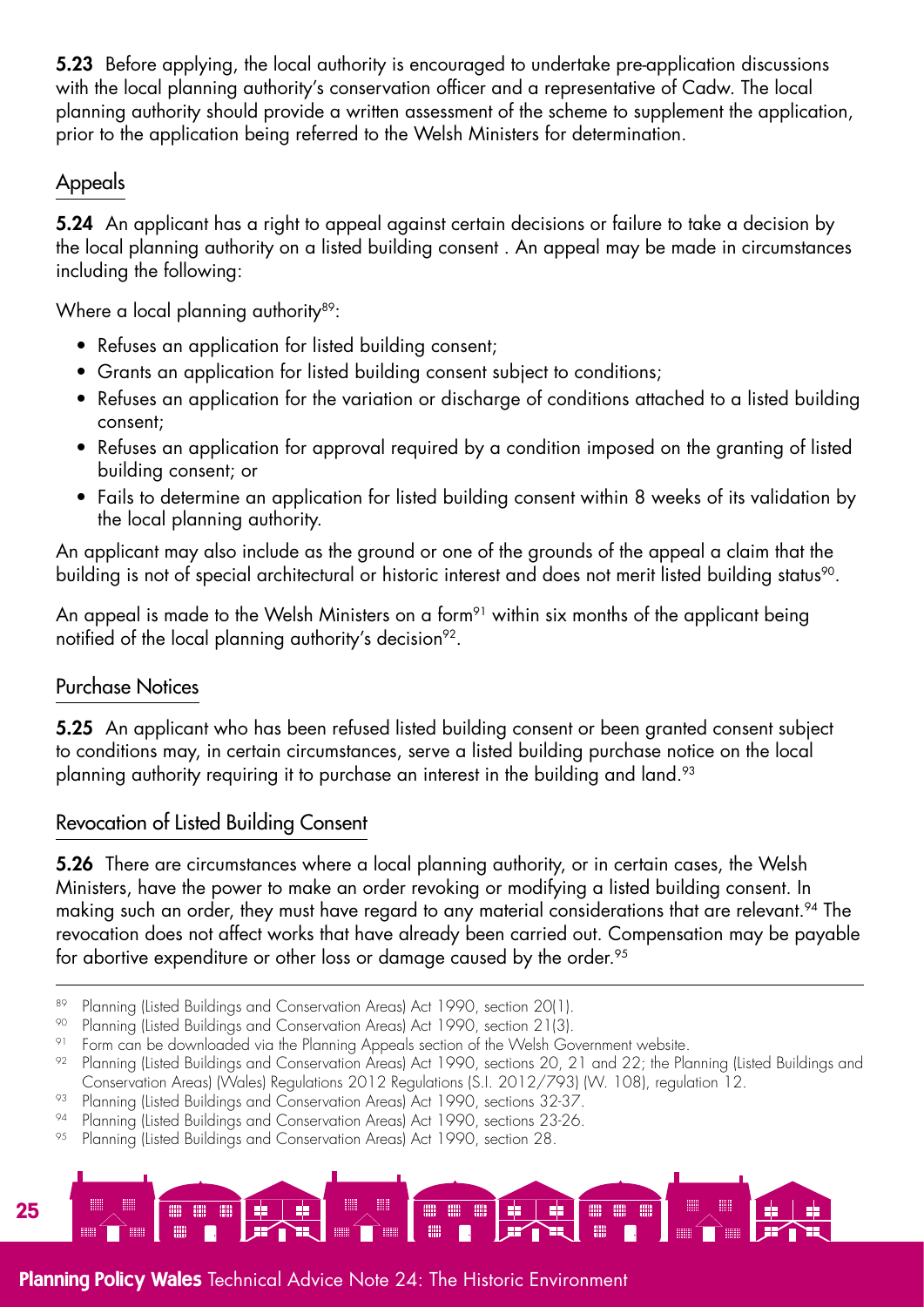## Building Recording

5.27 Works undertaken as the result of a listed building consent will often present the opportunity to make a record of features of the building that are to be removed or altered, or which may be revealed during the course of works. Works associated with a listed building consent may also reveal archaeological remains of earlier phases of the building or items that are associated with the building. When considering a listed building consent application, the local planning authority must decide whether a programme of building recording and/or archaeological investigation is required to record the features that might be revealed or destroyed. They may seek the advice of their archaeological advisors and impose a suitable condition relating to recording (see 4.13). Applicants should contact the local planning authority when unexpected discoveries are made during the course of works. The Royal Commission on the Ancient and Historical Monuments of Wales must be given an opportunity to record a listed building proposed for demolition.<sup>96</sup>

## Ecclesiastical Exemption

5.28 There are exemptions from listed building and conservation area consent processes for certain denominations<sup>97</sup> when making changes to their ecclesiastical buildings that remain as places of worship. The exemption only applies to those denominations and faiths which have set up internal systems of control that provide the same level of consultation and scrutiny as applied by local planning authorities when considering applications for the demolition, alteration and extension of listed buildings, and which have been approved by Welsh Ministers.<sup>98</sup> The principles of the detailed planning advice set out in this Technical Advice Note apply to those denominations exempt from consent processes when making changes to their ecclesiastical buildings.

5.29 Proposals should be submitted for approval by an independent body, which should obtain advice from people with expert knowledge of historic church buildings. The decision making process should provide for consultation with the local planning authority, national amenity societies and Cadw, allowing them 28 days to comment. Proposals should also be publicised. The decision-making body should take into account any representations made as well as the desirability of protecting historic buildings and features of special interest. There should also be an enforcement procedure for dealing with any breaches of the control system.



<sup>96</sup> Planning (Listed Buildings and Conservation Areas) Act 1990, Section 8.

The Church of England, the Church in Wales, the Roman Catholic Church, the Methodist Church, the Baptist Union of Great Britain and the Baptist Union of Wales, and the United Reformed Church.

<sup>98</sup> See Dept of National Heritage and Cadw, The Ecclesiastical Exemption: What it is and How it works, September 1994.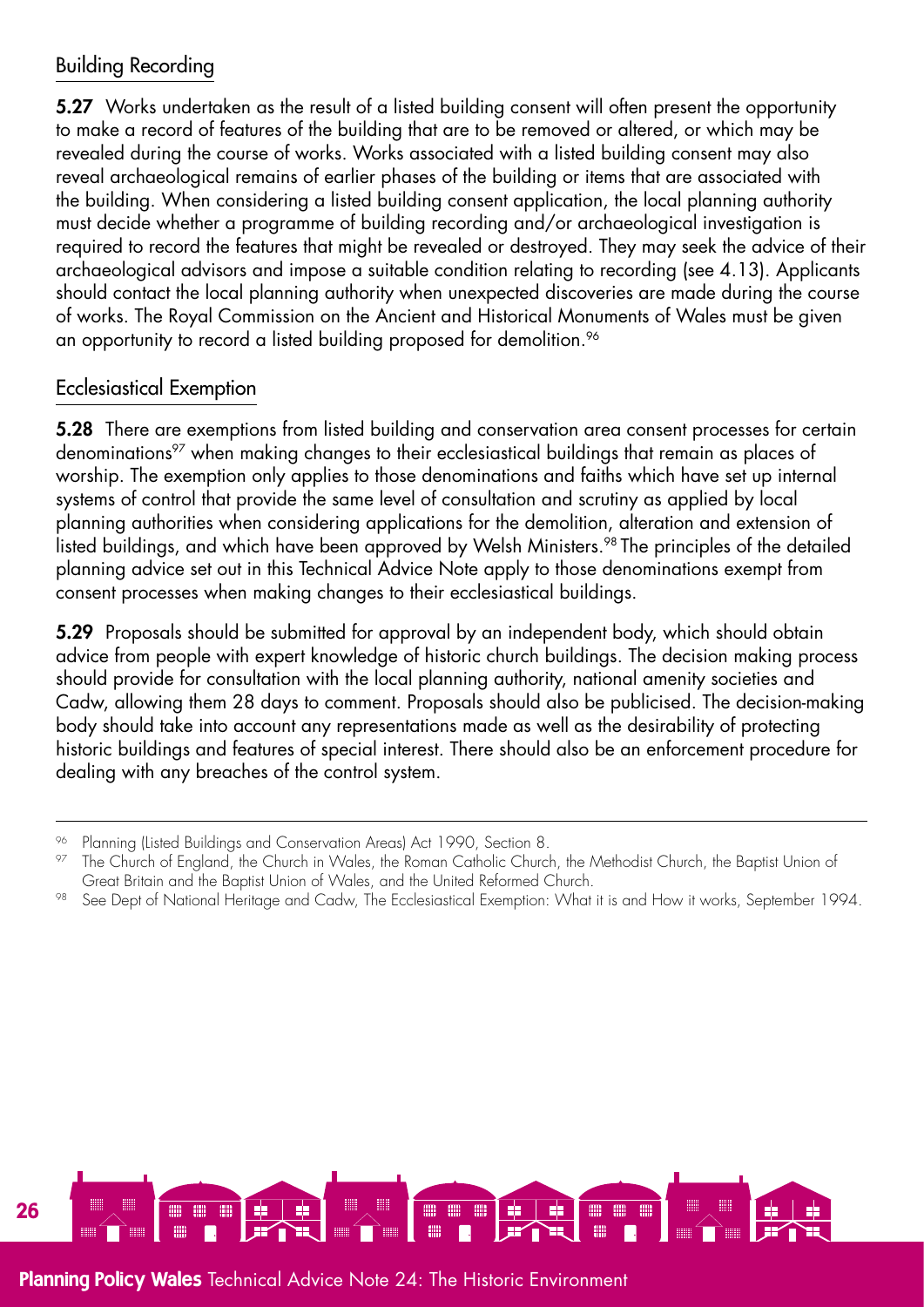## **Other Controls**

5.30 Local authorities should exercise their responsibilities for the safety of listed buildings under the building regulations and fire legislation with sympathy, when programmes of repair and conversion have been proposed. They should try to find a balance between meeting those objectives and retaining the character of the building.<sup>99</sup> Conversely, local planning authorities should be sympathetic towards the alteration of listed buildings to help them meet the building regulations having due regard to the significance of the building as well as to the overall benefit of change. The same approach should be applied to considering proposals for access and meeting other requirements under the Equality Act 2010.<sup>100</sup>

5.31 Further advice on the approach to the alteration of listed buildings is provided in *Managing Change to Listed Buildings* and general advice is also available in British Standard 7913:2013 *Guide to the conservation of historic buildings* is recommended.101

## **Enforcement**

5.32 Enforcement has a key role to play in the protection of listed buildings; conversely, however poorly targeted enforcement can undermine effective protection. It is a criminal offence to execute, or cause to execute, work to a listed building which affects its character as a building of special architectural or historic interest without listed building consent. It is also an offence to fail to comply with any conditions of a listed building consent.

5.33 When faced with a breach of listed building control, local planning authorities will need to consider whether to take enforcement action or to prosecute or both. Enforcement may be desirable for the benefit of the building in question, while the work entailed by enforcement may represent a sufficient response to the offence without the additional need for prosecution. Further detail regarding prosecution and enforcement is set out in Annex B.



<sup>99</sup> See Building Regulations 2010 – regulations 21, 37A and 44B.

<sup>100</sup> Cadw, Overcoming the Barriers: Providing Physical Access to Historic Buildings, 2002. [http://cadw.gov.wales/](http://cadw.gov.wales/historicenvironment/help-advice-and-grants/makingchanges/disabilityaccess/?lang=en) [historicenvironment/help-advice-and-grants/makingchanges/disabilityaccess/?lang=en](http://cadw.gov.wales/historicenvironment/help-advice-and-grants/makingchanges/disabilityaccess/?lang=en)

<sup>&</sup>lt;sup>101</sup> Published by the British Standards Institute in 2013.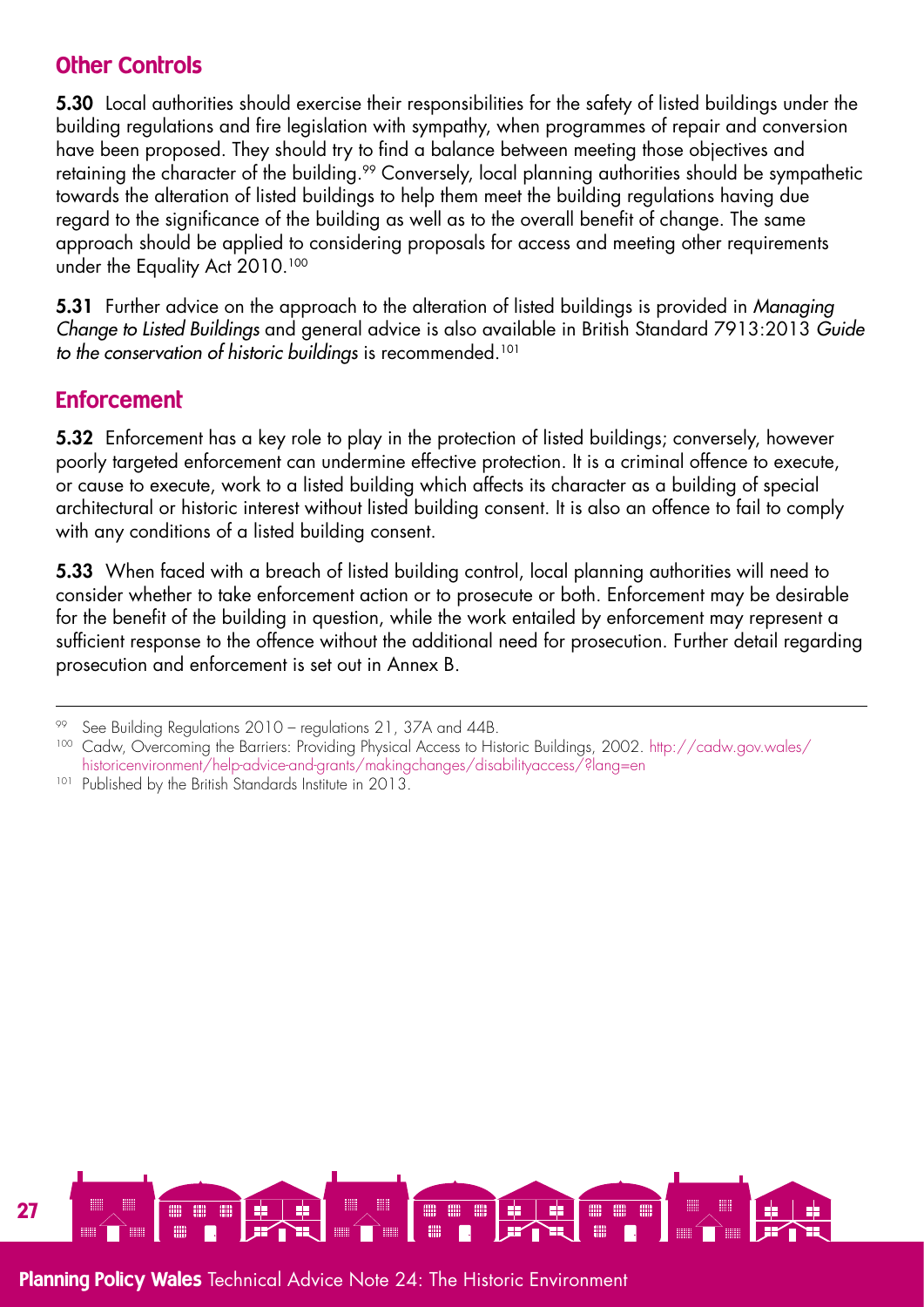# <span id="page-27-0"></span>6 Conservation Areas

# Designation and Review of Conservation Areas

6.1 The Planning (Listed Buildings and Conservation Areas) Act 1990 requires local planning authorities to identify areas of special architectural or historic interest, the character or appearance of which it is desirable to preserve or enhance, and desianate them as conservation areas.<sup>102</sup> They should review their areas from time to time to consider whether further designations or revisions are called for.103 The Welsh Ministers also have powers to designate conservation areas after consultation with the local planning authority. This is a reserved power that is used in exceptional cases, for instance, where an area is of more than local interest.<sup>104</sup>

6.2 Conservation area designation provides the basis for policies designed to preserve or enhance all the aspects of character or appearance that define an area's special interest: this might include the pattern of settlement and the organisation of space and routes as well as the style and type of building, and the use of materials and detail. Green infrastructure may also be important, but conservation area designation is not likely to be an appropriate means of protecting landscape features, except where they form an integral part of the historic built environment.

6.3 Local planning authorities must from time to time formulate and publish proposals for the preservation and enhancement of conservation areas in a management plan. In accordance with best practice, this should be every five to ten years. It is good practice for local planning authorities to adopt the management plan as supplementary planning guidance. They must also give special attention to the desirability of preserving or enhancing conservation areas when taking planning decisions. In exceptional circumstances where part or the whole of a conservation area no longer possesses the special interest which led to its designation, the designation may be amended or cancelled.

## <span id="page-27-1"></span>Conservation Area Appraisal

6.4 A conservation area appraisal is the foundation for any proposals for preservation and enhancement. It provides a detailed picture of the special interest of an area and identifies opportunities and priorities for action which can provide the basis for a more detailed management plan. It should include an analysis of the policy and management needs of the area, including an assessment of the effectiveness of current planning controls, the need for supplementary protection and the identification of ways in which special character can be preserved or enhanced. Local development plan policies and development management decisions which relate to conservation areas will have a sounder basis and make more positive contributions to long-term aims if the character of each conservation area is defined and policies for its preservation and enhancement are set out in detail in a management plan. Consideration can also be given to whether to introduce Article 4 Directions in these areas.<sup>105</sup>

<sup>&</sup>lt;sup>105</sup> The Town and Country Planning (General Permitted Development) Order 1995.



<sup>&</sup>lt;sup>102</sup> Managing Conservation Areas in Wales, Welsh Government, Cadw, 2017.

<sup>&</sup>lt;sup>103</sup> Planning (Listed Buildings and Conservation Areas) Act 1990, section 69.

<sup>&</sup>lt;sup>104</sup> Managing Conservation Areas in Wales, Welsh Government, Cadw, 2017.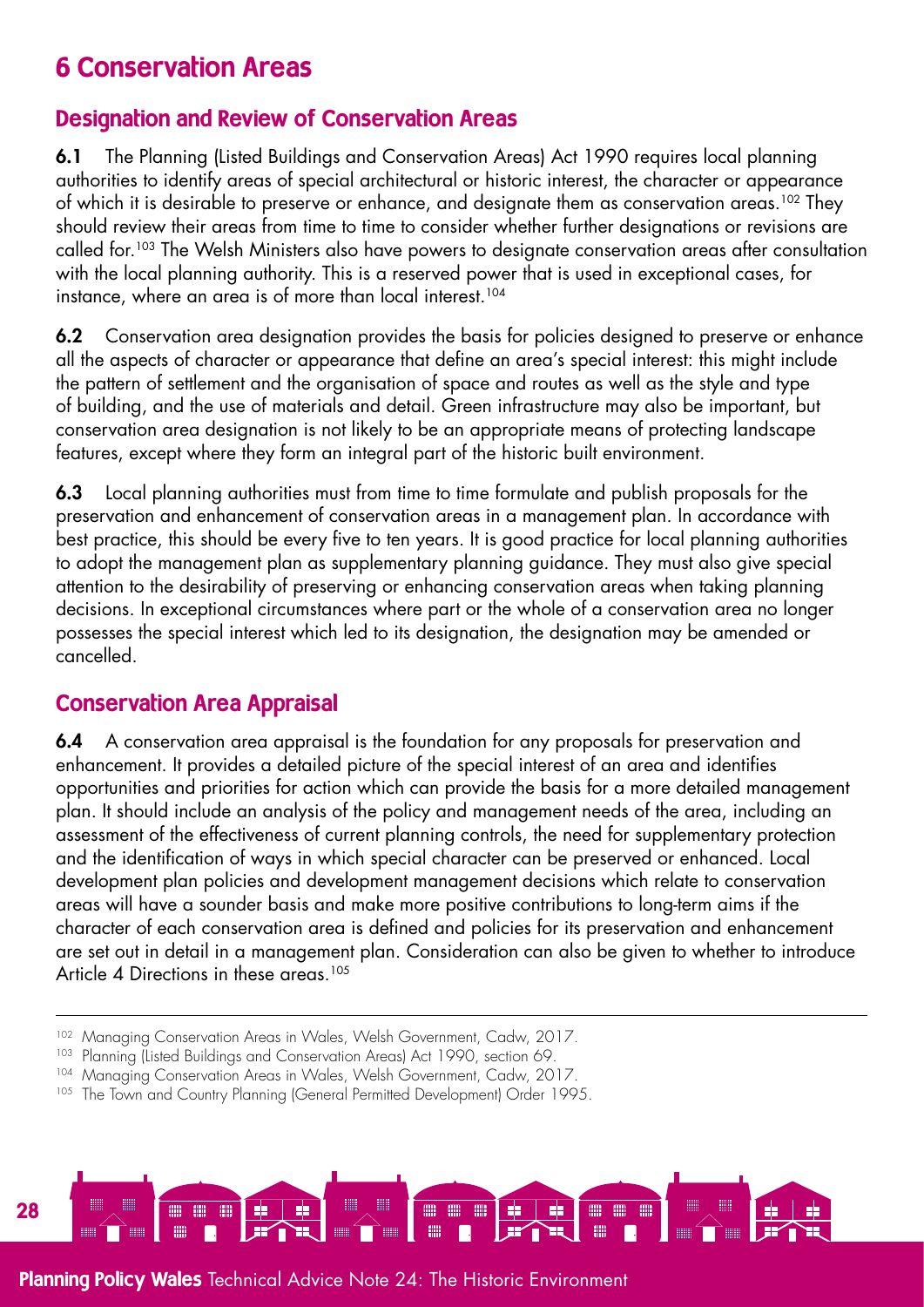6.5 By their very nature, conservation areas have multiple stakeholders and management arrangements should provide opportunities for participation and engagement in plan and decision making. Proposals for preservation and enhancement will also be most effective when all council departments understand the significance of designation and work together. A development team approach that recognises the contribution of other departments, such as highways and housing, is therefore strongly recommended.

# Planning in Conservation Areas

6.6 Local development plans may include locally specific policies for the protection or enhancement of conservation areas. In such circumstances, the local development plan should make clear that development proposals will be judged against their effect on the character or appearance of a conservation area as identified in the appraisal and management document. Certain development proposals within a conservation area, including the provision of one or more dwelling houses, the provision of a building or buildings where the floor space created by the development is 100 square metres or more, will require a design and access statement.<sup>106</sup>

6.7 Many conservation areas include the commercial centres of towns and villages. Generally, there will be an emphasis on controlled and positive management of change that encourages economic vibrancy and social and cultural vitality, and accords with the area's special architectural and historic qualities. Many conservation areas include sites or buildings that make no positive contribution to, or indeed detract from the character or appearance of the area; their replacement should be a stimulus to imaginative, high-quality design and an opportunity to enhance the area.<sup>107</sup>

# <span id="page-28-0"></span>Advertisement Control

6.8 One of the purposes of the advertisement control system is to encourage the display of outdoor advertisements which make a positive contribution to the appearance of the environment. It is reasonable to expect that the local planning authority's duty to pay special attention to the desirability of preserving or enhancing the character or appearance of a conservation area will result, in practice, in more exacting standards when the authority considers whether to grant consent for a proposed advertisement in such an area.

6.9 In conservation areas it is important for local planning authorities to be flexible in their use of their powers under the Town and Country Planning (Control of Advertisements) Regulations 1992, because many areas include retail and commercial premises ranging from small corner shops to thriving commercial centres. Outdoor advertising is essential to commercial activity and the success of local businesses will usually help owners and tenants of commercial premises to maintain buildings in good repair and attractive in appearance.<sup>108</sup>

<sup>107</sup> Technical Advice Note 12: Design, section 4 and sections 5.5 and 5.6.



<sup>106</sup> The Town and Country Planning (Development Management Procedure) (Wales) Order 2012, regulation 7.

<sup>108</sup> Technical Advice Note 7: Outdoor Advertisement Control.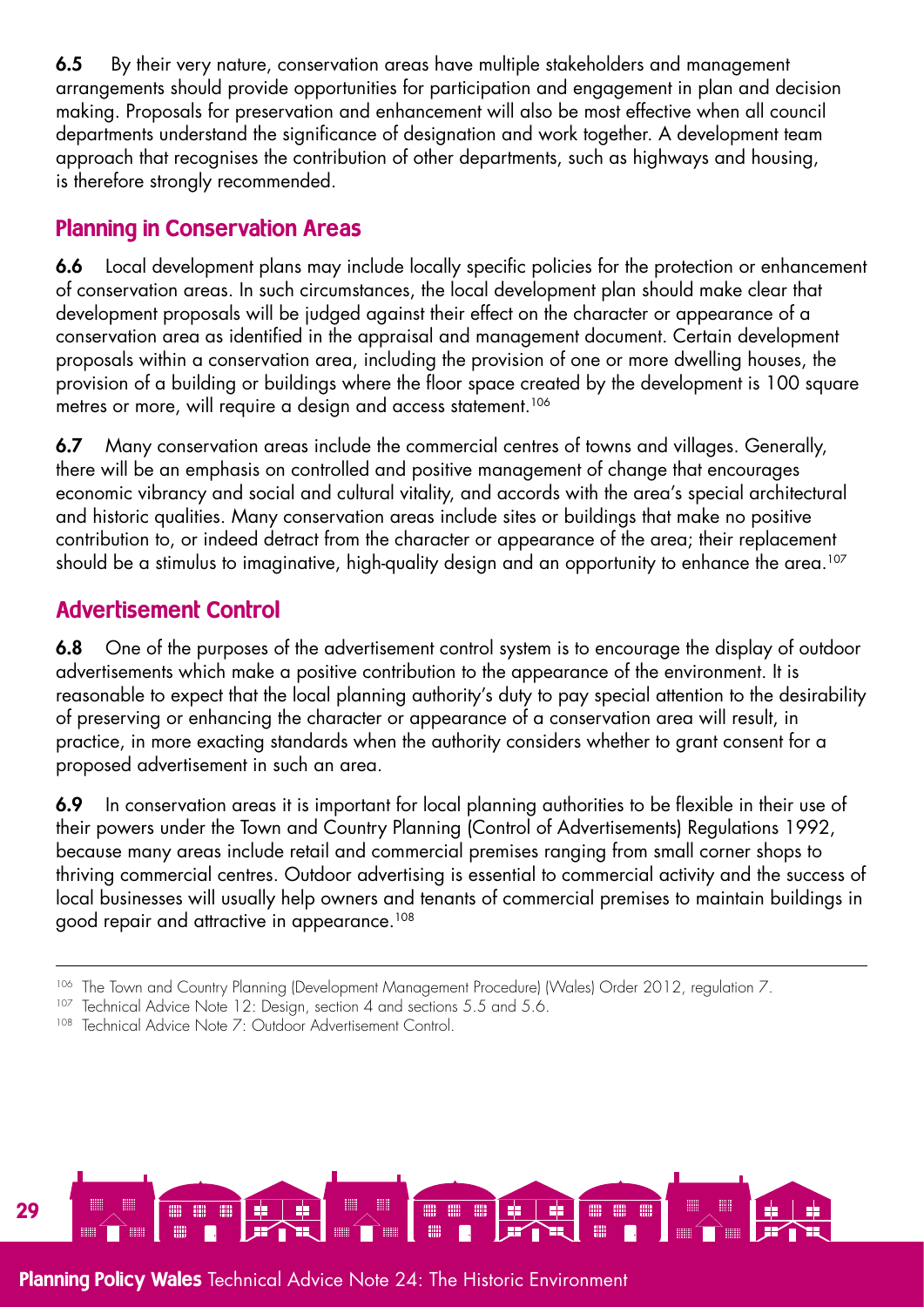## <span id="page-29-0"></span>Conservation Area Consent

6.10 Conservation Area Consent is required for the demolition of an unlisted building in a conservation area, though there are some exceptions.109 In this context, the courts have ruled that demolition amounts to pulling down a building so that it is destroyed completely or at least to a very significant extent.<sup>110</sup> Therefore the removal of an entire building except its facade could also count as demolition.

6.11 The Welsh Ministers may direct that Conservation Area Consent is not required for certain<sup>111</sup> descriptions of buildings and the Welsh Ministers have directed<sup>112</sup> that Conservation Area consent is not required for certain works. These works include the demolition of a building with a total cubic content not exceeding 115 cubic metres and the demolition of a built boundary feature that is less than one metre high where abutting a highway, waterway or open space, or less than two metres high in any other case. This means that many works which involve the destruction of the fabric of part of a building will not be works of demolition and will not require conservation area consent.113

**6.12** Applications for consent to demolish must be made to the local planning authority<sup>114</sup>. Applications for Conservation Area Consent will require a heritage impact statement, which should explain why demolition is desirable or necessary alongside a broader assessment of the impact of the proposals on the character or appearance of the area.<sup>115</sup>

6.13 There should be a general presumption in favour of retaining buildings, which make a positive contribution to the character or appearance of a conservation area. Proposals to demolish such buildings should be assessed against the same broad criteria as proposals to demolish listed buildings (see 5.15). In cases where it is considered a building makes little or no contribution, the local planning authority will normally need to have full information about what is proposed for the site after demolition. Consent for demolition should not be given without acceptable and detailed plans for the reuse of the site unless redevelopment is itself undesirable. The local planning authority is entitled to consider the broad principles of a proposed development, such as its scale, size and massing, when determining whether consent should be given for the demolition of an unlisted building in a conservation area.

6.14 It may be appropriate to impose a condition on the grant of consent for demolition so that it does not take place until full planning permission has been granted and a contract for carrying out the development work has been made.<sup>116</sup>



<sup>&</sup>lt;sup>109</sup> Planning (Listed Buildings and Conservation Areas) Act 1990, section 74.

<sup>110</sup> Shimizu (UK) Ltd v. Westminster Council (1997) 1 All E. R. 481.

<sup>&</sup>lt;sup>111</sup> Planning (Listed Buildings and Conservation Areas) Act 1990, Section 75(2).

<sup>112</sup> [http://cadw.gov.wales/historicenvironment/policy/historicenvironmentpolicy/?lang=en](http://cadw.gov.wales/historicenvironment/policy/historicenvironmentpolicy/?lang=en ) 

<sup>&</sup>lt;sup>113</sup> Managing Conservation Areas in Wales, Welsh Government, Cadw, 2017.

<sup>114</sup> <http://www.planningportal.gov.uk/planning/applications/paperforms>

<sup>&</sup>lt;sup>115</sup> Heritage Impact Assessment in Wales Welsh Government, Cadw, 2017.

<sup>116</sup> Planning (Listed Buildings and Conservation Areas) Act 1990 Section 17(3) as applied by Section 74(3) and regulation 16 of and Schedule 3 to the Planning (Listed Buildings and Conservation Areas) (Wales) Regulations 2012.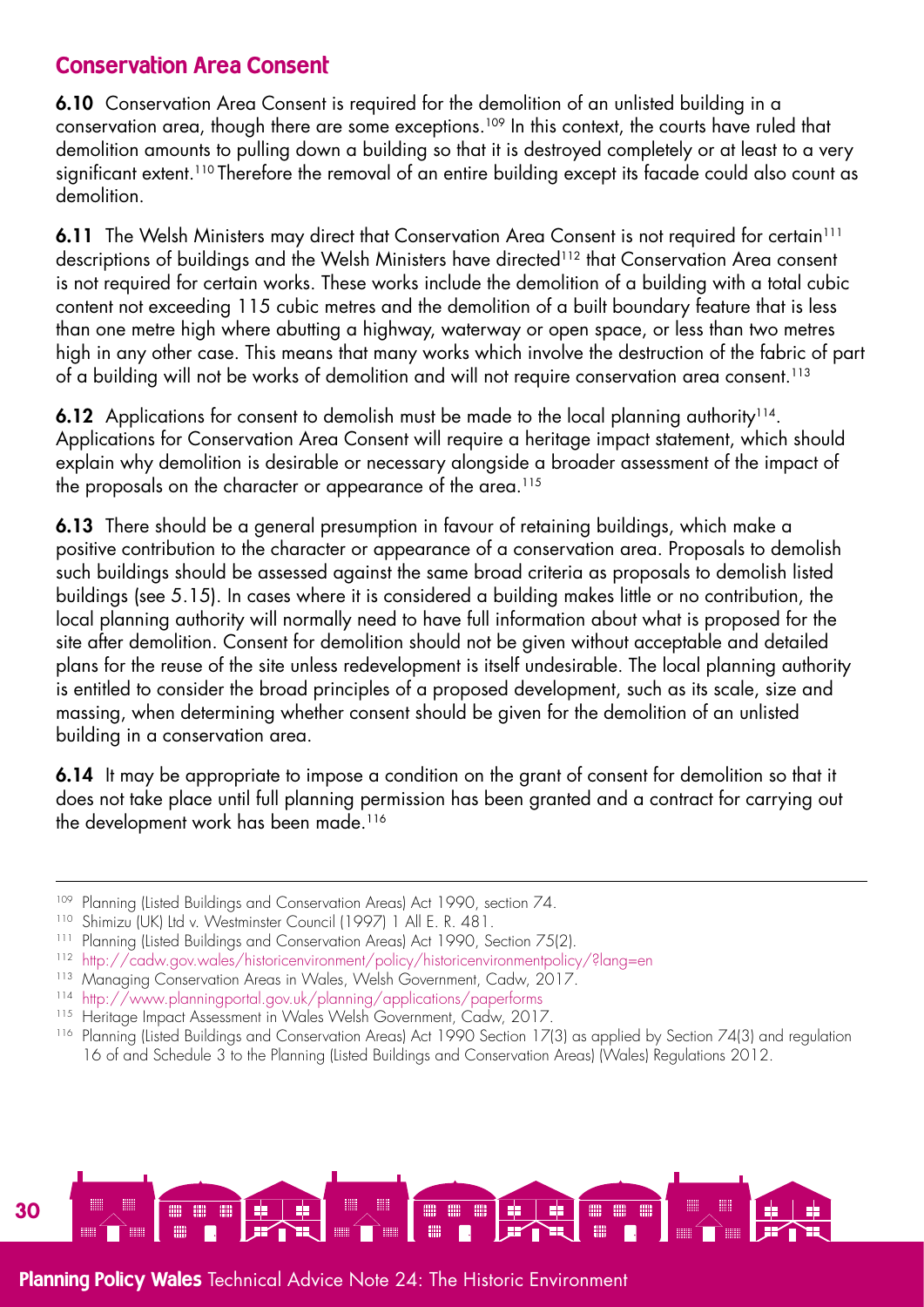## Trees in Conservation Areas

6.15 Local planning authorities have the power to protect trees and woodlands by making tree preservation orders. In addition, there is a special provision for trees in conservation areas which are not the subject of tree preservation orders.<sup>117</sup> Anyone proposing to cut down, top or lop a tree in a conservation area is required to give the local planning authority six weeks notice, during which time the local planning authority can decide whether to protect that tree with a tree preservation order.<sup>118</sup>

6.16 When considering whether to extend protection to trees in conservation areas, local planning authorities should always take into account the visual, historic and amenity contribution of trees. In some instances, new or re-plantings may be desirable where this would be consistent with the character or appearance of the area.<sup>119</sup>

## **Enforcement**

6.17 Enforcement has a key role to play in the protection of conservation areas and local planning authorities should consider a more proactive approach, including monitoring development activity and ensuring compliance with the terms of regulatory controls, rather than just investigating when a formal complaint is made. A positive and active approach to enforcement will help to reduce the number of contraventions and secure sustained improvements in environmental quality.<sup>120</sup>

## Appeals

6.18 An applicant has a right to appeal against certain decisions or failure to take a decision by the local planning authority on a conservation area consent. An appeal may be made in circumstances including the following:

Where a local planning authority:

- Refuses an application for conservation area consent;
- Grants an application for conservation area consent subject to conditions;
- Refuses an application for the variation or discharge of conditions attached to a conservation area consent;
- Refuses an application for approval required by a condition imposed on the granting of conservation area consent; or
- Fails to determine an application for consent within 8 weeks of its validation by the local planning authority.

6.19 An appeal is made to the Welsh Ministers on a form within six months of the applicant being notified of the local planning authority's decision.



<sup>&</sup>lt;sup>117</sup> Town and Country Planning Act 1990 section 211 Preservation of Trees in Conservation Areas; Technical Advice Note 10: Tree Preservation Orders, section 13.

<sup>118</sup> Town and Country Planning Act 1990 section 211 Preservation of Trees in Conservation Areas; Technical Advice Note 10: Tree Preservation Orders, section 13.

<sup>&</sup>lt;sup>119</sup> Welsh Office Circular 64/78 and Technical Advice Note 10: Tree Preservation Orders.

<sup>&</sup>lt;sup>120</sup> Planning (Listed Buildings and Conservation Areas) Act 1990, Part 1, Chapter 4.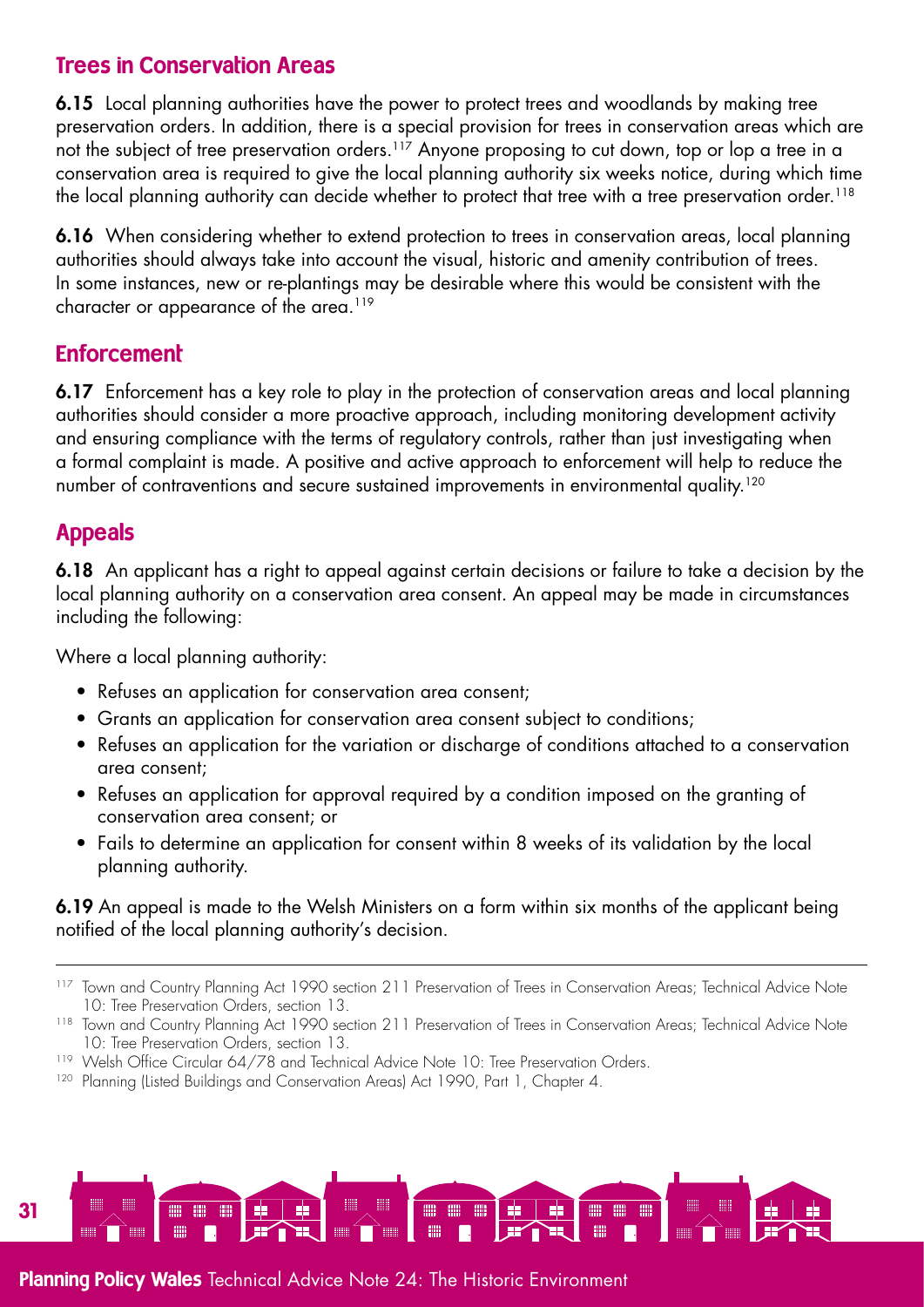# <span id="page-31-0"></span>7 Register of Historic Parks and Gardens and the Register of Historic Landscapes in Wales

## The Register of Historic Parks and Gardens in Wales

7.1 The Welsh Ministers have a statutory duty to compile and maintain a register of historic parks and gardens in Wales.121

7.2 Planning Policy Wales identifies that local planning authorities should protect and conserve parks and gardens, and their settings, included in the register of historic parks and gardens in Wales. Whilst inclusion in the register does not introduce any new consent regimes, registered historic parks and gardens, and their settings, may be protected through the planning system.

7.3 The Welsh Ministers must be consulted, through Cadw, on planning applications that are likely to affect the site of a registered historic park and garden or its setting which should be a material consideration in the determination of the proposal. Local planning authorities may also consult the Welsh Historic Gardens Trust.

7.4 It is for the applicant to show that they understand the significance of the registered park or garden and the impact that the proposal is likely to have on it. It is for the local planning authority to consider if the impact is likely to be unacceptably damaging. It is recommended that applicants hold pre-application discussions with the local planning authority about the proposed works that require planning permission and Cadw can be invited to attend any meetings to give their advice to the applicant.122

7.5 Proposals affecting designated historic assets within a registered park and garden will require the relevant consents and permissions. It is for the applicant to ensure that these are in place before work commences.

# The Register of Historic Landscapes in Wales

7.6 The *Register of Historic Landscapes in Wales* is a non-statutory advisory register (see Annex C.5–C.7). Its purpose is two-fold. Firstly, when major change might be contemplated, it is intended to inform policy making and decision making at a strategic level about the historic importance of the areas identified. Secondly, information on the register should be taken into account when determining planning applications where the development requires Environmental Impact Assessment or, if on call in, in the opinion of Welsh Ministers, is of a sufficient scale to have more than a local impact on the historic landscape. The register should ensure that necessary change is accommodated without sacrificing the essential integrity and coherence of historic landscape areas. The wider purpose of the register is to promote the value of the historic landscape as a resource for social and economic well-being.



<sup>&</sup>lt;sup>121</sup> Ancient Monuments and Archaeological Areas Act 1979, section 41A (to be commenced).

<sup>&</sup>lt;sup>122</sup> Managing Change to Registered Historic Parks and Gardens in Wales, Welsh Government, Cadw, 2017.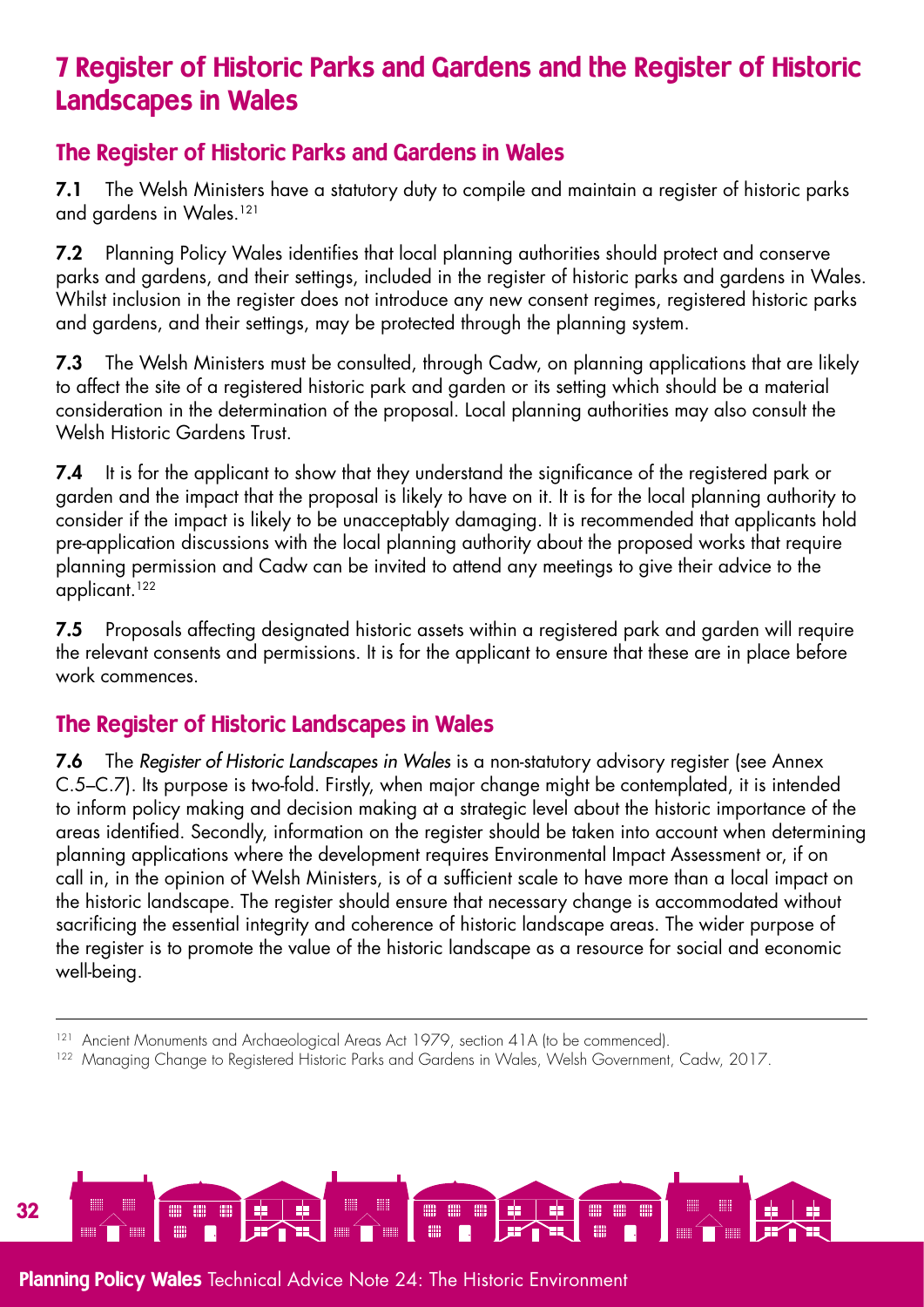7.7 Any developments that require Environmental Impact Assessment (EIA) and affect an area on the *Register of Historic Landscapes* will have to take the register entry into account in the production of the Environmental Statement.<sup>123</sup> The results of any analysis of LANDMAP<sup>124</sup> may also be taken into account. The regulations differentiate between Schedule 1 developments, which always require EIA, and Schedule 2 developments, which require EIA 'if it is likely to have significant effects on the environment by virtue of factors such as its size, nature or location'.<sup>125</sup> When screening Schedule 2 projects, the local planning authority must take account of the selection criteria in Schedule 3 to the Regulations. Paragraph (2)(c)(viii) of Schedule 3 to the Regulations identifies 'landscapes of historical, cultural or archaeological significance'. In Wales, an area on the *Register of Historic Landscapes* should be considered to meet this criterion.

7.8 Best practice guidance has been developed to assist local planning authorities and the Planning Inspectorate in their consideration of planning proposals affecting areas on the *Register of Historic Landscapes.* Proposed developments within a registered historic landscape that require an Environmental Impact Assessment may require an appropriate assessment of the impacts as part of the Environmental Statement.<sup>126</sup> The Welsh Ministers must be consulted, through Cadw, on such developments.<sup>127</sup>

# <span id="page-32-0"></span>8 Historic Assets of Special Local Interest

8.1 Historic assets that the local planning authority may consider to be of special local interest<sup>128</sup> are not accompanied by any additional consent requirements over and above those required for planning permission. However, if such assets are to contribute successfully to the conservation or enhancement of local character their status needs to be clear in the development management process. If a local planning authority chooses to identify historic assets of special local interest, it must include policies for their preservation and enhancement in the local development plan.

8.2 Supplementary planning guidance linked to such policies is a material consideration in the planning process and can provide an effective tool for the management of historic assets of special local interest.<sup>129</sup>

8.3 Historic assets of local interest in conservation areas benefit from the general control over demolition that is afforded by the Planning (Listed Buildings and Conservation Areas) Act 1990.<sup>130</sup>

<sup>&</sup>lt;sup>130</sup> Planning (Listed Buildings and Conservation Areas Act) 1990, section 74.



<sup>&</sup>lt;sup>123</sup> Welsh Office Circular 11/99 Environmental Impact Assessment remains the current guidance on Environmental Impact Assessment in Wales. It is based on the Town and Country Planning (Environmental Impact Assessment) (England and Wales) Regulations 1999-SI 1999 No 293 which implements the Council Directive No 85/337 EEC but also contains relevant guidance for the Town and Country Planning (Environmental Impact Assessment) (Wales) Regulations 2016.

<sup>124</sup> LANDMAP is an all-Wales landscape resource where landscape characteristics, qualities and influences on the landscape are recorded and evaluated.<http://landmap-maps.naturalresources.wales/>

<sup>&</sup>lt;sup>125</sup> Welsh Office Circular 11/99 Environmental Impact Assessment, Para 28.

<sup>126</sup> As described in Cadw and CCW A Guide to Good Practice on Using the Register of Landscapes of Historic Interest in

Wales in the Planning and Development Process revised (2nd) edition (2007), para 2.8. 127 The Town and Country Planning (Development Management Procedure) (Wales) Order 2012, paragraph (l)(iv) of Schedule 4.

<sup>&</sup>lt;sup>128</sup> Managing Lists of Historic Assets of Special Local Interest in Wales, Welsh Government, Cadw, 2017.

<sup>&</sup>lt;sup>129</sup> Managing Lists of Historic Assets of Special Local Interest in Wales, Welsh Government, Cadw, 2017.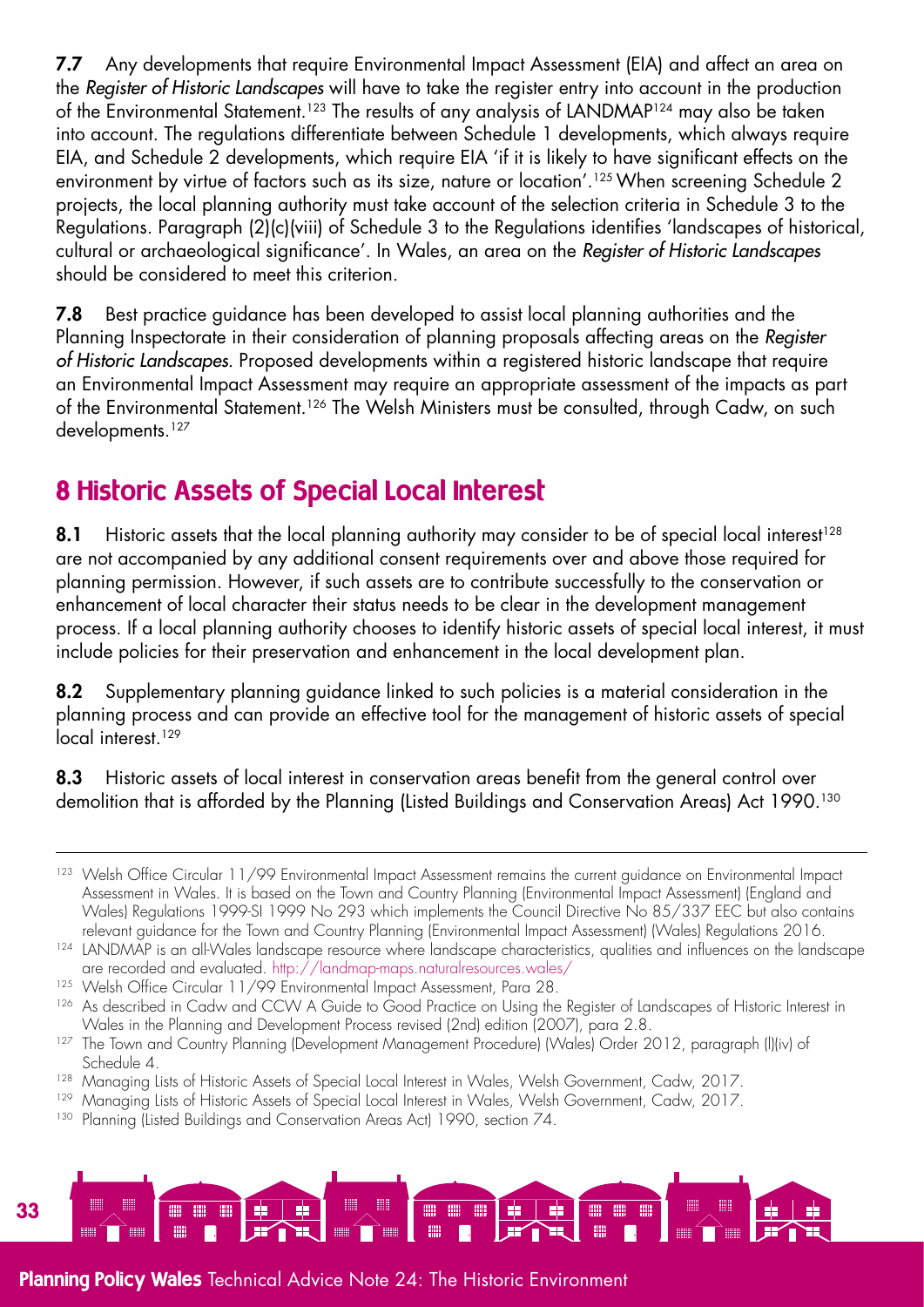# <span id="page-33-0"></span>9 Annexes

# <span id="page-33-1"></span>Annex A: Scheduled Monuments

## *Designating Historic Assets as Scheduled Monuments*

A.1 The Welsh Ministers have a duty to compile and maintain a schedule of monuments; monuments on the schedule have statutory protection. The historic environment records of Wales contain over 175,000 records of historic assets. Those considered to be of national importance can be designated by the Welsh Ministers as scheduled monuments.<sup>131</sup> There are over 4,000 scheduled monuments in Wales, the vast majority of which are in private ownership. Cadw maintains and presents to the public 130 of these monuments on behalf of the Welsh Government.<sup>132</sup> Scheduling archaeological remains ensures that the case for preservation is fully considered when any proposals for development or other work which might adversely impact the monument are being considered (see 4.2–4.11). Not all nationally important archaeological sites are scheduled. Nationally important sites can be found by chance or as the result of systematic archaeological surveys and may be considered for scheduling by the Welsh Ministers.133

A.2 The following criteria (which are not in any ranking order) are used for assessing the national importance of an ancient monument and considering whether scheduling is appropriate. The criteria should not, however, be regarded as definitive; rather they are indicators which contribute to a wider judgement based on the individual circumstances of a case.

- **a. Period:** all types of monuments that characterise a category or period should be considered for preservation.
- **b. Rarity:** there are some monument categories, which are so scarce in certain periods that all surviving examples, which still retain some archaeological potential, should be preserved. In general, however, a selection must be made which portrays the typical and commonplace as well as the rare. This process should take account of all aspects of the distribution of a particular class of monument, both in a national and a regional context.
- c. Documentation: the significance of a monument may be enhanced by the existence of records of previous investigation or, in the case of more recent monuments, by the supporting evidence of contemporary written records.
- d. Group Value: the value of a single monument (such as a field system) may be greatly enhanced by its association with related contemporary monuments (such as a settlement and cemetery) or with monuments of different periods. In some cases, it is preferable to protect the complete group of monuments, including associated and adjacent land, rather than to protect isolated monuments within the group.



<sup>131</sup> Ancient Monuments and Archaeological Areas Act 1979 section 1. The Secretary of State's functions under the Act have been transferred to the Welsh Ministers in relation to Wales.

<sup>&</sup>lt;sup>132</sup> Ancient Monuments and Archaeological Areas Act 1979, sections 12-16.

<sup>133</sup> <http://cadw.gov.wales/historicenvironment/protection/monuments/?lang=en>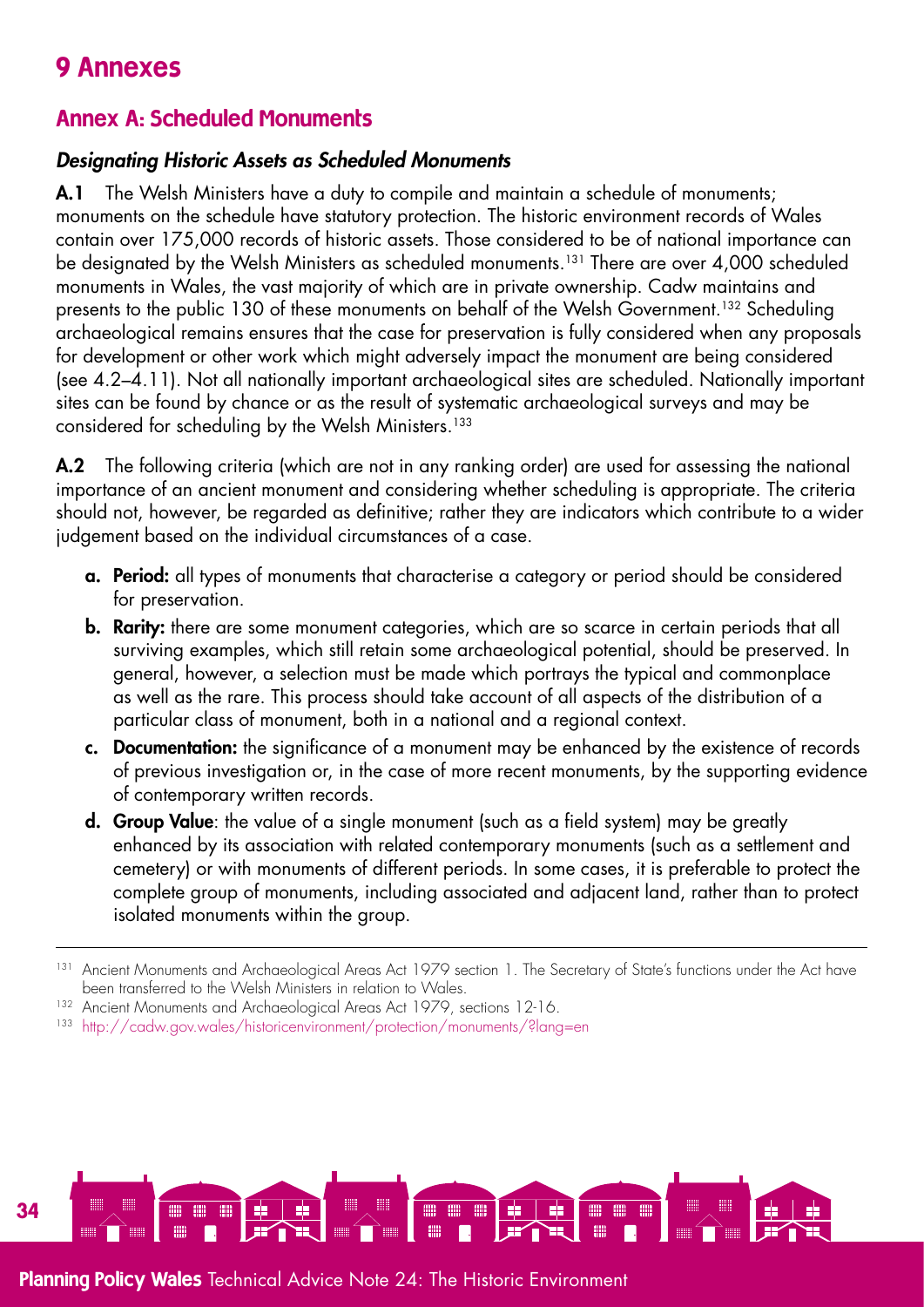- e. Survival/Condition: the survival of a monument's archaeological potential both above and below ground is a particularly important consideration and should be assessed in relation to its present condition and surviving features.
- f. Fragility/Vulnerability: highly important archaeological evidence from some field monuments can be destroyed by a single ploughing or unsympathetic treatment; vulnerable monuments of this nature would particularly benefit from the statutory protection which scheduling confers. There are also existing standing structures of particular form or complexity, whose value can be severely reduced by neglect or careless treatment, which are similarly well suited by scheduled monument protection, even if these structures are already listed historic buildings.
- g. Diversity: some monuments may be selected for scheduling because they possess a combination of high-quality features; others because of a single important attribute.
- h. Potential: on occasion, the nature of the evidence cannot be specified precisely but it may still be possible to document reasons anticipating its existence and importance, and therefore demonstrate the justification for scheduling. This is usually confined to sites rather than upstanding monuments.

## *Scheduled Monument Consent*

A.3 Works that would directly affect a scheduled monument require the prior consent of the Welsh Ministers.<sup>134</sup> This is in addition to any planning permission required for development. There are ten class consents in place that allow specified types of work at such sites (see paragraph A.8).

A.4 Applications for scheduled monument consent are made to the Welsh Ministers through Cadw.135Applicants are encouraged to request a pre-application meeting on site to discuss their proposals. When submitting their applications they must show that they have understood and considered the significance of the monument when designing the programme of works, and include sufficient information and drawings to illustrate the direct effects on the significance of the site. This information forms the basis of a heritage impact assessment where one is required.<sup>136</sup> Applications for scheduled monument consent will normally require the same level of information as that required for full planning consent.



<sup>&</sup>lt;sup>134</sup> Works that have the effect of demolishing, destroying, removing, repairing and altering, adding to, flooding or burying the monument all need prior scheduled monument consent.

<sup>&</sup>lt;sup>135</sup> Link to guidance for applicants for scheduled monument consent: [http://cadw.gov.wales/historicenvironment/help](http://cadw.gov.wales/historicenvironment/help-advice-and-grants/makingchanges/schedmonconsent/?lang=en)[advice-and-grants/makingchanges/schedmonconsent/?lang=en](http://cadw.gov.wales/historicenvironment/help-advice-and-grants/makingchanges/schedmonconsent/?lang=en)

<sup>&</sup>lt;sup>136</sup> Heritage Impact Assessment in Wales, Welsh Government, Cadw, 2017.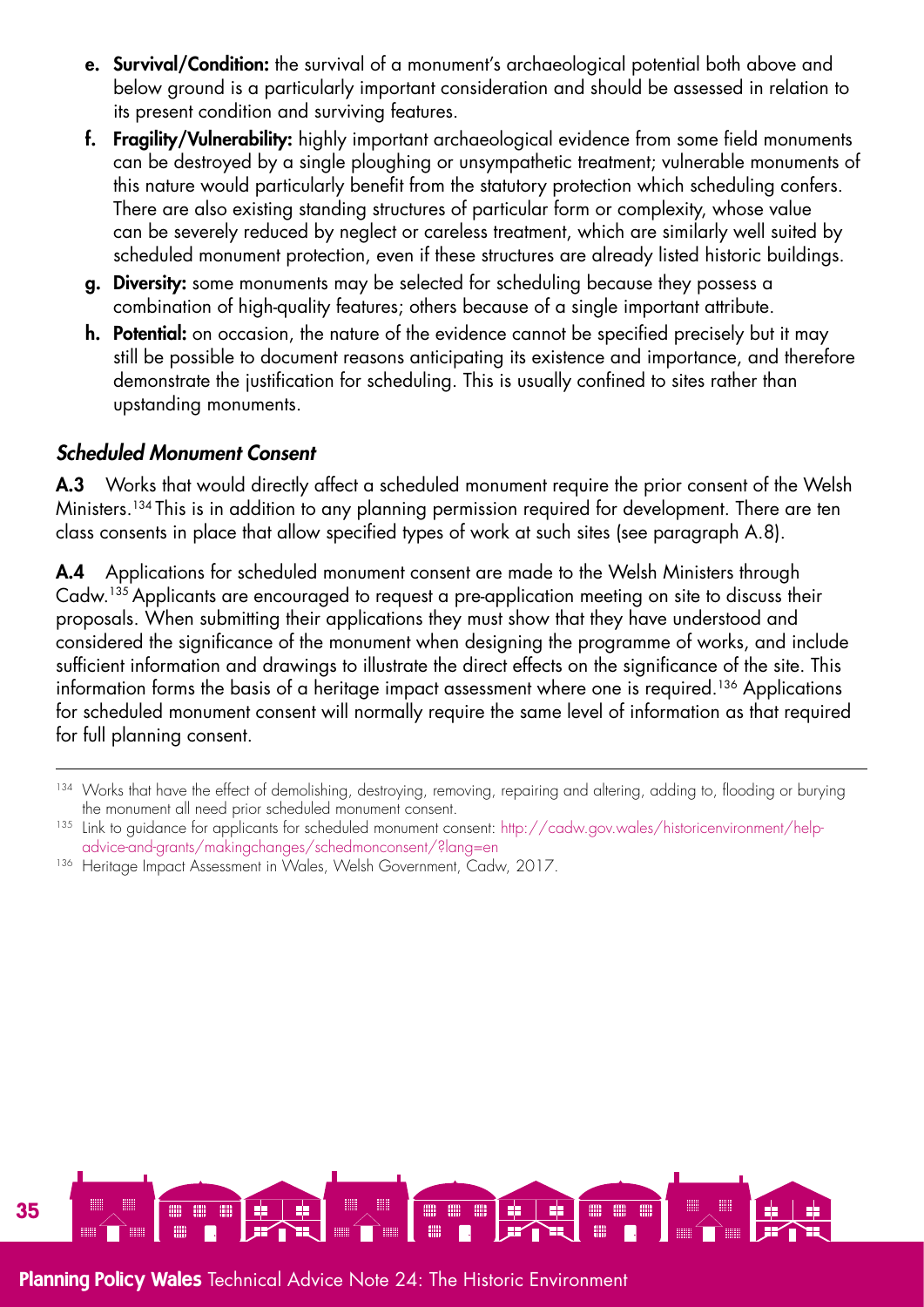A.5 The main purpose of scheduling is ensuring the preservation of ancient monuments and there is a presumption in favour of their physical preservation when considering an application for scheduled monument consent. This means that there is a presumption against proposals which would involve significant alteration or cause damage, or which would have a significant impact on the setting of remains. Applicants are expected to demonstrate that no practicable alternative route or location, avoiding the monument, exists and that the need to undertake the work outweighs the presumption in favour of the protection of the scheduled monument. Cadw will usually require an applicant to commission a qualified and competent expert to undertake a desk-based archaeological assessment and/or a field evaluation to the appropriate standard (see 4.7 above) before a determination is made. Any programme of archaeological excavation and recording required as mitigation will be established by conditions (see 4.12–4.15). Applicants will be offered the right to a hearing against refusal of, or against conditions attached to a scheduled monument consent.

A.6 The Welsh Ministers can enter into a management agreement with the occupier of a scheduled monument to carry out an agreed programme of maintenance and/or capital works to benefit or facilitate public enjoyment of the site.<sup>137</sup> Management agreements for scheduled monuments are normally time limited and may attract grant aid. Certain works which are executed in accordance with such a management agreement will benefit from class consent (see paragraph A.8).<sup>138</sup>

A.7 Where a scheduled monument is on Crown Land, the relevant Government department should follow a non-statutory procedure known as scheduled monument clearance when proposing works at such a site. The procedures for clearance will follow those for scheduled monument consent and Government departments are required to abide by any conditions attached to such a clearance.

<sup>138</sup> The Ancient Monument (Class Consents) Order 1994 S.I. 1994/1381.



<sup>&</sup>lt;sup>137</sup> Ancient Monuments and Archaeological Areas Act 1979, section 17.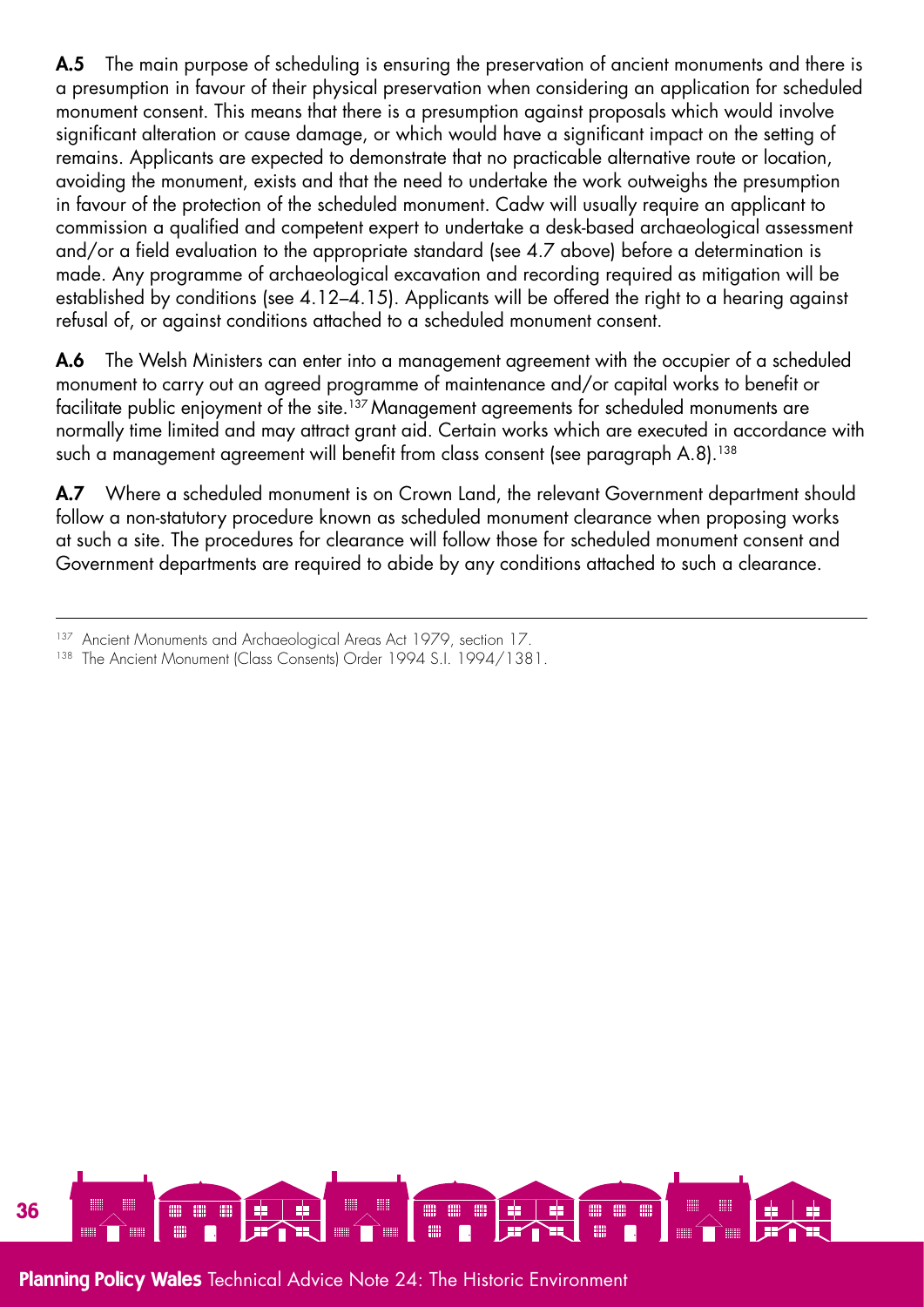## <span id="page-36-0"></span>*Ancient Monuments Class Consents*

A.8 Classes or descriptions of works for the execution of which, scheduled monument consent is granted by article 2 of the Ancient Monuments (Class Consents) Order 1994.

| Class          | <b>Permitted works</b>                                                                                                                                                                                                                                                                                                                                |
|----------------|-------------------------------------------------------------------------------------------------------------------------------------------------------------------------------------------------------------------------------------------------------------------------------------------------------------------------------------------------------|
|                | Agricultural, horticultural and forestry works of the same kind as those previously carried out lawfully in<br>the same location and on the same spot within that location within the period of six years immediately<br>preceding the date on which the works commence; but excluding works falling into one or more of the<br>following categories- |
|                | a) in the case of ploughed land, any works likely to disturb the soil of any part of that land below the<br>depth at which ploughing of that part has previously been carried out lawfully;                                                                                                                                                           |
|                | b) in the case of land other than ploughed land, any works likely to disturb the soil below the depth of<br>300 millimeters:                                                                                                                                                                                                                          |
|                | c) sub-soiling, drainage works, the planting or uprooting of trees, hedges or shrubs, the stripping of top<br>soil, tipping operations, or the commercial cutting and removal of turf;                                                                                                                                                                |
|                | d) the demolition, removal, extension, alteration or disturbance of any building, structure or work or of<br>the remains thereof;                                                                                                                                                                                                                     |
|                | e) the erection of any building or structure;                                                                                                                                                                                                                                                                                                         |
|                | f) in the case of works other than domestic gardening works, the laying of paths, hard-standings or<br>foundations for buildings or the erection of fences or other barriers.                                                                                                                                                                         |
| $\overline{2}$ | Works executed more than 10 meters below ground level by any licensed operator within the meaning<br>of the Coal Industry Act 1994.                                                                                                                                                                                                                   |
| 3              | Works executed by the Canal & River Trust in Wales, in relation to land owned or occupied by them,<br>being works of repair or maintenance, not involving a material alteration to a scheduled monument,<br>which are essential for the purpose of ensuring the functioning of a canal.                                                               |
| $\overline{4}$ | Works for the repair or maintenance of machinery, being works which do not involve a material<br>alteration to a scheduled monument.                                                                                                                                                                                                                  |
| 5              | Works which are urgently necessary in the interests of safety or health provided that:                                                                                                                                                                                                                                                                |
|                | (a) the works are limited to the minimum measures immediately necessary; and                                                                                                                                                                                                                                                                          |
|                | (b) notice in writing justifying in detail the need for the works is given to the Welsh Ministers as soon as<br>reasonably practicable.                                                                                                                                                                                                               |
| $\circ$        | Does not apply in Wales                                                                                                                                                                                                                                                                                                                               |
| $\overline{7}$ | Works of archaeological evaluation carried out by or on behalf of a person who has applied for<br>consent under section 2 of the Act being works carried out:                                                                                                                                                                                         |
|                | a) in order to supply the Welsh Ministers with information required by them for the determination of that<br>application;                                                                                                                                                                                                                             |
|                | b) under the supervision of a person approved for that purpose in writing by the Welsh Ministers; and<br>c) in accordance with a written specification approved for that purpose by the Welsh Ministers.                                                                                                                                              |
| 8              | Works for the maintenance or preservation of a scheduled monument or its amenities being works<br>executed in accordance with the terms of a written agreement between the occupier of the monument<br>and the Welsh Ministers under section 17 of the Act.                                                                                           |
| 9              | Works for the preservation, maintenance or management of a scheduled monument being works<br>executed in accordance with the terms of a written agreement under which the Welsh Ministers defray,<br>or contribute towards, the cost of those works pursuant to their powers under section 24 of the Act.                                             |
| 10             | Works consisting of the placing of survey markers to a depth not exceeding 300 millimeters for the<br>purpose of measured surveying of visible remains undertaken by the Royal Commission on the Ancient<br>and Historical Monuments of Wales.                                                                                                        |

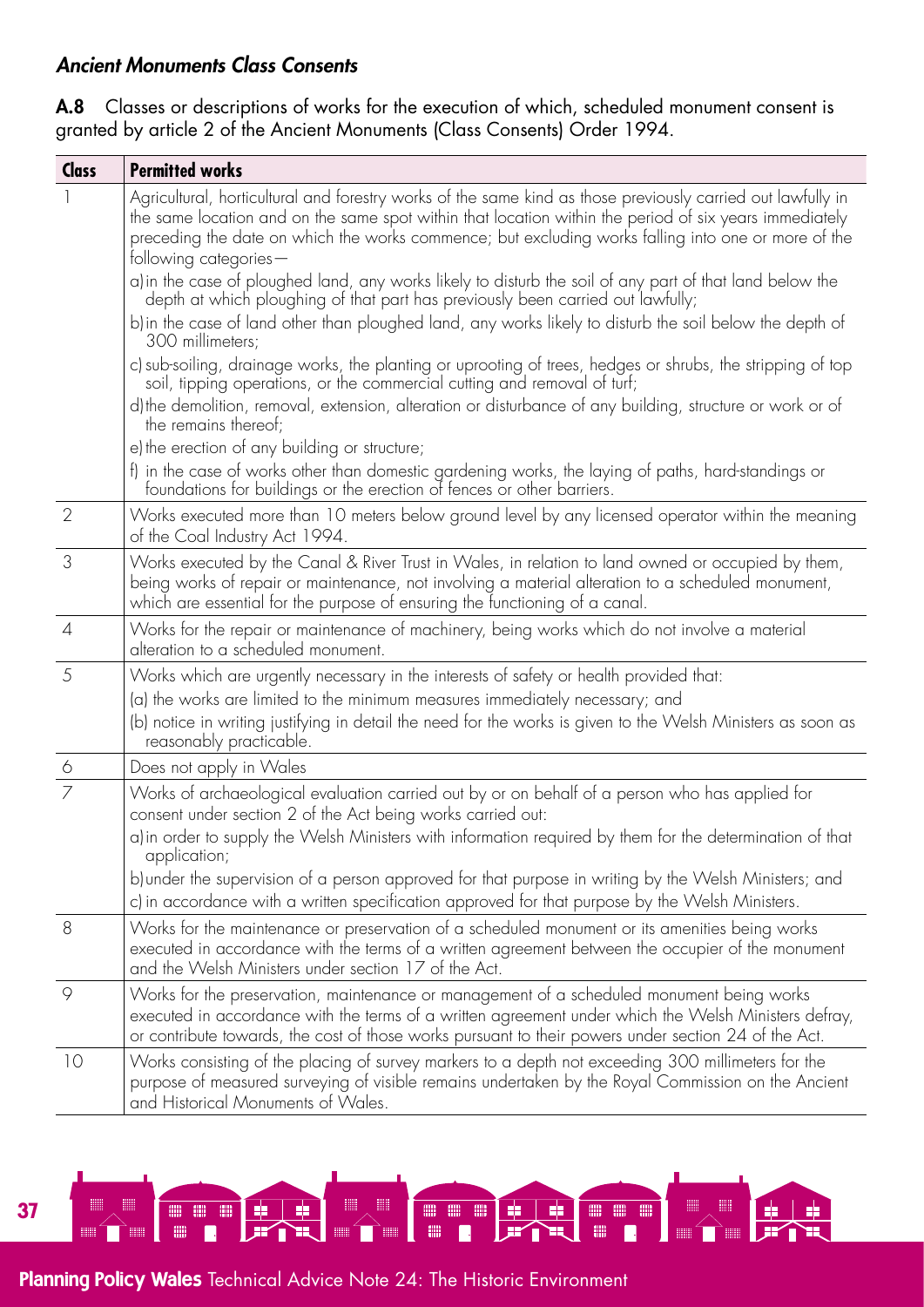## *Offences Relating to Scheduled Monuments*

A.9 It is a criminal offence to destroy or damage a scheduled monument, to undertake works without scheduled monument consent or not to comply with its conditions.<sup>139</sup> Cadw will take the lead in the investigation into reports of damage and may report substantiated incidents to the police. A conviction for the offence of damaging a protected monument can be punishable by a fine or imprisonment or both.

A.10 Where Cadw has identified that damage is occurring at a scheduled monument it will seek an immediate cessation of works through the issue of a temporary stop notice requiring the specified works to cease for up to 28 days.<sup>140</sup> A copy of the notice will be posted on the site and copies served on the person carrying out the works, the occupier and anyone else considered to have an interest in the monument or land. Non-compliance with a scheduled monument temporary stop notice is a criminal offence punishable by fine.

A.11 Where damage or unauthorised works to a scheduled monument have taken place, as well as considering the potential for prosecution, the Welsh Ministers have the power to serve a scheduled monument enforcement notice. The enforcement notice can require the restoration of the monument to its former state or, where this is not practical or desirable; require works to take place to alleviate the effects of the damage or unauthorised works. Unauthorised works will often cause irrevocable loss of archaeology which cannot be recovered by enforcement action. Such works might include an appropriate scheme of archaeological investigation and works to stabilise the monument. A notice will be served as in A.10 although there is no requirement for it to be displayed on site. If the works specified in the enforcement notice have not taken place within the period required by the notice, the Welsh Ministers may enter the monument to carry out the works themselves and recover costs reasonably incurred.

A.12 On rare occasions, the Welsh Ministers can grant scheduled monument consent to authorise works that have already been carried out and have proved to be in the interest of the scheduled monument.141 Most unauthorised works will not be approved retrospectively and will remain unauthorised. Potentially they will be subject to prosecution or enforcement even if scheduled monument consent may have been granted had it been applied for.



Ancient Monuments and Archaeological Areas Act 1979, sections 2 and 28.

<sup>140</sup> Ancient Monuments and Archaeological Areas Act 1979, sections 9ZI-9ZL.

<sup>&</sup>lt;sup>141</sup> Ancient Monuments and Archaeological Areas Act 1979, section 2.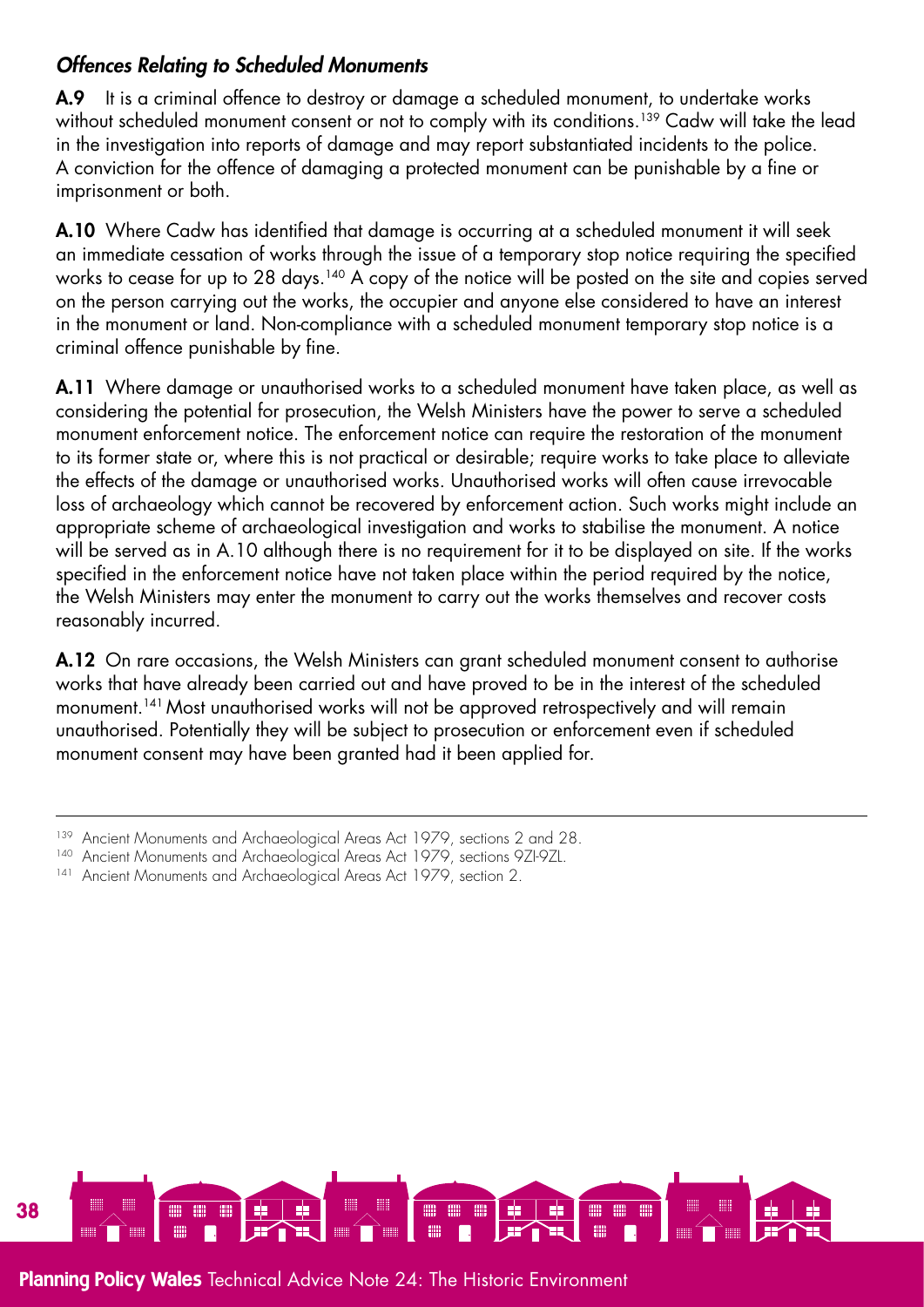A.13 The Ancient Monuments and Archaeological Areas Act 1979 sets out the defences to certain offences. In certain circumstances the following defences may be applicable: genuine and reasonable ignorance of the status of the monument and the need to undertake urgently necessary work in the interests of health and safety.<sup>142</sup> Where someone has undertaken unauthorised works, they may have to demonstrate that they took all reasonable steps to find out whether there was a scheduled monument in the area affected by the works and that they had no reason to believe that it was protected. Information on the location and extent of all scheduled monuments is available on the  $C$ adw website.<sup>143</sup>

A.14 It is an offence to use a metal detector or undertake a geophysical survey using equipment which can identify metal objects on the site of a scheduled monument without the prior consent of the Welsh Ministers.<sup>144</sup> Most metal detector users act responsibly. However, illegal metal detecting can cause serious damage to a scheduled monument—not only to its fabric, but also to its interpretation and understanding once artefacts have been removed from their archaeological context. A written application to use a metal detector or geophysical survey equipment should be made to the Welsh Ministers through Cadw. Consent is not normally given except for non-destructive geophysical research projects, or to assist in the recovery of metal objects during consented archaeological excavations or for the recovery of valuable items of modern lost property.

- <sup>143</sup> [http://cadw.gov.wales/historicenvironment/recordsv1/cof-cymru/?lang=en](http://cadw.gov.wales/historicenvironment/recordsv1/cof-cymru/?lang=en )
- 144 Ancient Monuments and Archaeological Areas Act 1979, Section 42.



<sup>142</sup> Ancient Monuments and Archaeological Areas Act 1979, section 2(8A) and (9).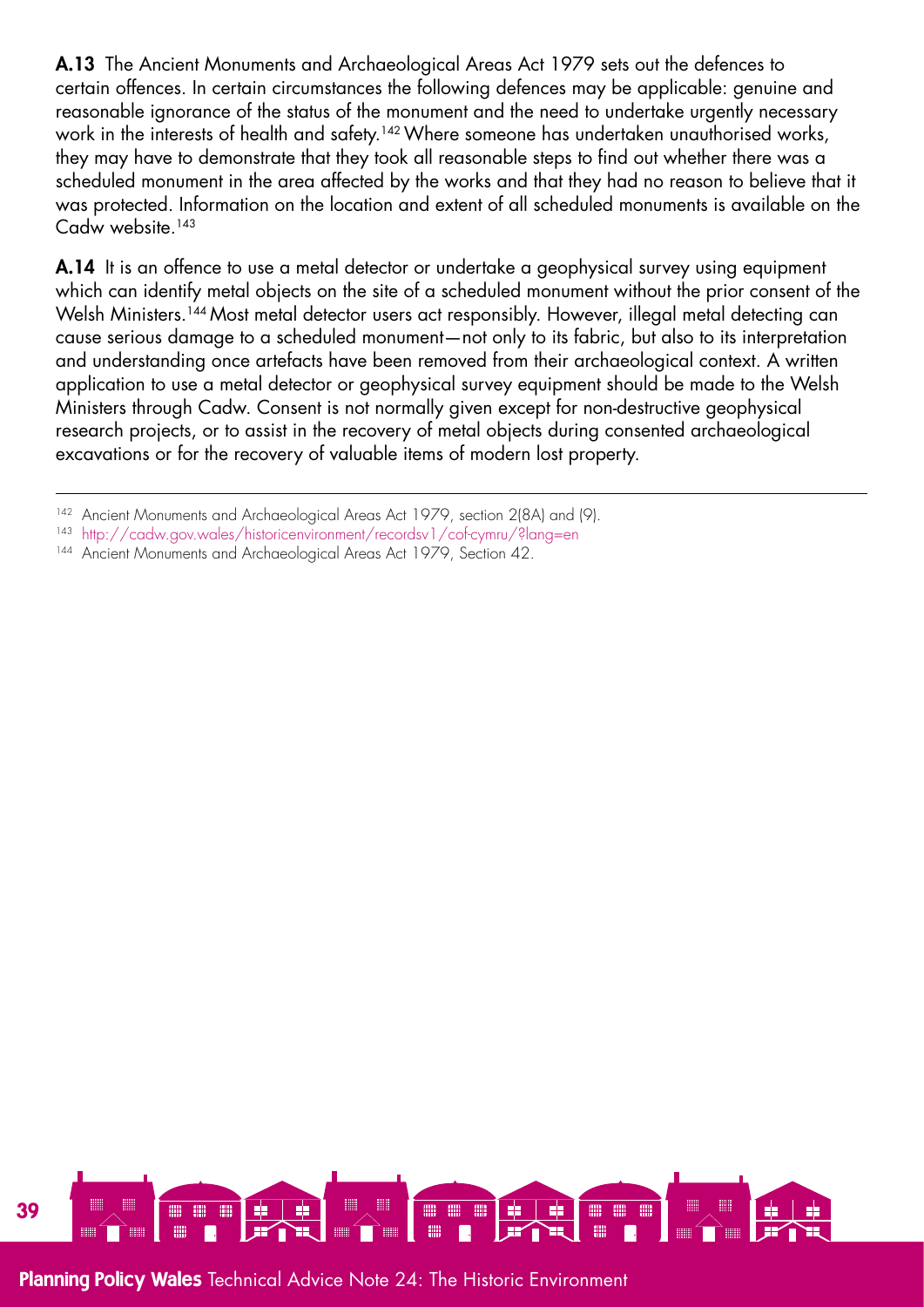## <span id="page-39-0"></span>Annex B: Listed Buildings

## *Statutory List of Historic Buildings*

**B.1** Following a systematic geographical resurvey, which was completed in 2005, there are now over 30,000 listed buildings in Wales. The list of historic buildings is published on a database and maps on Cadw's website.<sup>145</sup>

**B.2** The following are the main criteria in deciding which buildings to include in the statutory lists:

- a. Architectural interest: the list is meant to include all buildings which are of importance to the nation for the interest of their architectural design, decoration and craftsmanship; also important examples of particular building types and techniques (for example, buildings displaying technological innovation or virtuosity) and significant plan forms.
- **b. Historic interest:** this includes buildings that illustrate important aspects of the nation's social, economic, cultural, or military history.
- c. Close historical associations: with people or events of importance to Wales.
- d. Group value: especially where buildings contribute an important architectural or historic unity or are fine examples of planning (for example, squares, terraces or model villages).

**B.3** Age and rarity are relevant, particularly where buildings are proposed for listing on the strength of their historic interest. The older a building is and the fewer the surviving examples of its kind, the more likely it is to have historical importance. Thus, all buildings built before 1700 which survive in anything like their original condition are listed. Most buildings of about 1700 to 1840 are also listed, though some selection is necessary. After about 1840, because of the greatly increased number of buildings erected and the much larger numbers that have survived, greater selection is necessary to identify the best examples of particular building types and only buildings of definite quality and character are listed. Buildings which are less than 30 years old are normally listed only if they are of exceptional quality and under threat. The approach adopted for twentieth century listing is to identify key examples for each of a range of building types — industrial, educational, hospitals, etc. — and to treat these examples as broadly defining a standard against which to judge proposals for additions to the list.

## B.4 Selectivity

Where a building qualifies for listing primarily on the strength of its intrinsic architectural quality or its group value, the fact that there are other buildings of similar quality elsewhere is not likely to be a major consideration. The listing of buildings primarily for historical reasons is to a greater extent a comparative exercise, and, where a substantial number of buildings of a similar type and quality survive, needs to be selective. In such cases the aim will be to list the best examples of the type.

#### B.5 Aesthetic Merits

The external appearance of a building — both its intrinsic architectural merit and any group value is a key consideration when judging listing proposals, the special interest of a building, for example those which are important for reasons of technological innovation, or as illustrating particular aspects of social or economic history, will not always be reflected in obvious visual quality.

<sup>145</sup> <http://cadw.gov.wales/historicenvironment/recordsv1/cof-cymru/?lang=en#>

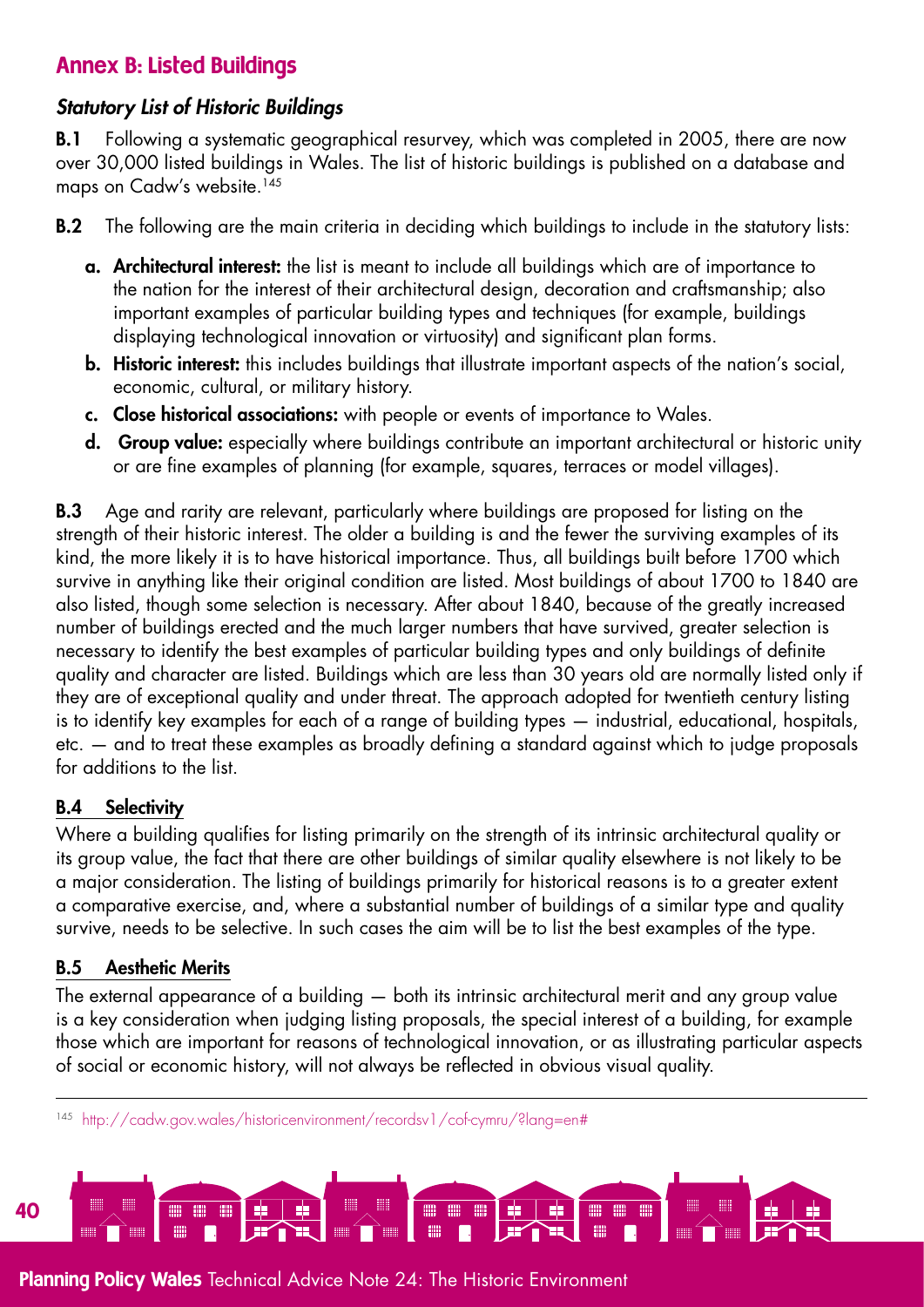#### B.6 Historical Associations

Buildings may be listed on grounds of architecture or history and listing selection takes both into account. The claims of a building for listing largely on historical grounds will usually lie in its association with people and events significant in Welsh history. Assessment will consider the extent to which elements of a building's original contemporary character are retained. Well documented historical associations of a building's importance to Wales will increase the case for its inclusion in the statutory lists or for a higher grading to be given. There should usually be some quality or interest in the physical fabric of the building itself to justify the statutory protection afforded by listing. This may lie in the architectural merit of the building itself or in the preservation of features which directly illustrate and confirm its historical associations (for example, because of the survival of internal features).

## B.7 Grading

Buildings are listed in three grades which reflect their relative importance;

**Grade I** – buildings of exceptional, usually national interest **Grade II**<sup>\*</sup> – particularly important buildings of more than special interest **Grade II** – buildings of special interest which warrant every effort being made to preserve them.

## *Prosecution and Enforcement*

**B.8** It is a criminal offence to execute, or cause to execute, work to a listed building which affects its character as a building of special architectural or historic interest without listed building consent. It is also an offence to fail to comply with any conditions of a listed building consent.<sup>146</sup>

B.9 When faced with a breach of listed building control, local planning authorities will need to consider whether to take enforcement action<sup>147</sup> or to prosecute or both. Enforcement may be desirable for the benefit of the building in question, while the work entailed by enforcement may represent a sufficient response to the offence without the additional need for prosecution. Unauthorised work may often destroy historic fabric, the special interest of which cannot be regained by enforcement. A listed building enforcement notice cannot come into effect earlier than 28 days after its service. A temporary stop notice can bring unauthorised works to an immediate halt, avoiding the risk of further damage to the historic fabric of the building.<sup>148</sup>

**B.10** In exceptional circumstances, applications can be made to retain unauthorised works. Local planning authorities will follow the same procedures described above for listed building consent and will consider the merits of the case against the same tests. If consent is granted then the works can remain; if not, then enforcement might follow seeking to rectify any damage or remove the works and, in appropriate cases, a prosecution might be initiated.



<sup>146</sup> Planning (Listed Buildings and Conservation Areas) Act 1990, sections 7 and 9.

<sup>147</sup> Planning (Listed Buildings and Conservation Areas) Act 1990, Part 1 Chapter 4.

<sup>148</sup> Planning (Listed Buildings and Conservation Areas) Act 1990, section 44B.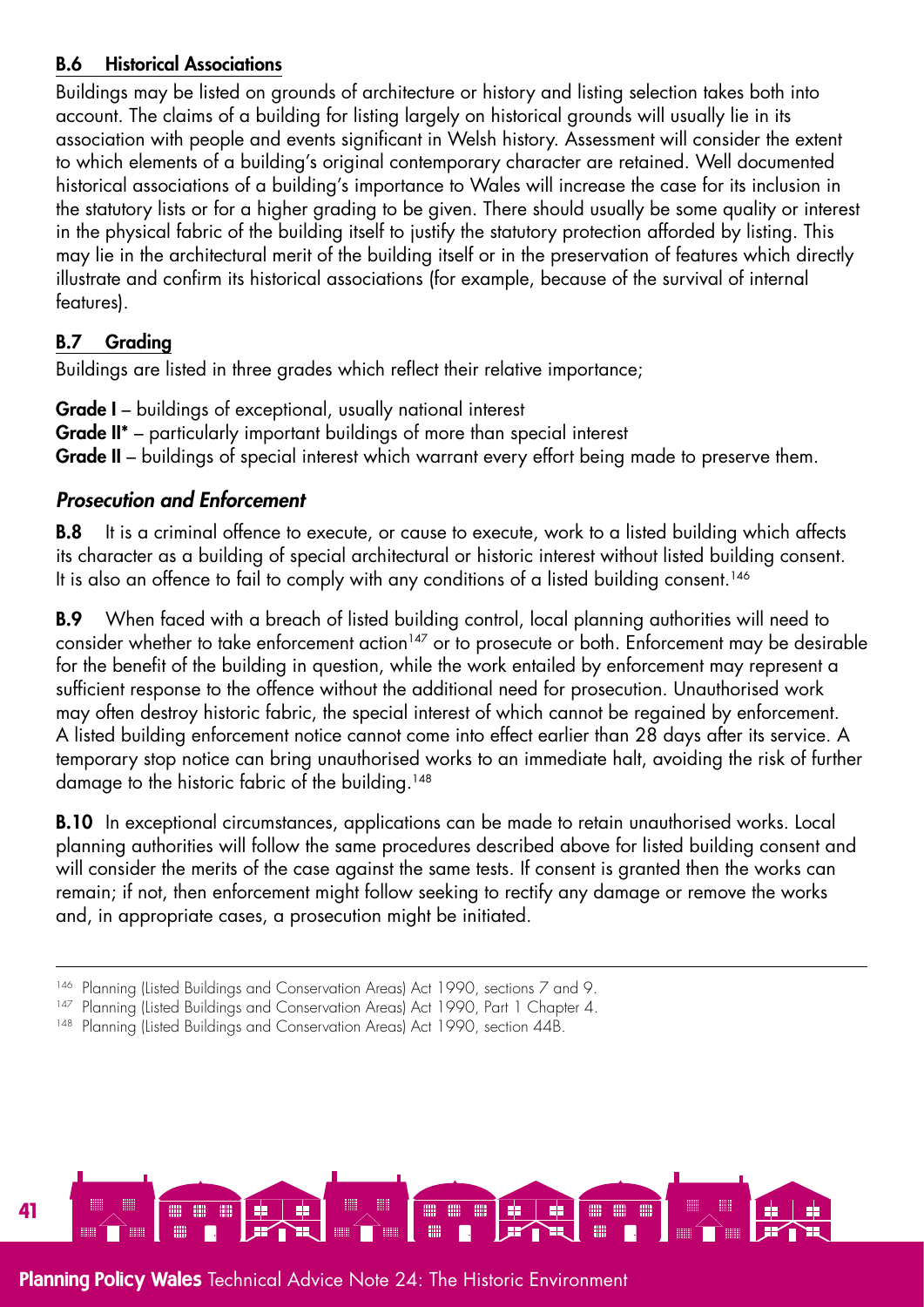## *Listed Buildings in Need of Repair*

**B.11** Local planning authorities have the power to undertake urgent works to ensure the preservation of a listed building in their area.<sup>149</sup> Urgent works can be carried out to any listed building in Wales as long as they do not unreasonably interfere with its residential use. In exceptional circumstances, the Welsh Ministers can use the same power to have urgent works undertaken to a listed building where the local authority is reluctant to take action, or the building is owned by a local authority itself. Urgent works may include those works that may be needed to prevent a building's collapse, make it wind and weather tight or secure it against vandalism and theft. The steps taken should be the minimum necessary to achieve these objectives. Local planning authorities may recover the cost of carrying out the urgent works from the building owners, though the owners do have the right to make representations to the Welsh Ministers on the grounds that some or all of the works undertaken by the local planning authority were unnecessary, the costs were unreasonable and that their temporary support or shelter of the building have continued for an unreasonable length of time.

**B.12** The owners or local planning authority can also appeal the decision of the Welsh Ministers to the county court. The expenses incurred in carrying out urgent works can also be placed as a charge on the land on which the listed building stands and interest charged on any sums owed.<sup>150</sup>

**B.13** Local planning authorities also have the power to issue a Repairs Notice on the owner of a listed building that it considers is not being properly preserved as a preliminary to initiating procedures for compulsory acquisition.151A Repairs Notice must specify the works that the local planning authority considers necessary for the proper preservation of the building and must explain to the owner how this part of the legislation works. A Repairs Notice may be issued for any listed building where the local planning authority considers that there has been a protracted failure by an owner to keep the building in reasonable repair and so places the building at risk. The Welsh Ministers have the same powers, but these will only be used in exceptional circumstances.

**B.14** If, after two months has passed following the serving of a Repairs Notice and it appears that no reasonable measures have been taken to secure the preservation of the building, the local planning authority may begin compulsory purchase proceedings after receiving confirmation from the Welsh Ministers. In giving their confirmation, the Welsh Ministers must be satisfied that the means and resources are in place to secure the building's repair. Private listed buildings which are the subject of compulsory purchase, should, wherever possible, remain in the private sector. The local planning authority should reach an agreement with a private individual or a body, such as a building preservation trust, which has access to the resources necessary to undertake the repairs. Covenants will need to be negotiated to ensure the repairs are carried out. Local planning authorities may sell or grant a long lease on a compulsorily purchased listed building, to an appropriate body within two years, at no capital gain to themselves, without penalty.

**B.15** Local planning authorities may not consider the use of a dangerous structure order<sup>152</sup> for a listed building, a building subject to a Building Preservation Notice or a building in a conservation area, without first considering the use of their powers of compulsory purchase, urgent works or a Repairs Notice under the Planning (Listed Buildings and Conservation Areas) Act 1990.

<sup>152</sup> Building Act 1984, section 77.

<sup>149</sup> Planning (Listed Buildings and Conservation Areas) Act 1990 section 54 (amended by the Historic Environment (Wales) Act 2016).

<sup>&</sup>lt;sup>150</sup> Planning (Listed Buildings and Conservation Areas) Act 1990, sections 54 and 55 as amended by the Historic Environment (Wales) Act 2016. 151 Planning (Listed Buildings and Conservation Areas) Act 1990, sections 47 and 48.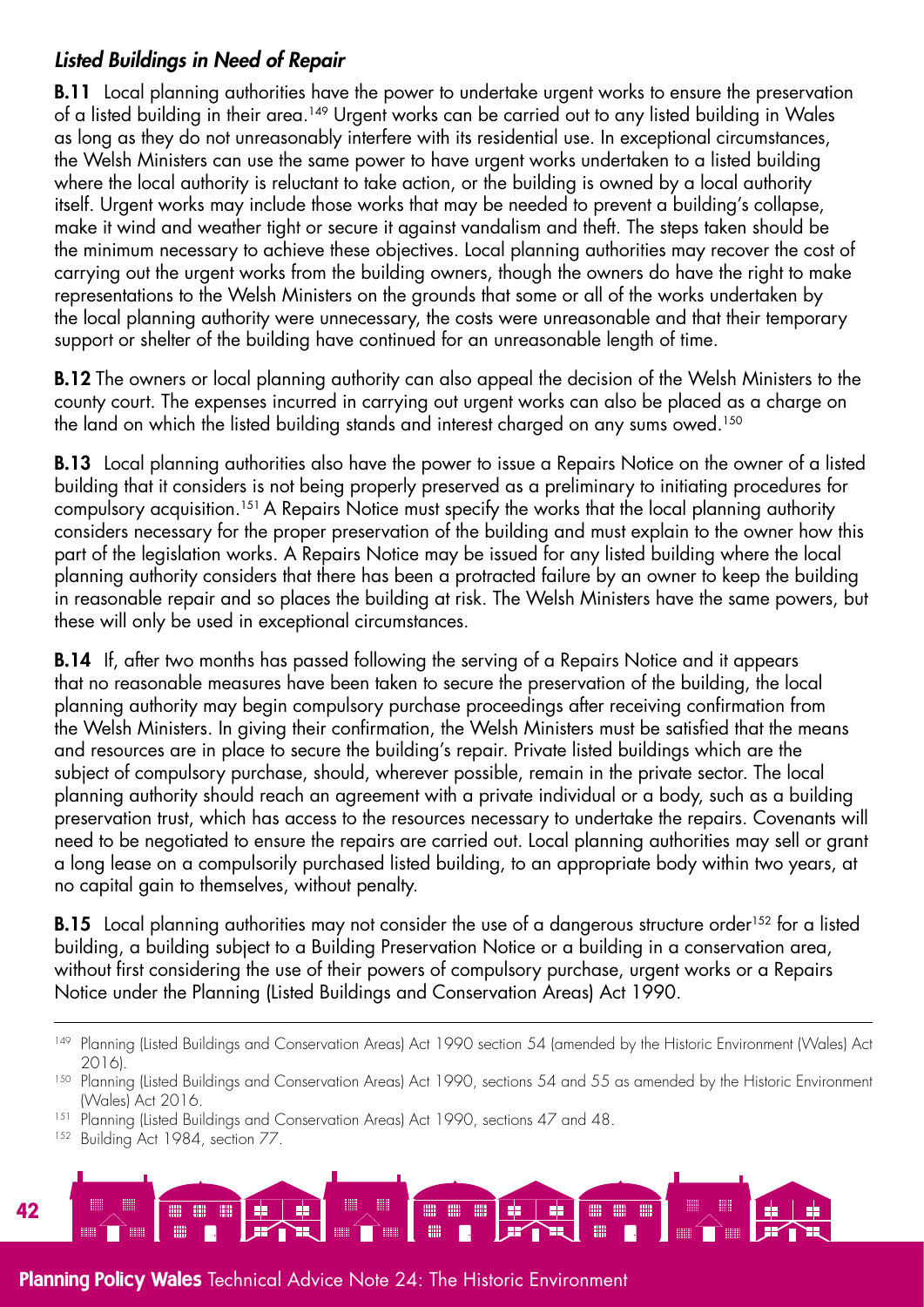# <span id="page-42-0"></span>Annex C: Registered Historic Assets

# *The Register of Historic Parks and Gardens in Wales*

**C.1** The definition of a historic park and garden<sup>153</sup> by which sites are selected for the register is:

Gardens, parks, designed grounds, designed ornamental landscapes and places of recreation are of historic interest when they:

- a. illustrate some particular aspect of the history of gardens, parks, designed grounds, designed ornamental landscapes and places of recreation, or the history of gardening, ornamental landscaping or horticulture
- b. have significant historic associations (for example, with a particular person or event)
- c. have a group value with buildings or other land and the group value is of historic interest, for example, they may provide a historic setting for a building of historic interest.

C.2 Sites that conform with the traditions of gardens, parks, designed grounds, designed ornamental landscapes and places of recreation are included within the definition. For general purposes it is convenient to use the terms 'gardens and parks of historic interest' and 'site' as abbreviations for 'gardens, parks, designed grounds, designed ornamental landscapes and places of recreation of historic interest'.

C.3 Originally, in Wales, historic parks and gardens formed part of a more extensive *Register of Landscapes, Parks and Gardens of Special Historic Interest in Wales*. Work to create this part of the register was undertaken by Cadw in partnership with ICOMOS UK (the International Council on Monuments and Sites). The part of this register covering historic parks and gardens in Wales was issued in county volumes between 1994 and 2002. A supplementary register of 14 additional sites was published in 2007. Since that date new entries to the register have been notified individually to owners and local planning authorities directly. There are about 400 sites on this register.

C.4 A grading system similar to that used for listed buildings (I, II\*, II) is used for parks and gardens. Grades indicate the following qualities:

Grade I – Parks and gardens which by reason of their historic layout, features and architectural ornaments considered together make them of exceptional interest.

Grade II<sup>\*</sup> – Parks and gardens which by reason of their historic layout, features and architectural ornaments considered together make them of great quality.

Grade II – Parks and gardens which by reason of their historic layout, features and architectural ornaments considered together make them of special interest.

# *The Register of Historic Landscapes in Wales*

C.5 This register was published in two parts. *Part 2.1 Landscapes of Outstanding Historic Interest*  was published in 1998 and contained 36 areas and *Part 2.2 Landscapes of Special Historic Interest*, published in 2001, contained a further 22 areas, generally of smaller size. These two parts will be combined to form the *Register of Historic Landscapes in Wales*.

<sup>153</sup> Developed by the University of York, and adopted in Wales, as well as in England and Scotland.

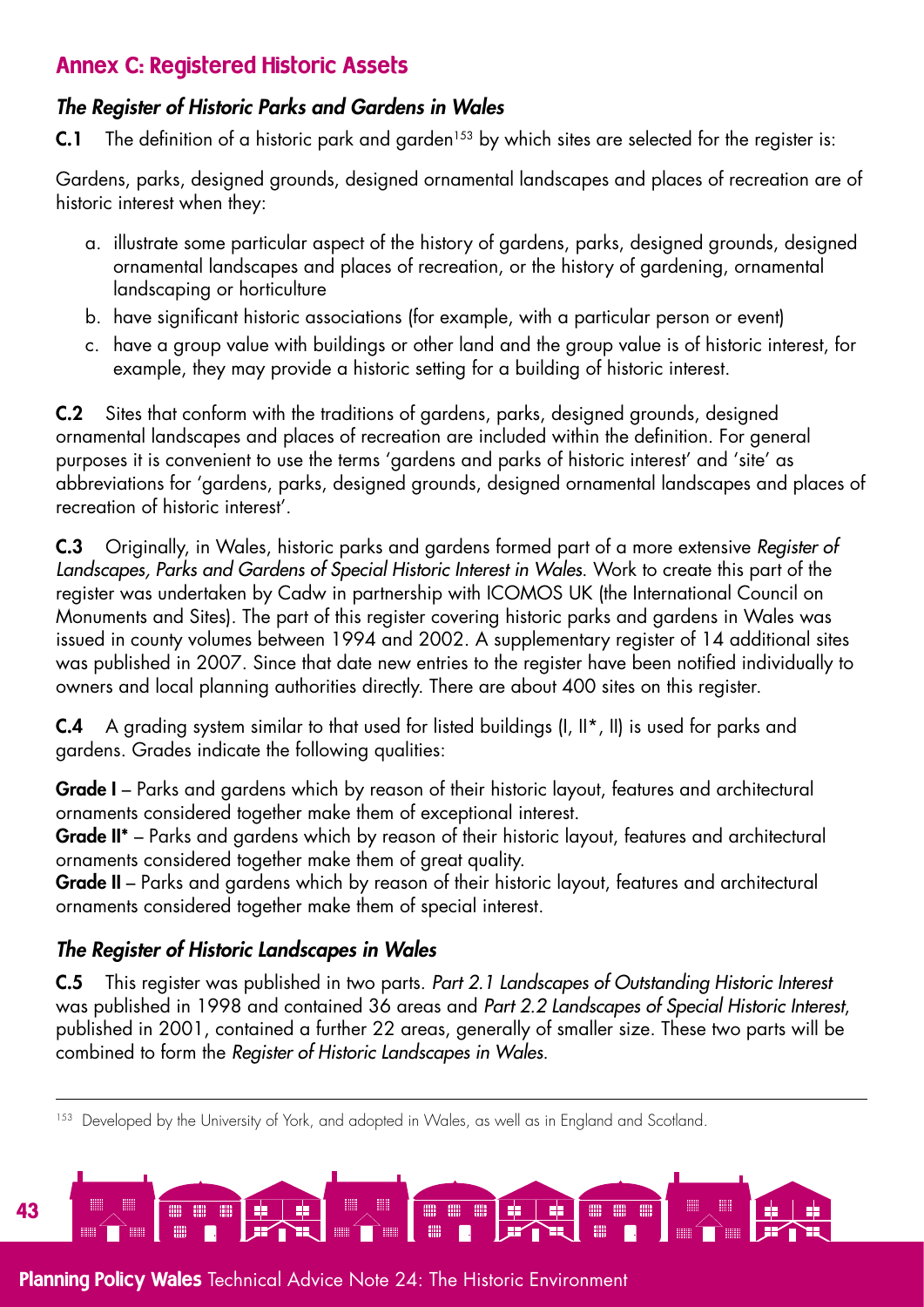C.6 The European Landscape Convention came into force in the UK on 1 March 2007. Under the convention, member states are required to undertake general and specific measures through its own legislative powers and administrative arrangements.<sup>154</sup> The general measures require each party to recognise landscapes in law, establish and implement landscape policies, ensure widespread participation and integrate landscape into planning and other policies. The specific measures include; awareness raising, training and education, identification and assessment, defining landscape quality objectives and implementation. The publication of the *Register of Historic Landscapes* and its use in development planning and management goes towards meeting this undertaking.

C.7 The criteria for identifying, either singly or in combination, landscapes of outstanding or special historic interest are:

#### Intensively developed or extensively remodelled

Landscapes in which development or change as a result of human activity (land use) has been so intense, resulting in substantial alterations to the natural (landform) and semi-natural (land cover) elements: large towns, cities, conurbations, industrial areas, large-scale civil engineering projects, landscapes showing human endeavour on a grand scale.

#### Period

Landscapes in which development or change as a result of human activity has been arrested at one or more stages and subsequent material alteration restricted: relict (or fossil) landscapes showing human activity within one or more periods, perhaps abandoned or essentially unchanged after the principal activity ceased.

#### Historic diversity/Multi-period

Landscapes in which development or change as a result of human activity continues, and into which past evidence from more than one period has become cumulatively assimilated with the natural (landform) and semi-natural (land cover) elements, with particular regard for those areas in which evolution over time is shown by a variety of archaeological or historic features with one or more of the following attributes:

- a. different forms of the same type of class of feature
- b. range of different features
- c. density of related features
- d. particular group value
- e. continuity through several periods
- f. features relating to the development of a particular theme or process.

## Buried/Subsumed or destroyed

Landscapes with historic (events, traditions, legends, folklore), artistic, literary, architectural, technological, religious, or other important cultural association, either singly or in combination.

<sup>154</sup> European Landscape Convention, (Florence, 2000, Misc 4 (2006), Cm 6794).

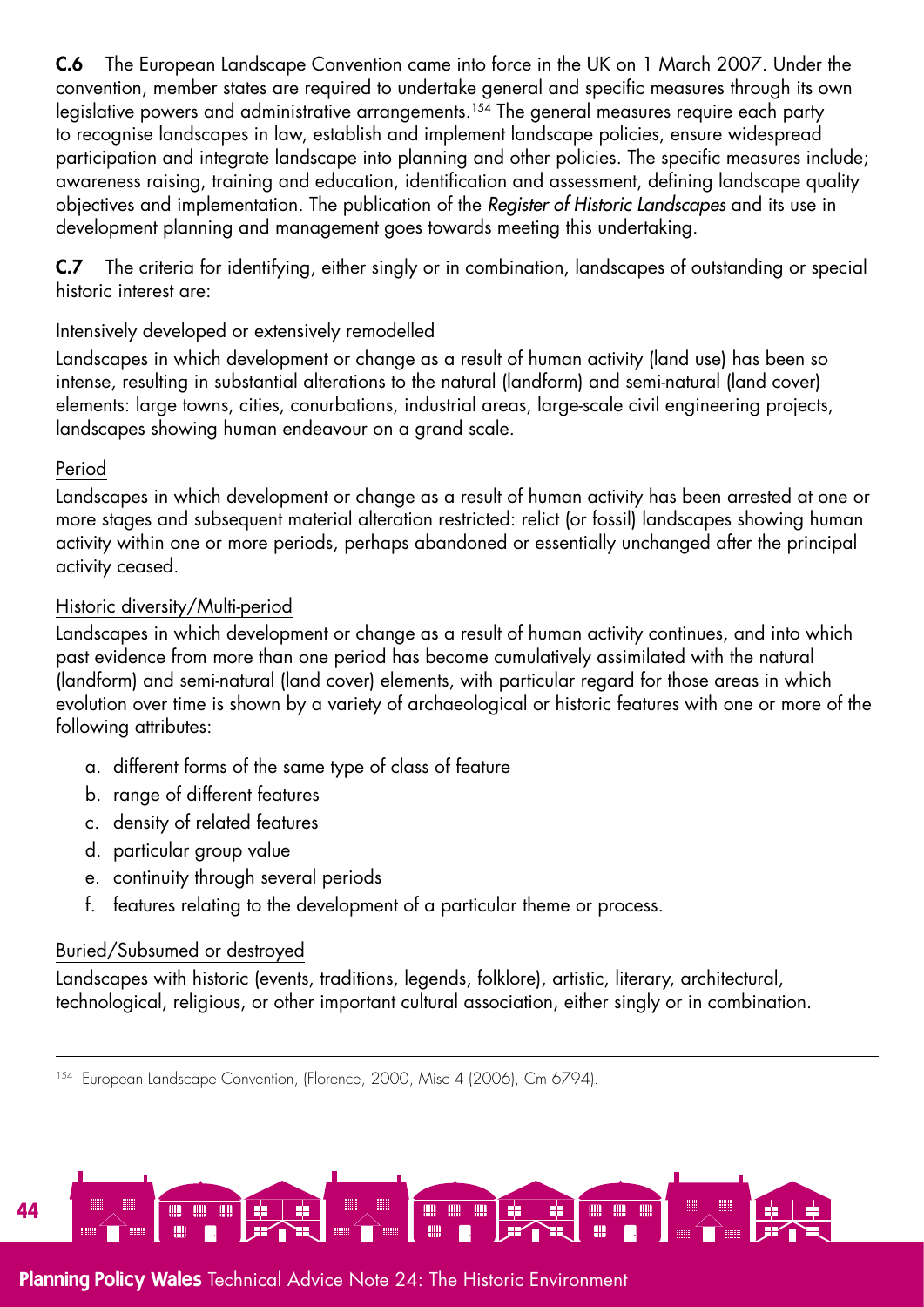# <span id="page-44-0"></span>Annex D: Glossary of Terms

| <b>Term</b>                                   | <b>Definition</b>                                                                                                                                                                                                                                                                                                                                                                                                                                                                                     |
|-----------------------------------------------|-------------------------------------------------------------------------------------------------------------------------------------------------------------------------------------------------------------------------------------------------------------------------------------------------------------------------------------------------------------------------------------------------------------------------------------------------------------------------------------------------------|
| Aesthetic value                               | Value deriving from the ways in which people draw sensory and intellectual<br>stimulation from a place.                                                                                                                                                                                                                                                                                                                                                                                               |
| All-Wales Listed Building<br>Condition Survey | A programme of surveys of listed buildings across Wales using a consistent<br>methodology.                                                                                                                                                                                                                                                                                                                                                                                                            |
| Applicant                                     | An individual or organisation applying to the relevant body for planning, scheduled<br>monument, listed building or conservation area consent.                                                                                                                                                                                                                                                                                                                                                        |
| Archaeological evaluation                     | A limited programme of non intrusive and/or intrusive fieldwork which determines<br>the presence or absence of archaeological features, deposits or artefacts within a<br>specified area or site on land, intertidal zone or underwater.                                                                                                                                                                                                                                                              |
| Archaeological excavation                     | A programme of controlled intrusive fieldwork with defined research objectives<br>which examines, records and interprets archaeological structures and as<br>appropriate, retrieves artefacts, ecofacts and other remains within a specified area<br>or site on land, intertidal zone or underwater.                                                                                                                                                                                                  |
| Archaeological site                           | A place or group of physical sites in which evidence of past human activity is<br>preserved; the place where a historic asset is located.                                                                                                                                                                                                                                                                                                                                                             |
| Archaeologically sensitive<br>areas           | Areas where there is a concentration of archaeological sites.                                                                                                                                                                                                                                                                                                                                                                                                                                         |
| <b>Buffer Zone</b><br>(World Heritage Site)   | A geographically defined area around or attached to the boundary of a World<br>Heritage Site which provides an added layer of protection to the site. The buffer<br>zone itself is not of Outstanding Universal Value but includes the immediate setting<br>of the World Heritage Site, important views and attributes that are functionally<br>important as a support to the World Heritage Site and its protection. Buffer zones<br>can only be amended or altered by the World Heritage Committee. |
| <b>Building Preservation</b><br>Notice        | A notice that has the effect of temporarily listing a building that is not a listed<br>building but that is of special architectural or historic interest and that is in danger<br>of demolition or of alteration in such a way as to affect its character.                                                                                                                                                                                                                                           |
| Certificate of Immunity                       | A certificate issued by the Welsh Ministers stating that a building will not be listed<br>during the five years starting with the date on which the certificate is issued.                                                                                                                                                                                                                                                                                                                            |
| Characterisation                              | Capturing the local distinctiveness by identifying how places have been shaped<br>over time.                                                                                                                                                                                                                                                                                                                                                                                                          |
| Communal value                                | Value deriving from the meaning of a place for the people who relate to it, or from<br>whom it figures in their collective experience or memory.                                                                                                                                                                                                                                                                                                                                                      |
| Conservation                                  | A process of maintaining or managing change to a historic asset in its setting in<br>ways that will best sustain its heritage values, while recognising opportunities to<br>reveal or reinforce those values for present and future generations.                                                                                                                                                                                                                                                      |
| <b>Conservation Area</b>                      | An area of special architectural or historic interest, the character or appearance of<br>which it is desirable to preserve or enhance, designated under the Planning (Listed<br>Buildings and Conservation Areas) Act 1990.                                                                                                                                                                                                                                                                           |
| <b>Conservation Management</b><br>Plan        | A conservation management plan describes the significance of a historic asset<br>and explains how it will be protected, conserved and sustained. It sets out general<br>policies and principles for managing the asset which will retain its significance,<br>together with detailed programmes for maintenance, repair, access and use, and<br>proposals for change.                                                                                                                                 |

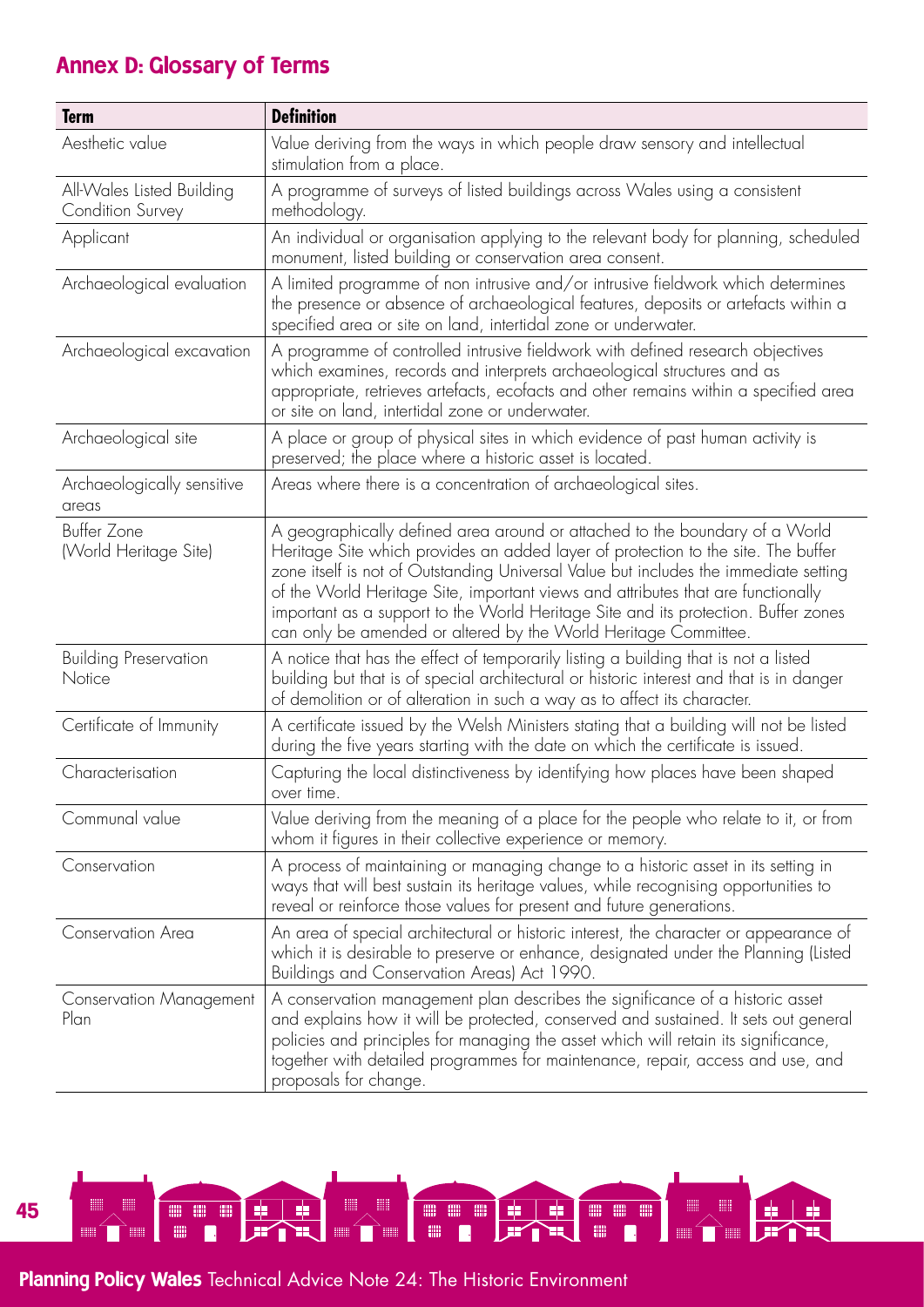| <b>Term</b>                              | <b>Definition</b>                                                                                                                                                                                                                                                                                                                                                                                                                                                                                                                                                                                                                                                                                                                                     |
|------------------------------------------|-------------------------------------------------------------------------------------------------------------------------------------------------------------------------------------------------------------------------------------------------------------------------------------------------------------------------------------------------------------------------------------------------------------------------------------------------------------------------------------------------------------------------------------------------------------------------------------------------------------------------------------------------------------------------------------------------------------------------------------------------------|
| Designated historic asset                | A World Heritage Site, Scheduled Monument, Listed Building, Protected Wreck<br>Site or Conservation Area designated as such under the relevant legislation.                                                                                                                                                                                                                                                                                                                                                                                                                                                                                                                                                                                           |
| Desk based assessment                    | A programme of study of the historic environment within a specified area or site<br>on land, the inter-tidal zone or underwater that addresses agreed research and/<br>or conservation objectives. It consists of an analysis of existing written, graphic,<br>photographic and electronic information in order to identify the likely heritage<br>assets, their interests and significance and the character of the study area, including<br>appropriate consideration of the settings of heritage assets and, the nature, extent<br>and quality of the known or potential archaeological, historic, architectural and<br>artistic interest. Significance is to be judged in a local, regional, national or<br>international context as appropriate. |
| Developer                                | One who builds on land or alters the use of an existing building for some new<br>purpose.                                                                                                                                                                                                                                                                                                                                                                                                                                                                                                                                                                                                                                                             |
| Enhance                                  | To improve the quality, value, or extent of something. This could be a historic asset<br>in relation to the historic environment.                                                                                                                                                                                                                                                                                                                                                                                                                                                                                                                                                                                                                     |
| Environmental Impact<br>Assessment (EIA) | An analytical process that systematically examines the possible environmental<br>consequences of the implementation of projects as specified in EIA Directive<br>2011/92/EU (as amended). The assessments are reported in an Environmental<br>Statement (ES).                                                                                                                                                                                                                                                                                                                                                                                                                                                                                         |
| Evidential value                         | Value deriving from the potential of a place to yield evidence about past human<br>activity.                                                                                                                                                                                                                                                                                                                                                                                                                                                                                                                                                                                                                                                          |
| Geophysical Survey                       | Archaeological geophysical survey uses non-intrusive and non-destructive techniques<br>to determine the presence or absence of anomalies likely to be caused by<br>archaeological features, structures or deposits, as far as reasonably possible, within<br>a specified area or site on land, in the inter-tidal zone or underwater. Geophysical<br>survey determines the presence of anomalies of archaeological potential through<br>measurement of one or more physical properties of the subsurface. (CIfA)                                                                                                                                                                                                                                      |
| Heritage Impact Assessment               | Heritage impact assessment is a structured process to ensure that the significance<br>of a historic asset is taken into account in the development and design of proposals<br>for change. It is a core part of the design process, which tests whether the<br>proposals for change to a historic asset are appropriate by assessing their impact<br>on its significance.                                                                                                                                                                                                                                                                                                                                                                              |
| Heritage Impact Statement                | The results of a heritage impact assessment are summarised in a heritage impact<br>statement which is submitted with an application for listed building consent,<br>conservation area consent or, where requested, scheduled monument consent.<br>It provides an explanation of the proposed work and the reasoning for it, an<br>assessment of the significance of the asset, and the impact of the proposed work,<br>design options and preferred approach, and an access statement, if required.<br>Heritage impact statements are proportionate to the significance of the asset, and<br>the degree of change proposed                                                                                                                            |
| Historic asset                           | An identifiable component of the historic environment. It may consist or be a<br>combination of an archaeological site, a historic building or area, historic park and<br>garden or a parcel of historic landscape. Nationally important historic assets will<br>normally be designated.                                                                                                                                                                                                                                                                                                                                                                                                                                                              |

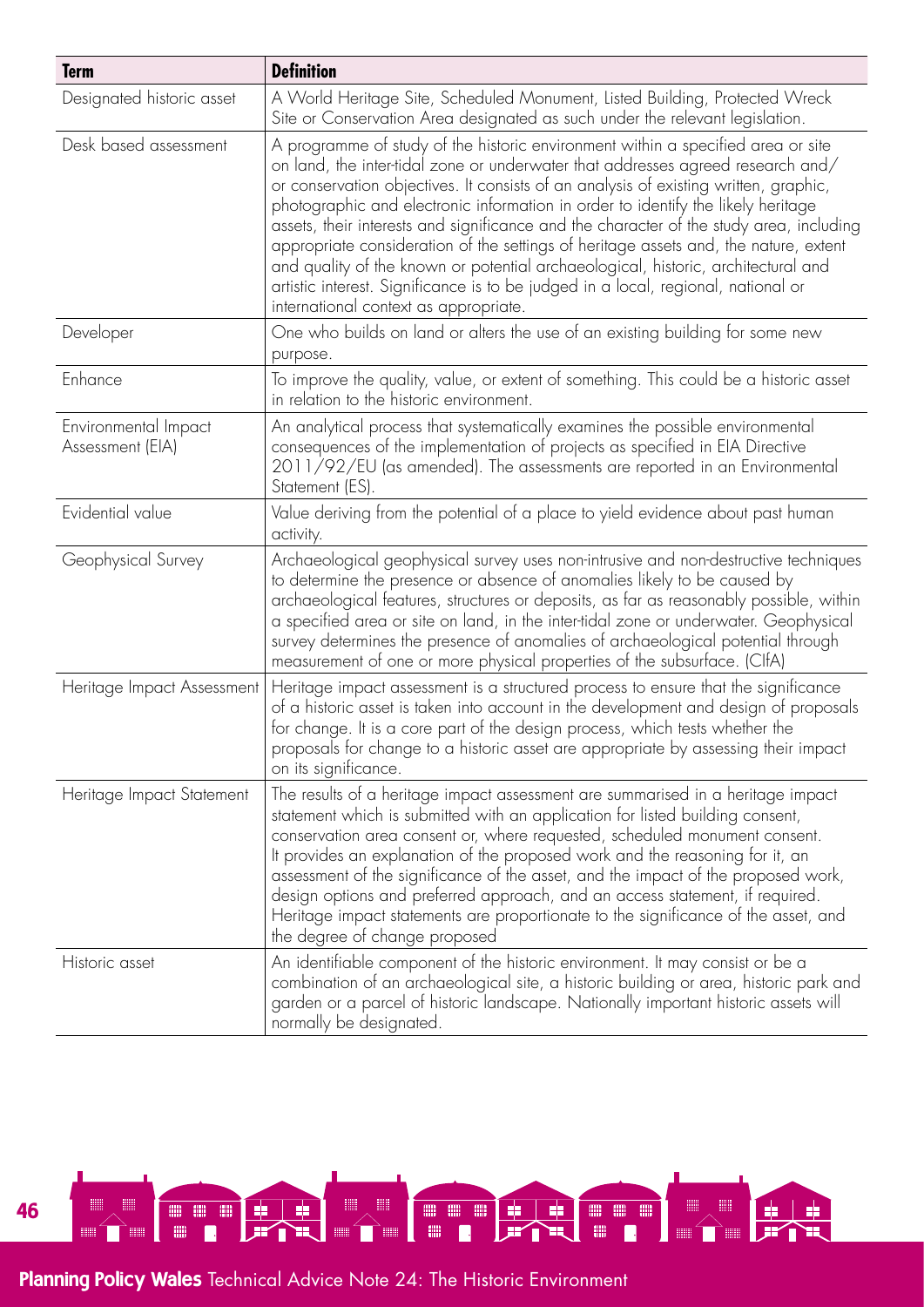| <b>Term</b>                                 | <b>Definition</b>                                                                                                                                                                                                                                                                                                                                                                                         |
|---------------------------------------------|-----------------------------------------------------------------------------------------------------------------------------------------------------------------------------------------------------------------------------------------------------------------------------------------------------------------------------------------------------------------------------------------------------------|
| Historic Asset of Special<br>Local Interest | Local historic assets which are not already designated as scheduled monuments,<br>listed buildings or conservation areas, or registered historic parks and gardens<br>which make an important contribution to local distinctiveness and public<br>knowledge. Their selection should be based on sound local evidence and<br>consultation and may be maintained on a list by the local planning authority. |
| Historic environment                        | All aspects of the environment resulting from the interaction between people and<br>places through time, including all surviving physical remains of past human activity,<br>whether visible, buried or submerged, and deliberately planted or managed.                                                                                                                                                   |
| Historic environment record<br>(HER)        | A historic environment record is the store for systematically organised information<br>about the historic environment in a given area and can be accessed by anyone. It<br>is maintained and updated for public benefit.                                                                                                                                                                                  |
| Historic fabric                             | The material substances which make up a historic asset, including the upstanding<br>physical remains and the buried archaeological deposits.                                                                                                                                                                                                                                                              |
| Historic value                              | Value deriving from the ways in which past people, events and aspects of life can<br>be connected through a place to the present.                                                                                                                                                                                                                                                                         |
| In situ                                     | In situ refers to an artifact that has not been moved from its original place of<br>deposition.                                                                                                                                                                                                                                                                                                           |
| Listed Building                             | A building of special architectural or historic interest which is included in a list<br>compiled or approved by the Welsh Ministers.                                                                                                                                                                                                                                                                      |
| Local Development Plan<br>(LDP)             | A development plan prepared by a local planning authority for its area in Wales<br>under Part 6 of the Planning and Compulsory Purchase Act 2004.                                                                                                                                                                                                                                                         |
| Mitigation                                  | Mitigation is the action to take to avoid or minimise any harm to the significance of<br>a historic asset.                                                                                                                                                                                                                                                                                                |
| Nature Conservation                         | The preservation, protection, wise use, sustainable management, restoration and<br>enhancement of flora, fauna and geological and physiological features.                                                                                                                                                                                                                                                 |
| Preservation                                | To keep safe from harm.                                                                                                                                                                                                                                                                                                                                                                                   |
| Protected wreck                             | The Protection of Wrecks Act 1973 allows the Welsh Ministers to designate a site<br>around a wreck to prevent uncontrolled diving and interference. Designated sites<br>are identified as being likely to contain the remains of a vessel, or its contents,<br>which are of historical, artistic or archaeological importance.                                                                            |
| Scheduled monument                          | A monument which is included in the Schedule of monuments compiled<br>and maintained by the Welsh Ministers under the Ancient Monuments and<br>Archaeological Areas Act 1979.                                                                                                                                                                                                                             |
| Scheduled monument<br>consent               | A consent under the Ancient Monuments and Archaeological Areas Act 1979 that<br>is required to authorise works affecting a scheduled monument.                                                                                                                                                                                                                                                            |
| Setting                                     | The setting of a historic asset includes the surroundings in which it is understood,<br>experienced and appreciated, embracing present and past relationships to the<br>surrounding landscape. Its extent is not fixed and may change as the asset and its<br>surroundings evolve. Setting is not itself a historic asset, though land within a setting<br>may contain other historic assets.             |
| Significance                                | The sum of the cultural and natural heritage values of a place, often set out in a<br>statement of significance.                                                                                                                                                                                                                                                                                          |
| Significant                                 | Extensive or important enough to merit attention.                                                                                                                                                                                                                                                                                                                                                         |

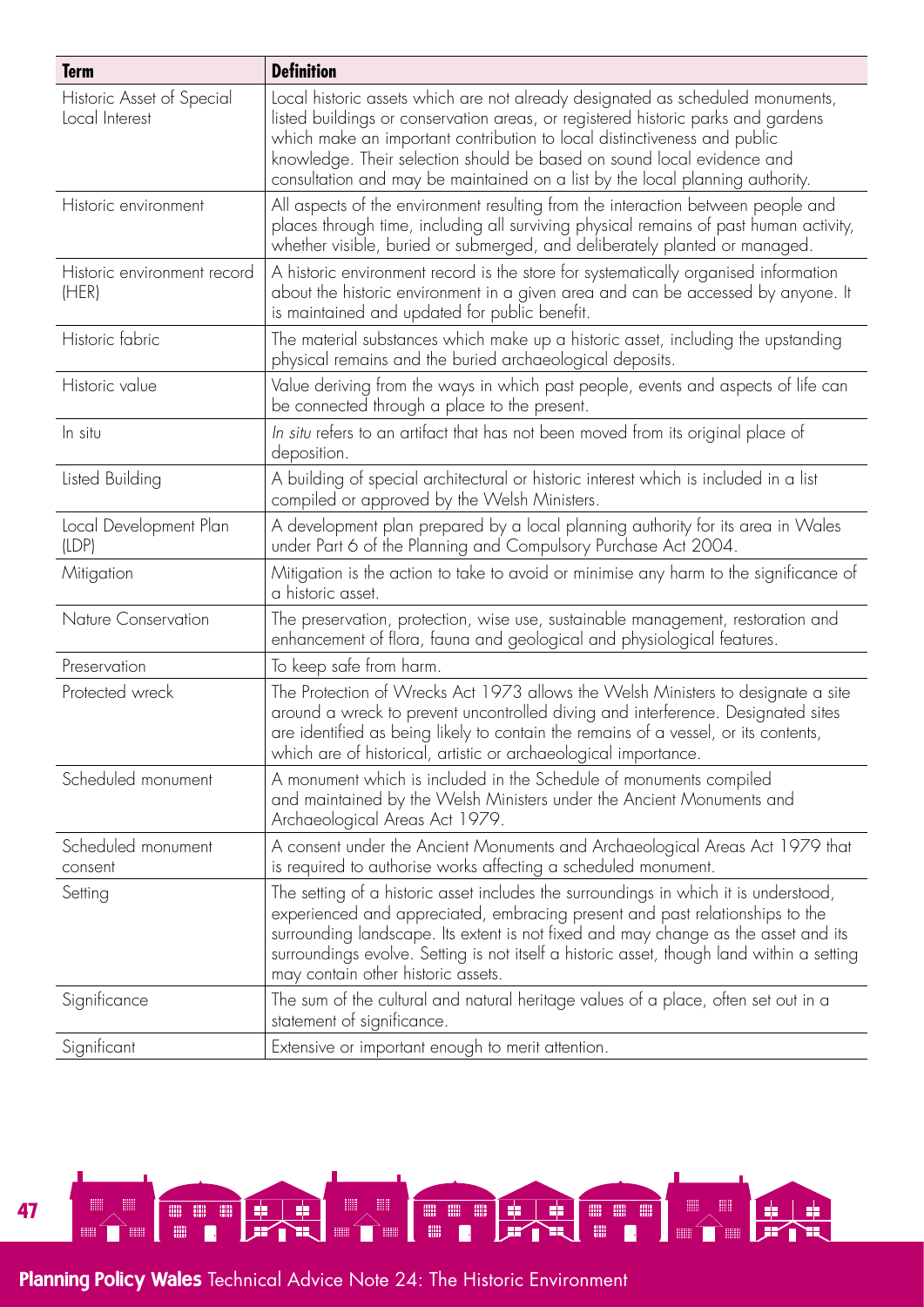| <b>Term</b>                                 | <b>Definition</b>                                                                                                                                                                                                                                                                                                                                                                                                                                                                                                                                                                                                      |
|---------------------------------------------|------------------------------------------------------------------------------------------------------------------------------------------------------------------------------------------------------------------------------------------------------------------------------------------------------------------------------------------------------------------------------------------------------------------------------------------------------------------------------------------------------------------------------------------------------------------------------------------------------------------------|
| Strategic Environmental<br>Assessment (SEA) | A process which looks at the effects that a plan or program is likely to have on the<br>environment before it is started. The SEA regulations require that certain proposed<br>plans and programs that may have an impact on the environment are subject to<br>an environmental assessment during their preparation. This is done through the<br>production of an Environmental Report and subsequent consultation with Cadw and<br>Natural Resources Wales.                                                                                                                                                           |
| Sustainable development                     | The process of improving the economic, social, environmental and cultural well-<br>being of Wales by taking action, in accordance with the sustainable development<br>principle, aimed at achieving the well-being goals. Acting in accordance with<br>the sustainable development principle means that a body must act in a manner<br>which seeks to ensure that the needs of the present are met without compromising<br>the ability of future generations to meet their own needs. Development capable of<br>meeting the present needs without compromising the ability to meet the needs of<br>future generations. |
| Watching Brief                              | A formal programme of observation and investigation conducted during any<br>operation where there is a possibility that archaeological deposits may be<br>disturbed or destroyed. The programme will result in the preparation of a report<br>and archive to make available information about the archaeological resource<br>existing on a site.                                                                                                                                                                                                                                                                       |
| World Heritage Site                         | A natural or cultural site, area or structure recognised as being of Outstanding<br>Universal Value and inscribed under the UNESCO Convention Concerning the<br>Protection of the World Cultural and Natural Heritage 1972.                                                                                                                                                                                                                                                                                                                                                                                            |
| Written Scheme of<br>Investigation          | A written statement on the objectives of a project, including methods, timetable and<br>resources.                                                                                                                                                                                                                                                                                                                                                                                                                                                                                                                     |
|                                             | These form the framework for the execution of the project through to completion,<br>set out in sufficient detail to be quantifiable, implemented and monitored. Normally<br>prepared by an archaeologist or organisation undertaking the fieldwork, frequently<br>in response to a brief/project outline or specification. The project design may be<br>updated following post-excavation assessment.                                                                                                                                                                                                                  |

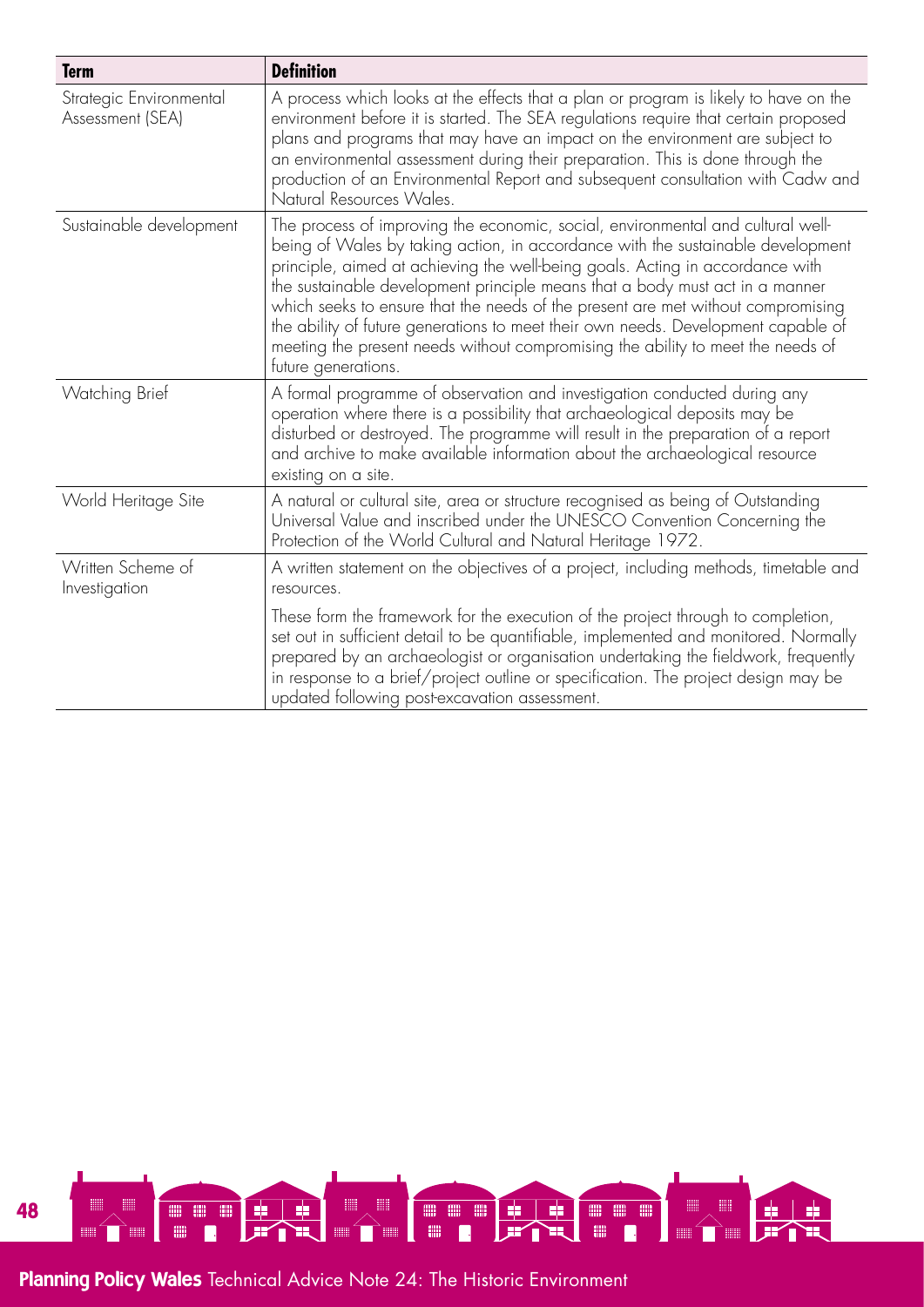# <span id="page-48-0"></span>Annex E: Contacts and sources of further information

#### Welsh Government

Website: [www.wales.gov.uk](http://www.wales.gov.uk) 

#### **Cadw**

Plas Carew Unit 5/7 Cefn Coed Parc Nantaarw Cardiff CF15 7QQ Tel: 03000 256000 Email: [Cadw@wales.gsi.gov.uk](mailto:Cadw%40wales.gsi.gov.uk?subject=) Website: [www.cadw.gov.wales](http://www.cadw.gov.wales)

#### Royal Commission on the Ancient & Historical Monuments of Wales (RCAHMW)

Ffordd Penglais Aberystwyth SY23 3BU Tel: 01970 621200 Email: [nmr.wales@rcahmw.gov.uk](mailto:nmr.wales%40rcahmw.gov.uk?subject=) Website: [www.rcahmw.gov.uk](http://www.rcahmw.gov.uk)

## Council for British Archaeology (CBA)

Beatrice De Cardi House 66 Bootham York Y030 7BZ Tel: 01904 671417 Email: [webenquiry@archaeologyUK.org](mailto:webenquiry%40archaeologyUK.org?subject=) Website: <http://new.archaeologyuk.org/>

## Chartered Institute for Archaeologists

Miller Building University of Reading Reading RG6 6AB Tel: 0118 378 6446 Email: [admin@archaeologists.net](mailto:admin%40archaeologists.net%20?subject=)  Website: [www.archaeologists.net](http://www.archaeologists.net)

#### Clwyd-Powys Archaeological Trust

41 Broad Street **Welshpool** Powys SY21 7RR Tel: 01938 553670 Email: [trust@cpat.org.uk](mailto:trust%40cpat.org.uk?subject=) Website: [www.cpat.org.uk](http://www.cpat.org.uk)

## Dyfed Archaeological Trust

The Shire Hall Corner House 6 Carmarthen Street Llandeilo **Carmarthenshire** SA19 6AE Tel: 01558 823121 Email: [info@dyfedarchaeology.org.uk](mailto:info%40dyfedarchaeology.org.uk?subject=) Website: [www.dyfedarchaeology.org.uk](http://www.dyfedarchaeology.org.uk)

#### Glamorgan-Gwent Archaeological Trust

Heathfield House Heathfield Swansea SA1 6EL Tel: 01792 655208 Email: [enquiries@ggat.org.uk](mailto:enquiries%40ggat.org.uk?subject=) Website: [www.ggat.org.uk](http://www.ggat.org.uk)

#### Gwynedd Archaeological Trust

Craig Beuno Garth Road Bangor Gwynedd LL57 2RT Tel: 01248 352535 Email: [gat@heneb.co.uk](mailto:gat%40heneb.co.uk?subject=) Website: [www.heneb.co.uk](http://www.heneb.co.uk)

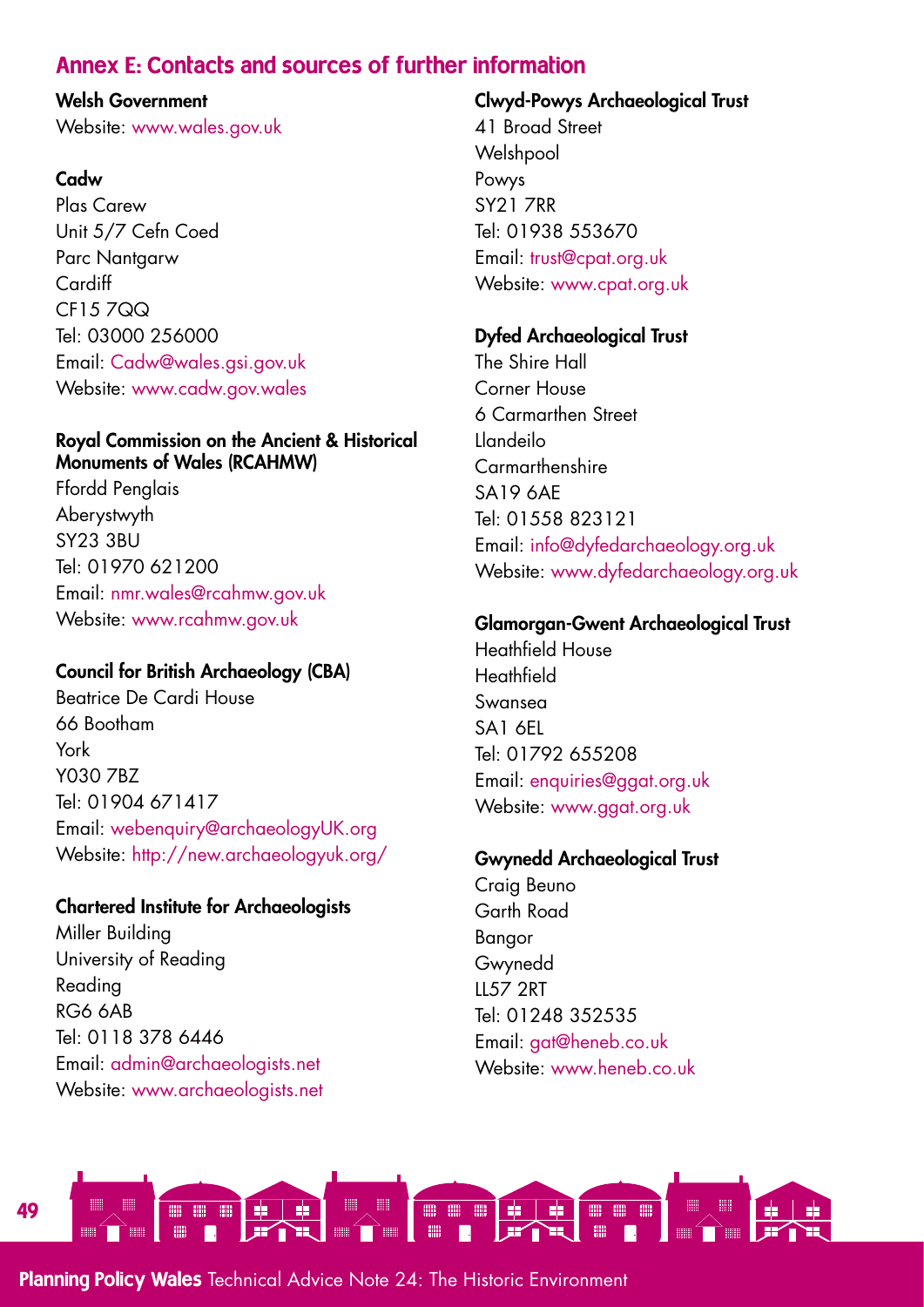#### The Society for the Protection of Ancient Buildings (SPAB)

37 Spital Square London E1 6DY Tel: 020 7377 1644 Email: [info@SPAB.org.uk](mailto:info%40SPAB.org.uk?subject=) Website: [www.spab.org.uk](http://www.spab.org.uk)

## The Georgian Group

6 Fitzroy Square London W1T 5DX Tel: 087 1750 2936 Email: [Office@georgiangroup.org.uk](mailto:Office%40georgiangroup.org.uk?subject=) Website: [www.georgiangroup.org.uk](http://www.georgiangroup.org.uk)

## The Victorian Society

1 Priory Gardens London W4 1TT Tel: 020 8994 1019 Email: [admin@victoriansociety.org.uk](mailto:admin%40victoriansociety.org.uk?subject=) Website: [www.victoriansociety.org.uk](http://www.victoriansociety.org.uk)

## The Architectural Heritage Fund

15 Whitehall London SW1A 2DD Tel: 020 7925 0199 Email: [ahf@ahfund.org.uk](mailto:ahf%40ahfund.org.uk?subject=) Website: [www.ahfund.org.uk](http://www.ahfund.org.uk)

## Ancient Monuments Society

St Ann's Vestry Hall 2 Church Entry London EC4V 5HB Tel: 020 7236 3934 Email: [office@ancientmonumentssociety.org.uk](mailto:office%40ancientmonumentssociety.org.uk?subject=) Website: [www.ancientmonumentssociety.org.uk](http://www.ancientmonumentssociety.org.uk)

## Heritage Trust Network

13-15 Fleet Street Birmingham B3 1JP Tel: 0121 233 9283 Email: [admin@heritagetrustnetwork.org.uk](mailto:admin%40heritagetrustnetwork.org.uk?subject=) Website: [www.heritagetrustnetwork.org.uk](http://www.heritagetrustnetwork.org.uk)

## Campaign for the Protection of Rural Wales

Tyˆ Gwyn 31 High Street Welshpool Powys SY21 7YD Tel: 01938 552525 / 556212 Email: [info@cprwmail.org.uk](mailto:info%40cprwmail.org.uk?subject=) Website: [www.cprw.org.uk](http://www.cprw.org.uk)

## Welsh Historic Gardens Trust

Aberglasney Gardens **Llangathen** SA32 8QH Tel: 01558 668 485 Email: [admin@whgt.org.uk](mailto:admin%40whgt.org.uk?subject=) Website: [www.whgt.org.uk](http://www.whgt.org.uk)

## The Gardens Trust

70 Cowcross Street London EC1M 6EJ Tel: 020 7608 2409 Email: [enquiries@thegardenstrust.org](mailto:enquiries%40thegardenstrust.org?subject=) Website: [www.thegardenstrust.org](http://www.thegardenstrust.org)

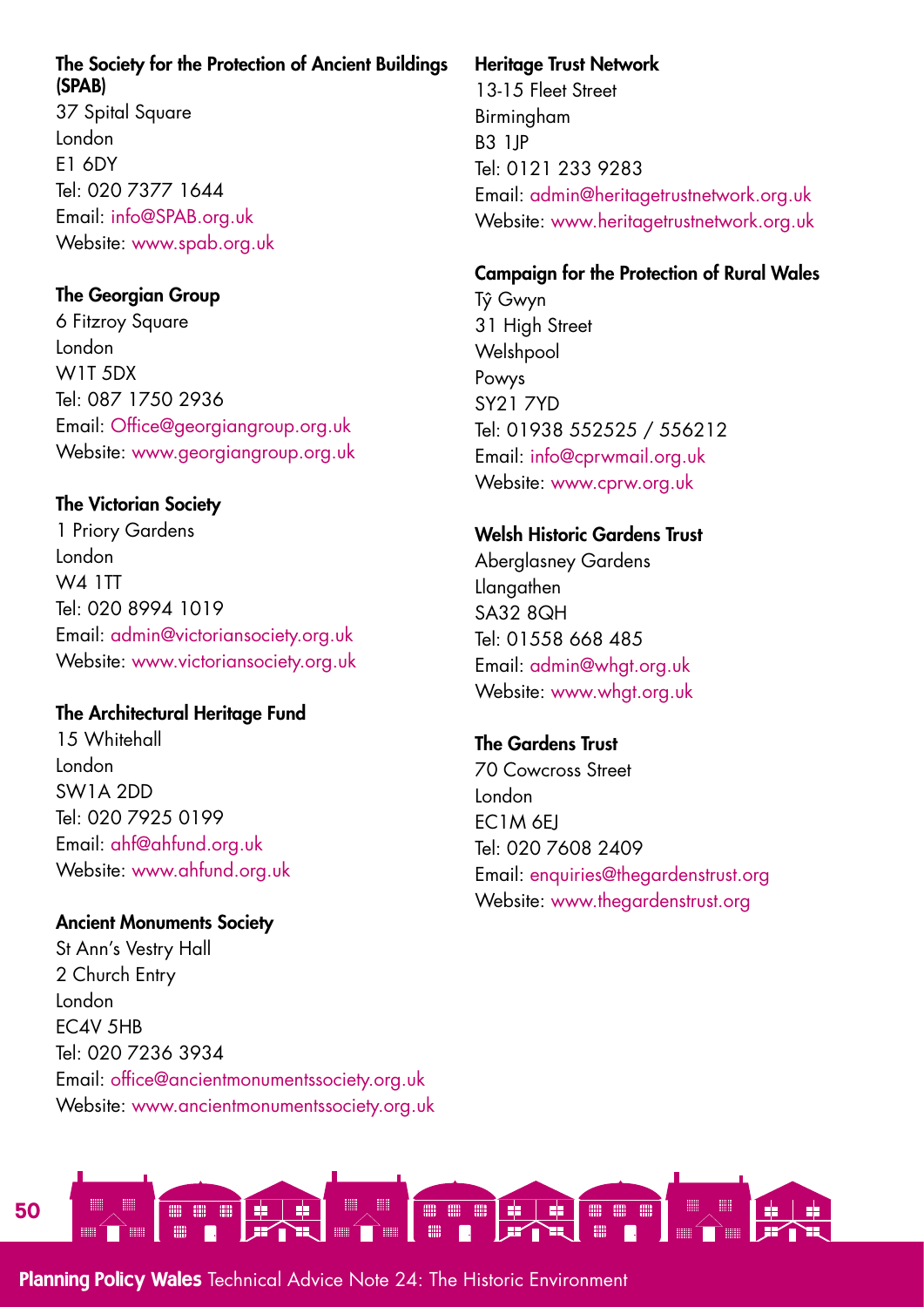#### The Institute of Historic Building Conservation

Jubilee House High Street Tisbury **Wiltshire** SP3 6HA Tel: 01747 873133 Email: [support@ihbc.org.uk](mailto:support%40ihbc.org.uk?subject=) Website: [www.ihbc.org.uk](http://www.ihbc.org.uk)

#### ICOMOS

11 rue du Séminaire de Conflans 94220 Charenton-le-Pont France Tel: + 33 (0) 1 41 94 17 59 Email: [secretariat@icomos.org](mailto:secretariat%40icomos.org?subject=) Website: [www.icomos.org/en/](http://www.icomos.org/en/)

#### The Royal Society of Architects in Wales (RSAW)

Studio 111 Creative Quarter Morgan Arcade Cardiff CF10 1AF Tel: 02920 228987 Email: rsaw@riba.org Website: [www.architecture.com/RIBA/](http://www.architecture.com/RIBA/Contactus/OurUKoffices/Wales/Wales.aspx) [Contactus/OurUKoffices/Wales/Wales.aspx](http://www.architecture.com/RIBA/Contactus/OurUKoffices/Wales/Wales.aspx)

#### Royal Town Planning Institute Cymru

41 Botolph Lane London EC3R 8DL Tel: 020 7929 9494 Email: [wales@rtpi.org.uk](mailto:wales%40rtpi.org.uk?subject=) Website: [www.rtpi.org.uk](http://www.rtpi.org.uk)

#### Theatres Trust

22 Charing Cross Road London WC2H 0QL Tel: 020 7836 8591 Email: [planning@theatrestrust.org.uk](mailto:planning%40theatrestrust.org.uk?subject=) Website: [www.theatrestrust.org.uk](http://www.theatrestrust.org.uk)

#### Natural Resources Wales

Ty Cambria 29 Newport Road **Cardiff** CF24 0TP Tel: 03000653000 Email: [enquiries@naturalresourceswales.gov.uk](mailto:enquiries%40naturalresourceswales.gov.uk?subject=) Website: [www.naturalresources.wales](http://www.naturalresources.wales)

#### Historic Houses Association in Wales

2 Chester Street London SW1X 7BB Tel: 020 7259 5688 Email: [info@hha.org.uk](mailto:info%40hha.org.uk?subject=) Website: [www.hha.org.uk](http://www.hha.org.uk)

## Representative Body of the Church in Wales

39 Cathedral Road Cardiff CF11 9XF Tel: 029 2034 8200 Email: [property@churchinwales.org.uk](mailto:property%40churchinwales.org.uk?subject=) Website: [www.churchinwales.org.uk](http://www.churchinwales.org.uk)

## The United Reformed Church

National Synod of Wales Minster Road **Cardiff** CF23 5AS Tel: 02920 195728 Email: [trust@urcwales.org.uk](mailto:trust%40urcwales.org.uk?subject=) Website: [www.urc.org.uk](http://www.urc.org.uk)